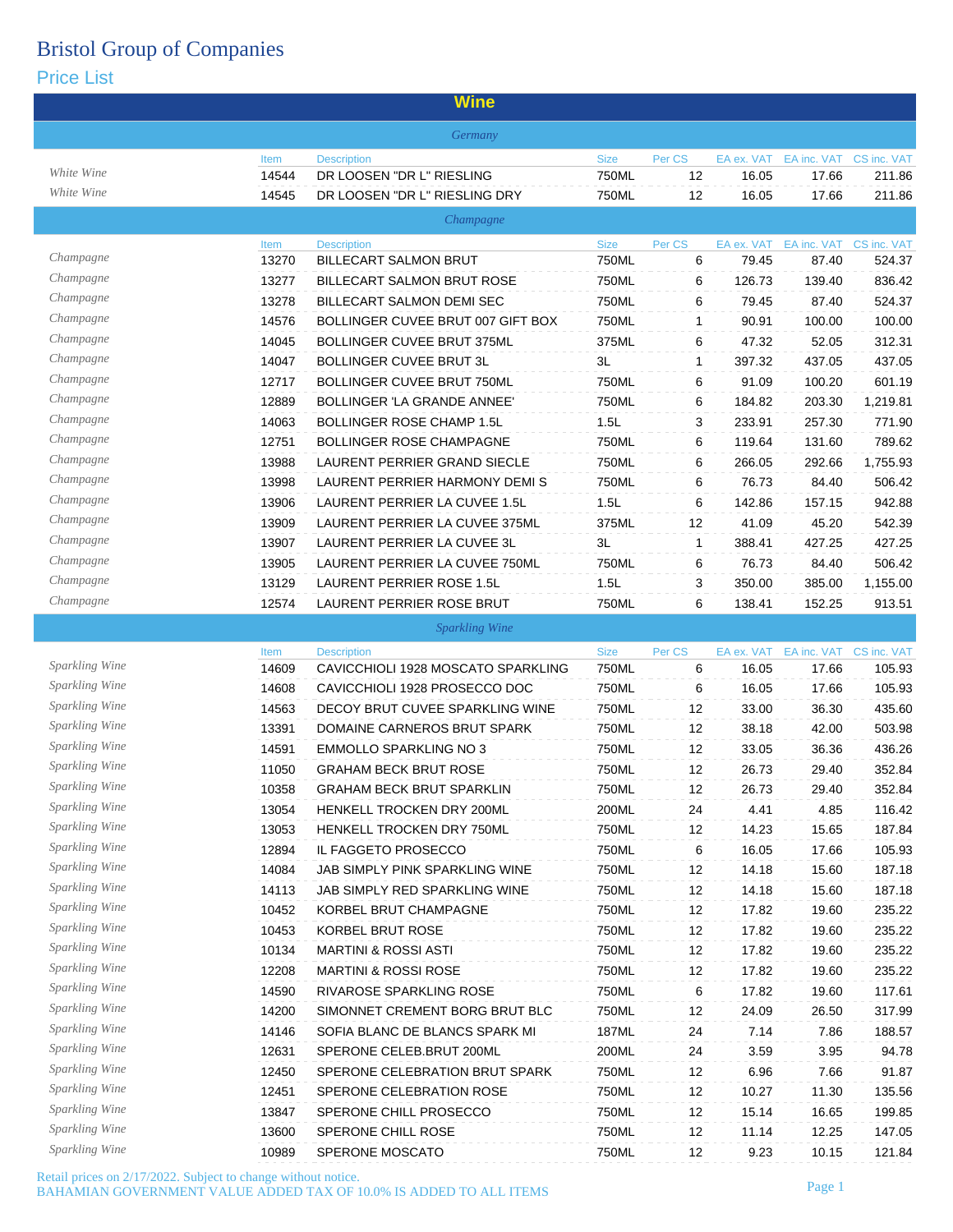| Sparkling Wine | 14023 | SPERONE MOSCATO ROSE 200ML           | 200ML       | 24     | 4.91  | 5.40                               | 129.62   |
|----------------|-------|--------------------------------------|-------------|--------|-------|------------------------------------|----------|
| Sparkling Wine | 10990 | SPERONE PROSECCO                     | 750ML       | 12     | 13.55 | 14.91                              | 178.86   |
| Sparkling Wine | 14024 | SPERONE PROSECCO 200ML               | 200ML       | 24     | 5.55  | 6.11                               | 146.52   |
| Sparkling Wine | 14492 | SPERONE PROSECCO ROSE                | 750ML       | 6      | 13.55 | 14.91                              | 89.43    |
| Sparkling Wine | 14394 | SPERONE RED SPUMANTE                 | 750ML       | 12     | 10.68 | 11.75                              | 140.98   |
|                |       | Argentina                            |             |        |       |                                    |          |
|                | Item  | <b>Description</b>                   | <b>Size</b> | Per CS |       | EA ex. VAT EA inc. VAT CS inc. VAT |          |
| Rose Wine      | 13676 | BIRDS AND BEES PINK MOSCATO          | 750ML       | 12     | 6.73  | 7.40                               | 88.84    |
| Red Wine       | 13491 | BIRDS AND BEES SWEET RED             | 750ML       | 12     | 6.73  | 7.40                               | 88.84    |
| White Wine     | 13490 | BIRDS AND BEES SWEET WHITE           | 750ML       | 12     | 6.73  | 7.40                               | 88.84    |
| Red Wine       | 14654 | <b>FELINO MALBEC</b>                 | 750ML       | 12     | 32.73 | 36.00                              | 437.50   |
| Red Wine       | 14621 | <b>FUZION SWEET RED</b>              | 750ML       | 12     | 9.77  | 10.75                              | 128.96   |
| White Wine     | 14622 | <b>FUZION SWEET WHITE</b>            | 750ML       | 12     | 9.77  | 10.75                              | 128.96   |
| Red Wine       | 12887 | MILLAMORE                            | 750ML       | 12     | 33.00 | 36.30                              | 435.60   |
| Red Wine       | 13117 | PUNTO FINAL CABERNET SAUV            | 750ML       | 12     | 12.72 | 14.00                              | 167.94   |
| Red Wine       | 12885 | PUNTO FINAL MALBEC                   | 750ML       | 12     | 12.72 | 14.00                              | 167.94   |
| Red Wine       | 12886 | PUNTO FINAL RESERVE MALBEC           | 750ML       | 12     | 23.18 | 25.50                              | 305.98   |
| Red Wine       | 13749 | RED SCHOONER MALBEC                  | 750ML       | 12     | 88.41 | 97.25                              | 1,167.01 |
| Red Wine       | 13596 | <b>RENACER ICON 'R'</b>              | 750ML       | 6      | 80.36 | 88.40                              | 530.38   |
| Red Wine       | 13957 | SANTA ANA CABERNET SAUV              | 750ML       | 12     | 5.94  | 6.53                               | 78.38    |
| White Wine     | 13956 | SANTA ANA CHARDONNAY                 | 750ML       | 12     | 5.94  | 6.53                               | 78.38    |
| Red Wine       | 13958 | SANTA ANA MALBEC                     | 750ML       | 12     | 5.94  | 6.53                               | 78.38    |
| Red Wine       | 13959 | SANTA ANA MERLOT                     | 750ML       | 12     | 5.94  | 6.53                               | 78.38    |
| Rose Wine      | 14234 | SANTA ANA ROSE                       | 750ML       | 12     | 5.94  | 6.53                               | 78.38    |
| White Wine     | 13960 | SANTA ANA SAUVIGNON BLANC            | 750ML       | 12     | 5.94  | 6.53                               | 78.38    |
| Red Wine       | 14618 | SANTA JULIA CABERNET SAUVIGNON       | 750ML       | 12     | 10.73 | 11.80                              | 141.64   |
| White Wine     | 14619 | SANTA JULIA CHARDONNAY               | 750ML       | 12     | 10.73 | 11.80                              | 141.64   |
| Sparkling Wine | 14620 | SANTA JULIA DULCE NATURAL SPARKLING  | 750ML       | 6      | 14.27 | 15.70                              | 94.18    |
| Red Wine       | 14617 | SANTA JULIA MALBEC                   | 750ML       | 12     | 10.73 | 11.80                              | 141.64   |
| Red Wine       | 14314 | TRIVENTO GOLDEN RESV CAB SAUV        | 750ML       | 6      | 28.82 | 31.70                              | 190.21   |
| Red Wine       | 12380 | TRIVENTO GOLDEN RESV MALBEC          | 750ML       | 6      | 28.82 | 31.70                              | 190.21   |
| White Wine     | 12679 | TRIVENTO GOLDEN RESV. CHARD.         | 750ML       | 6      | 28.82 | 31.70                              | 190.21   |
| Red Wine       | 10787 | TRIVENTO RES CAB MALBEC              | 750ML       | 12     | 12.05 | 13.26                              | 159.06   |
| White Wine     | 10785 | TRIVENTO RES CHARDONNAY              | 750ML       | 12     | 12.05 | 13.26                              | 159.06   |
| Red Wine       | 11446 | TRIVENTO RESERVE MALBEC              | 750ML       | 12     | 12.05 | 13.26                              | 159.06   |
|                |       | Australia                            |             |        |       |                                    |          |
|                | Item  | <b>Description</b>                   | Size        | Per CS |       | EA ex. VAT EA inc. VAT CS inc. VAT |          |
| Red Wine       | 13842 | 19 CRIMES - THE BANISHED             | 750ML       | 12     | 18.55 | 20.41                              | 244.86   |
| Red Wine       | 13521 | 19 CRIMES CABERNET SAUVIGNON         | 750ML       | 12     | 18.55 | 20.41                              | 244.86   |
| White Wine     | 13970 | <b>19 CRIMES HARD CHARD</b>          | 750ML       | 12     | 18.48 | 20.33                              | 243.94   |
| Red Wine       | 14239 | 19 CRIMES PUNISHMENT PINOT NOIR      | 750ML       | 12     | 18.55 | 20.41                              | 244.86   |
| Red Wine       | 13289 | 19 CRIMES RED WINE                   | 750ML       | 12     | 18.55 | 20.41                              | 244.86   |
| Red Wine       | 14474 | 19 CRIMES RED WINE 187ML             | 187ML       | 24     | 4.91  | 5.40                               | 129.62   |
| Red Wine       | 14240 | 19 CRIMES THE UPRISING (RUM BARRELL) | 750ML       | 12     | 18.55 | 20.41                              | 244.86   |
| White Wine     | 12566 | HERMIT CRAB MARSANNE VIOGNIER        | 750ML       | 12     | 24.09 | 26.50                              | 317.99   |
| Red Wine       | 14056 | HOPES END BLEND RED WINE             | 750ML       | 12     | 16.05 | 17.66                              | 211.86   |
| Red Wine       | 10749 | LINDEMANS BIN 99 PINOT NOIR          | 750ML       | 12     | 11.82 | 13.00                              | 156.02   |
| Red Wine       | 10748 | LINDEMANS BIN 40 MERLOT              | 750ML       | 12     | 11.82 | 13.00                              | 156.02   |
| Red Wine       | 10744 | LINDEMANS BIN 45 CAB SAUV            | 750ML       | 12     | 11.82 | 13.00                              | 156.02   |
| Red Wine       | 10745 | LINDEMANS BIN 50 SHIRAZ              | 750ML       | 12     | 11.82 | 13.00                              | 156.02   |
| White Wine     | 10746 | LINDEMANS BIN 65 CHARDONNAY          | 750ML       | 12     | 11.82 | 13.00                              | 156.02   |
| White Wine     | 10747 | LINDEMANS BIN 95 SAUV BLANC          | 750ML       | 12     | 11.82 | 13.00                              | 156.02   |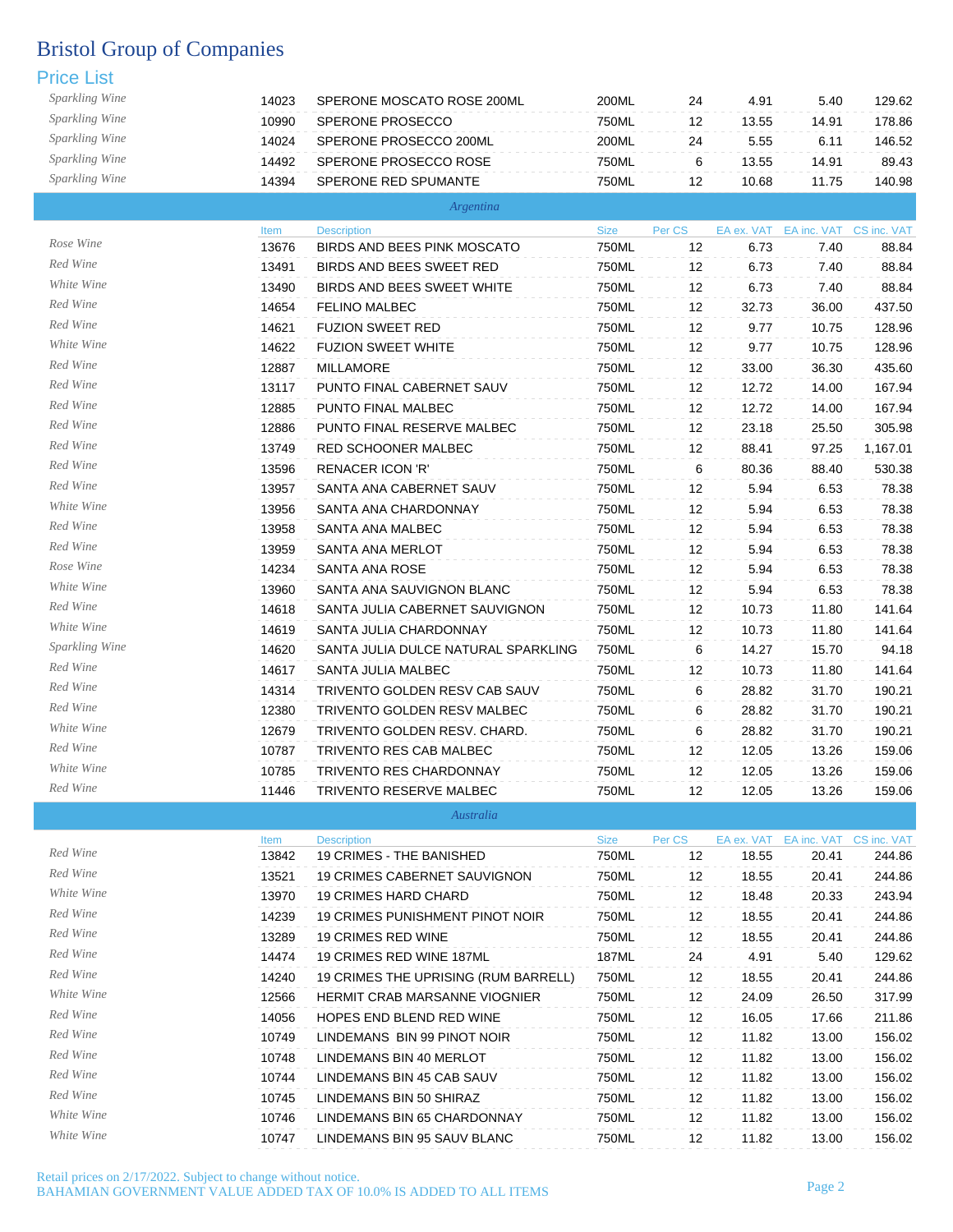## Price List

| Red Wine   | 13670 | PENFOLDS BIN 28 KALIMNA SHIRAZ       | 750ML | 6                 | 62.50    | 68.75    | 412.50   |
|------------|-------|--------------------------------------|-------|-------------------|----------|----------|----------|
| Red Wine   | 13669 | PENFOLDS BIN 389 CAB SHIRAZ          | 750ML | 6                 | 142.86   | 157.15   | 942.88   |
| Red Wine   | 13668 | PENFOLDS BIN 407                     | 750ML | 6                 | 142.86   | 157.15   | 942.88   |
| Red Wine   | 13667 | PENFOLDS GRANGE                      | 750ML | 3                 | 1,087.50 | 1,196.25 | 3,588.75 |
| Red Wine   | 10739 | PENFOLDS KOONUNGA HILL SRAZCAB       | 750ML | 12                | 22.32    | 24.55    | 294.62   |
| White Wine | 10738 | PENFOLDS KOONUNGA HILLS CHARD        | 750ML | 12                | 18.73    | 20.60    | 247.24   |
| Red Wine   | 11561 | PENFOLDS KOONUNGA HILLS SHIRAZ       | 750ML | 6                 | 22.32    | 24.55    | 0.00     |
| Red Wine   | 13671 | PENFOLDS MAX'S SHIRAZ CAB SAUV       | 750ML | 6                 | 44.64    | 49.10    | 294.65   |
| Red Wine   | 12567 | THE DEAD ARM SHIRAZ                  | 750ML | 6                 | 98.00    | 107.80   | 646.80   |
| Red Wine   | 11099 | YELLOW TAIL CABERNET SAUV            | 750ML | 12                | 12.05    | 13.26    | 159.06   |
| White Wine | 11098 | YELLOW TAIL CHARDONNAY               | 750ML | 12                | 12.05    | 13.26    | 159.06   |
| White Wine | 13030 | YELLOW TAIL CHARDONNAY 1.5L          | 1.5L  | 6                 | 21.36    | 23.50    | 140.98   |
| Red Wine   | 11100 | YELLOW TAIL MERLOT                   | 750ML | 12                | 12.05    | 13.26    | 159.06   |
| Red Wine   | 13035 | YELLOW TAIL MERLOT 1.5L              | 1.5L  | 6                 | 21.36    | 23.50    | 140.98   |
| White Wine | 13023 | YELLOW TAIL MOSCATO                  | 750ML | 12                | 12.05    | 13.26    | 159.06   |
| Rose Wine  | 13086 | YELLOW TAIL PINK MOSCATO             | 750ML | 12                | 12.05    | 13.26    | 159.06   |
| White Wine | 13033 | YELLOW TAIL PINOT GRIGIO             | 750ML | 12                | 12.05    | 13.26    | 159.06   |
| White Wine | 13034 | YELLOW TAIL PINOT GRIGIO 1.5L        | 1.5L  | 6                 | 21.36    | 23.50    | 140.98   |
| White Wine | 14586 | YELLOW TAIL PURE BRIGHT CHARDONNAY   | 750ML | $12 \overline{ }$ | 12.05    | 13.26    | 159.06   |
| White Wine | 14585 | YELLOW TAIL PURE BRIGHT PINOT GRIGIO | 750ML | 12                | 12.05    | 13.26    | 159.06   |
| White Wine | 14587 | YELLOW TAIL PURE BRIGHT SAUV BLANC   | 750ML | 12                | 12.05    | 13.26    | 159.06   |
| Red Wine   | 13088 | YELLOW TAIL SANGRIA                  | 750ML | 12                | 12.05    | 13.26    | 159.06   |
| White Wine | 13962 | YELLOW TAIL SAUVIGNON BLANC          | 750ML | 12                | 12.05    | 13.26    | 159.06   |
| Red Wine   | 11101 | YELLOW TAIL SHIRAZ                   | 750ML | 12                | 12.05    | 13.26    | 159.06   |
| Red Wine   | 13036 | YELLOW TAIL SHIRAZ 1.5L              | 1.5L  | 6                 | 21.36    | 23.50    | 140.98   |
| Red Wine   | 11102 | YELLOW TAIL SHIRAZ CABERN            | 750ML | $12 \overline{ }$ | 12.05    | 13.26    | 159.06   |

*Chile*

|            | Item  | <b>Description</b>                 | <b>Size</b> | Per CS            |        |        | EA ex. VAT EA inc. VAT CS inc. VAT |
|------------|-------|------------------------------------|-------------|-------------------|--------|--------|------------------------------------|
| Red Wine   | 14505 | ALMAVIVA 2018                      | 750ML       | 6                 | 368.82 | 405.70 | 2,434.21                           |
| Red Wine   | 10793 | <b>BPR CHILEAN ESCUDO ROJO</b>     | 750ML       | 6                 | 23.95  | 26.35  | 158.07                             |
| Red Wine   | 10576 | CONCHA CASILLERO CAB SAUV          | 750ML       | $12 \overline{ }$ | 11.55  | 12.71  | 152.46                             |
| Red Wine   | 11459 | CONCHA CASILLERO CARMENER          | 750ML       | 12                | 11.55  | 12.71  | 152.46                             |
| White Wine | 10574 | CONCHA CASILLERO CHARDONN          | 750ML       | 12                | 11.55  | 12.71  | 152.46                             |
| Red Wine   | 10577 | <b>CONCHA CASILLERO MERLOT</b>     | 750ML       | 12                | 11.55  | 12.71  | 152.46                             |
| Red Wine   | 11460 | CONCHA CASILLERO PINOT NOIR        | 750ML       | 12                | 12.45  | 13.70  | 164.34                             |
| Red Wine   | 14165 | CONCHA CASILLERO RED BLEND         | 750ML       | 12                | 11.55  | 12.71  | 152.46                             |
| White Wine | 10575 | CONCHA CASILLERO SAUV BLA          | 750ML       | 12                | 11.55  | 12.71  | 152.46                             |
| Red Wine   | 10579 | CONCHA DON MELCHOR CAB SAUV        | 750ML       | 6                 | 148.82 | 163.70 | 982.21                             |
| White Wine | 10506 | CONCHA FRONTERA CAB SAUV 1.5L      | 1.5L        | 6                 | 12.95  | 14.25  | 85.47                              |
| Red Wine   | 10521 | CONCHA FRONTERA CAB SAUV 750ML     | 750ML       | 12                | 7.00   | 7.70   | 92.40                              |
| White Wine | 10505 | CONCHA FRONTERA CHARD 1.5L         | 1.5L        | 6                 | 12.95  | 14.25  | 85.47                              |
| White Wine | 10571 | CONCHA FRONTERA CHARDONNAY         | 750ML       | 12                | 7.00   | 7.70   | 92.40                              |
| Red Wine   | 10917 | <b>CONCHA FRONTERA MERLOT 1.5L</b> | 1.5L        | 6                 | 12.95  | 14.25  | 85.47                              |
| Red Wine   | 10916 | CONCHA FRONTERA MERLOT 750ML       | 750ML       | 12                | 7.00   | 7.70   | 92.40                              |
| White Wine | 13012 | CONCHA FRONTERA MOSCATO 750ML      | 750ML       | 12                | 7.00   | 7.70   | 92.40                              |
| White Wine | 12695 | CONCHA FRONTERA PINOT GRIGIO       | 750ML       | 12                | 7.00   | 7.70   | 92.40                              |
| White Wine | 10515 | CONCHA FRONTERA SAUV BLANC 1.5     | 1.5L        | 6                 | 12.95  | 14.25  | 85.47                              |
| White Wine | 10395 | CONCHA FRONTERA SAUV BLANC 750     | 750ML       | 12                | 7.00   | 7.70   | 92.40                              |
| Red Wine   | 10581 | CONCHA MARQUES CAB SAUV            | 750ML       | 12                | 25.00  | 27.50  | 330.00                             |
| White Wine | 10584 | CONCHA MARQUES CHARDONNAY          | 750ML       | 12                | 25.00  | 27.50  | 330.00                             |
| Red Wine   | 10582 | <b>CONCHA MARQUES MERLOT</b>       | 750ML       | 12                | 25.00  | 27.50  | 330.00                             |
| Red Wine   | 14166 | DIABLO RED BLEND                   | 750ML       | 12                | 18.73  | 20.60  | 247.24                             |
| Red Wine   | 14473 | DON MELCHOR CAB SAUV 2018          | 750ML       | 6                 | 199.09 | 219.00 | 1,313.99                           |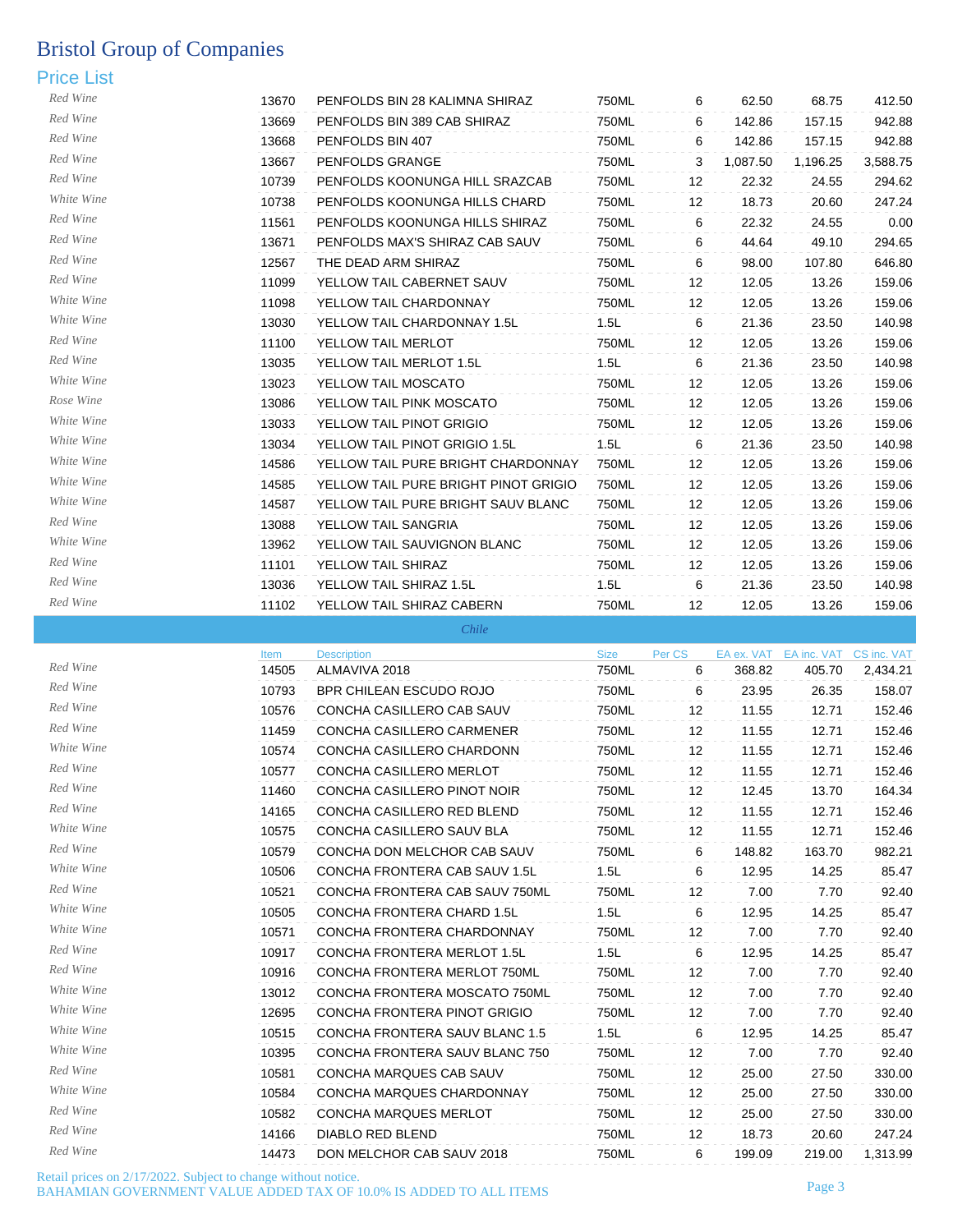| Red Wine   | 14718         | DON MELCHOR CAB SAUV 2019                       | 750ML                | 6            | 240.91 | 265.00                                      | 1,590.01 |
|------------|---------------|-------------------------------------------------|----------------------|--------------|--------|---------------------------------------------|----------|
| Red Wine   | 13865         | ESCUDO ROJO CABERNET SAUV                       | 750ML                | 6            | 20.50  | 22.55                                       | 135.30   |
| Red Wine   | 13864         | <b>ESCUDO ROJO CARMENERE</b>                    | 750ML                | 6            | 20.50  | 22.55                                       | 135.30   |
| White Wine | 13866         | ESCUDO ROJO CHARDONNAY                          | 750ML                | 6            | 20.50  | 22.55                                       | 135.30   |
| White Wine | 13863         | ESCUDO ROJO SAUVIGNON BLANC                     | 750ML                | 6            | 20.50  | 22.55                                       | 135.30   |
| Red Wine   | 13859         | MAPU CABERNET SAUVIGNON                         | 750ML                | 12           | 7.40   | 8.13                                        | 97.61    |
| White Wine | 13862         | MAPU CHARDONNAY                                 | 750ML                | 12           | 7.40   | 8.13                                        | 97.61    |
| Red Wine   | 13860         | <b>MAPU MERLOT</b>                              | 750ML                | 12           | 7.40   | 8.13                                        | 97.61    |
| White Wine | 13861         | MAPU SAUVIGNON BLANC                            | 750ML                | 12           | 7.40   | 8.13                                        | 97.61    |
|            |               | France                                          |                      |              |        |                                             |          |
|            |               |                                                 |                      |              |        |                                             |          |
| Red Wine   | Item<br>10643 | <b>Description</b><br>BARON PHILIPPE CABERNET V | <b>Size</b><br>750ML | Per CS<br>6  | 14.73  | EA ex. VAT EA inc. VAT CS inc. VAT<br>16.20 | 97.22    |
| White Wine | 10638         | BARON PHILIPPE CHARDONNAY                       | 750ML                | 6            | 14.73  | 16.20                                       | 97.22    |
| Red Wine   | 10636         | <b>BARON PHILIPPE MERLOT</b>                    | 750ML                |              | 14.73  | 16.20                                       | 97.22    |
| Red Wine   |               |                                                 |                      | 6            |        |                                             |          |
| White Wine | 10649         | <b>BARON PHILIPPE PINOT NOIR</b>                | 750ML                | 6            | 14.73  | 16.20                                       | 97.22    |
| White Wine | 10647         | <b>BARON PHILIPPE RES SAUTERNES</b>             | 750ML                | 6            | 43.73  | 48.10                                       | 288.62   |
| Red Wine   | 10639         | <b>BARON PHILIPPE SAUVIGNON</b>                 | 750ML                | 6            | 14.73  | 16.20                                       | 97.22    |
|            | 10640         | <b>BPR MOUTON CADET ROUGE</b>                   | 750ML                | 12           | 23.18  | 25.50                                       | 305.98   |
| White Wine | 10637         | BPR MOUTON CADET WHITE                          | 750ML                | 12           | 21.36  | 23.50                                       | 281.95   |
| White Wine | 13886         | <b>BROTTE CHATEAU NEUF BLANC</b>                | <b>750ML</b>         | 12           | 42.82  | 47.10                                       | 565.22   |
| Red Wine   | 13887         | BROTTE CHATEAU NEUF ROUGE                       | 750ML                | 12           | 51.77  | 56.95                                       | 683.36   |
| Red Wine   | 13885         | BROTTE COTES DU RHONE                           | 750ML                | 12           | 14.96  | 16.45                                       | 197.41   |
| Red Wine   | 13888         | <b>BROTTE GIGONDAS ROUGE</b>                    | 750ML                | 12           | 38.41  | 42.25                                       | 507.01   |
| Red Wine   | 13889         | BROTTE VACQUEYRAS ROUGE                         | 750ML                | 12           | 29.41  | 32.35                                       | 388.21   |
| Rose Wine  | 10409         | CH BARBEYROLLE PETALE DE ROSE                   | 750ML                | 12           | 49.05  | 53.96                                       | 647.46   |
| Rose Wine  | 13296         | CH. D'ESCLANS WHISP ANGEL 6L                    | 6L                   | $\mathbf{1}$ | 440.00 | 484.00                                      | 484.00   |
| Rose Wine  | 10361         | CH. D'ESCLANS WHISPERING ANGEL                  | 750ML                | 12           | 27.86  | 30.65                                       | 367.75   |
| Rose Wine  | 12648         | CH.D'ESCLANS WHISP ANGEL 3L                     | 3L                   | $\mathbf{1}$ | 148.18 | 163.00                                      | 163.00   |
| Rose Wine  | 12415         | CH.D'ESCLANS WHISP. ANGEL 1.5L                  | 1.5L                 | 3            | 63.27  | 69.60                                       | 208.79   |
| White Wine | 12714         | <b>CHANSON CHABLIS</b>                          | 750ML                | 12           | 42.86  | 47.15                                       | 565.75   |
| White Wine | 12712         | CHANSON CHASSAGNE MONT. 2009                    | 750ML                | 12           | 82.10  | 90.31                                       | 1,083.72 |
| Red Wine   | 12736         | CHAPOUTIER 'Bellaruche" 750ml                   | 750ML                | 6            | 16.05  | 17.66                                       | 105.93   |
| Red Wine   | 12737         | CHAPOUTIER 'Belleruche' 1.5L                    | 1.5L                 | 6            | 31.91  | 35.10                                       | 210.61   |
| White Wine | 12929         | <b>CHAPOUTIER 'Granges de Mirabel</b>           | 750ML                | 12           | 22.32  | 24.55                                       | 294.62   |
| White Wine | 12738         | <b>CHAPOUTIER 'Les Tanneurs'</b>                | 750ML                | 12           | 30.00  | 33.00                                       | 396.00   |
| Red Wine   | 12741         | <b>CHAPOUTIER 'Rasteau' Grenache</b>            | 750ML                | 6            | 25.00  | 27.50                                       | 0.00     |
| Red Wine   | 12902         | CHAT BEAULIEU COMTES DE TASTE                   | 750ML                | 12           | 23.18  | 25.50                                       | 305.98   |
| Red Wine   | 14191         | CHAT GRUAUD LAROSE 2014                         | 750ML                | 12           | 191.96 | 211.16                                      | 2,533.92 |
| Red Wine   | 10809         | CHATEAU BEYCHEVELLE 2014                        | 750ML                | 12           | 240.00 | 264.00                                      | 3,168.00 |
| Red Wine   | 14222         | CHATEAU BEYCHEVELLE 2016                        | 750ML                | 12           | 323.21 | 355.54                                      | 4,266.42 |
| Red Wine   | 14495         | CHATEAU CARBONNIEUX 2016                        | 750ML                | 12           | 88.39  | 97.23                                       | 1,166.79 |
| White Wine | 14238         | CHATEAU CARBONNIEUX 2017                        | 750ML                | 6            | 83.93  | 92.32                                       | 553.93   |
| Red Wine   | 13651         | CHATEAU CLERC MILON 2012                        | 750ML                | 12           | 241.92 | 266.11                                      | 3,193.34 |
| Red Wine   | 14567         | CHATEAU CLERC MILON 2015                        | 750ML                | 12           | 267.86 | 294.65                                      | 3,535.75 |
| Red Wine   | 14496         | CHATEAU CLERC MILON 2016                        | 750ML                | 12           | 267.86 | 294.64                                      | 3,535.71 |
| Rose Wine  | 14174         | CHATEAU DE BERNE PROVENCE ROSE                  | 750ML                | 6            | 33.00  | 36.30                                       | 217.80   |
| Red Wine   | 10717         | CHATEAU DUCRU BEAUCAILLOU 2011                  | 750ML                | 6            | 325.58 | 358.14                                      | 2,148.83 |
| Red Wine   | 14220         | CHATEAU DUCRU BEAUCAILLOU 2015                  |                      |              |        |                                             |          |
| Red Wine   |               |                                                 | 750ML                | 12           | 446.42 | 491.07                                      | 5,892.78 |
| Red Wine   | 10806         | CHATEAU DUCRU BEAUCAILLOU 2017                  | 750ML                | 6            | 491.07 | 540.18                                      | 3,241.06 |
| Red Wine   | 10716         | CHATEAU FIGEAC 2013                             | 750ML                | 12           | 263.39 | 289.73                                      | 3,476.78 |
| Red Wine   | 10533         | CHATEAU FOMBRAUGE 2016                          | 750ML                | 6            | 75.89  | 83.48                                       | 500.87   |
| Red Wine   | 14235         | CHATEAU GLORIA 2013                             | 750ML                | 12           | 66.07  | 72.68                                       | 872.12   |
|            | 14115         | CHATEAU GLORIA 2014 1.5L                        | 1.5L                 | 6            | 200.89 | 220.98                                      | 1,325.87 |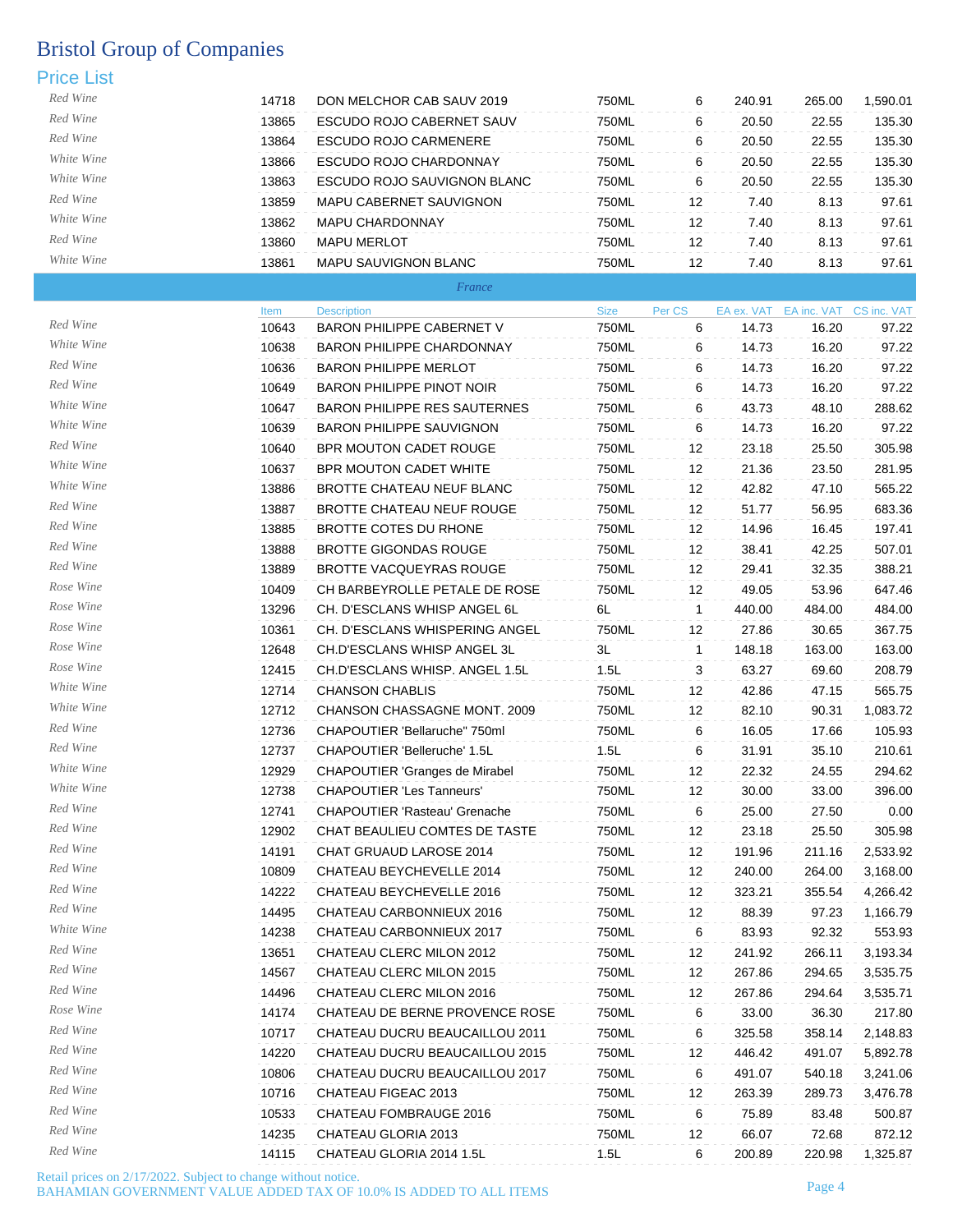| Red Wine   | 14502 | CHATEAU GLORIA 2017                 | 750ML | 12       | 93.75    | 103.13   | 1,237.50 |
|------------|-------|-------------------------------------|-------|----------|----------|----------|----------|
| Red Wine   | 13779 | CHATEAU HAUT MOULEYRE RED BORD      | 750ML | 6        | 18.71    | 20.58    | 123.45   |
| Still Wine | 14219 | CHATEAU LALAND BORIE 2016           | 750ML | 6        | 66.07    | 72.68    | 436.06   |
| Red Wine   | 14497 | CHATEAU LALAND BORIE 2017           | 750ML | 12       | 68.71    | 75.58    | 906.91   |
| Red Wine   | 14190 | <b>CHATEAU LEOVILLE BARTON 2011</b> | 750ML | 12       | 191.96   | 211.16   | 0.00     |
| Red Wine   | 14189 | CHATEAU LEOVILLE BARTON 2013        | 750ML | 12       | 178.57   | 196.43   | 0.00     |
| Red Wine   | 10958 | CHATEAU LEOVILLE BARTON 2015        | 750ML | 12       | 250.00   | 275.00   | 3,300.00 |
| Red Wine   | 12456 | CHATEAU LES TROIS CROIX             | 750ML | 12       | 48.18    | 53.00    | 635.98   |
| Red Wine   | 11285 | CHATEAU LYNCH BAGES 2015            | 750ML | 12       | 352.68   | 387.95   | 4,655.38 |
| Red Wine   | 10715 | CHATEAU MARGAUX 2004                | 750ML | 6        | 1,255.36 | 1,380.89 | 8,285.35 |
| Red Wine   | 14194 | CHATEAU MARGAUX 2014                | 750ML | 6        | 1,255.36 | 1,380.89 | 8,285.35 |
| Red Wine   | 10756 | CHATEAU MEAUME                      | 750ML | 12       | 16.73    | 18.40    | 220.84   |
| Rose Wine  | 14088 | CHATEAU MINUTY 281                  | 750ML | 6        | 91.16    | 100.28   | 601.66   |
| Rose Wine  | 13082 | CHATEAU MINUTY 'M' 750ML            | 750ML | 6        | 22.28    | 24.50    | 147.03   |
| Rose Wine  | 10368 | CHATEAU MINUTY 'M' ROSE 1.5L        | 1.5L  | 3        | 33.91    | 37.30    | 111.90   |
| Rose Wine  | 13602 | CHATEAU MINUTY OR ROSE              | 750ML | 6        | 35.68    | 39.25    | 235.49   |
| Rose Wine  | 14091 | CHATEAU MINUTY OR ROSE 3L           | 3L    | 1        | 181.27   | 199.40   | 199.40   |
| Red Wine   | 14411 | CHATEAU MONTROSE 2014               | 750ML | 12       | 263.39   | 289.73   | 3,476.79 |
| Red Wine   | 12755 | CHATEAU ORMES DE PEZ 2011           | 750ML | 12       | 41.96    | 46.16    | 553.87   |
| Red Wine   | 14236 | CHATEAU ORMES DE PEZ 2013           | 750ML |          | 55.36    | 60.89    | 730.71   |
| Red Wine   | 14503 | CHATEAU ORMES DE PEZ 2017           | 750ML | 12<br>12 | 69.64    | 76.61    | 919.29   |
| Red Wine   | 14559 | CHATEAU PONTET CANET 2012           | 750ML | 12       |          | 289.73   |          |
| Red Wine   |       |                                     |       |          | 263.39   |          | 3,476.75 |
| Red Wine   | 14500 | CHATEAU PONTET CANET 2014           | 750ML | 12       | 240.18   | 264.20   | 3,170.38 |
| Red Wine   | 14566 | CHATEAU PONTET CANET 2015           | 750ML | 12       | 309.82   | 340.80   | 4,089.62 |
| Red Wine   | 10721 | CHATEAU TALBOT 2010                 | 750ML | 12       | 205.36   | 225.90   | 2,710.75 |
| Red Wine   | 10720 | CHATEAU TALBOT 2014                 | 750ML | 6        | 162.50   | 178.75   | 1,072.50 |
| Red Wine   | 14568 | CHATEAU TALBOT 2016                 | 750ML | 12       | 178.57   | 196.43   | 2,357.12 |
| Red Wine   | 14498 | CHATEAU TALBOT 2017                 | 750ML | 12       | 160.71   | 176.79   | 2,121.42 |
| Red Wine   | 13778 | CHATEAU TROUPIAN RED BOURDEAUX      | 750ML | 6        | 20.50    | 22.55    | 135.30   |
| Red Wine   | 14499 | CLOS DE MARQUIS 2017                | 750ML | 12       | 126.79   | 139.46   | 1,673.63 |
|            | 10399 | COTE DU RHONE ANTONIN ROD           | 750ML | 12       | 12.05    | 13.26    | 159.06   |
| Rose Wine  | 10442 | DOMAINE BLANQUEFORT ROSE            | 750ML | 12       | 18.73    | 20.60    | 247.24   |
| Red Wine   | 13997 | DOMAINE DE HOSPICES BROUILLY        | 750ML | 6        | 21.36    | 23.50    | 140.98   |
| Red Wine   | 10587 | DUBOEUF BEAUJOLAIS VILLAG           | 750ML | 12       | 16.70    | 18.37    | 220.44   |
| Red Wine   | 13771 | DUBOEUF ECUSSON CAB SAUV            | 750ML | 6        | 13.18    | 14.50    | 86.99    |
| White Wine | 13772 | DUBOEUF ECUSSON CHARDONNAY          | 750ML | 6        | 13.18    | 14.50    | 86.99    |
| Red Wine   | 13770 | DUBOEUF ECUSSON MERLOT              | 750ML | 6        | 13.18    | 14.50    | 86.99    |
| Red Wine   | 14055 | DUBOEUF ECUSSON PINOT NOIR          | 750ML | 12       | 13.18    | 14.50    | 173.98   |
| White Wine | 13773 | DUBOEUF ECUSSON SAUV BLANC          | 750ML | 6        | 13.18    | 14.50    | 86.99    |
| Red Wine   | 10588 | <b>DUBOEUF FLEURIE</b>              | 750ML | 12       | 24.09    | 26.50    | 317.99   |
| Red Wine   | 14087 | <b>DUBOEUF MORGON</b>               | 750ML | 12       | 22.55    | 24.81    | 297.66   |
| Red Wine   | 14204 | DUBOEUF MORGON COTE DU PYE          | 750ML | 12       | 24.09    | 26.50    | 317.99   |
| White Wine | 14206 | DUBOEUF POUILLY FUISSE REYSSIE      | 750ML | 12       | 43.77    | 48.15    | 577.76   |
| White Wine | 14518 | DUBOEUF WILDFLOWER CHARDONNAY       | 750ML | 12       | 14.23    | 15.65    | 187.84   |
| White Wine | 10592 | DUBOUEF POUILLY FUISSE              | 750ML | 12       | 42.63    | 46.90    | 562.76   |
| Red Wine   | 14520 | DUBOUEF WILDFLOWER CAB SAUV         | 750ML | 12       | 14.23    | 15.65    | 187.84   |
| Red Wine   | 14521 | DUBOUEF WILDFLOWER MERLOT           | 750ML | 12       | 14.23    | 15.65    | 187.84   |
| Red Wine   | 14519 | DUBOUEF WILDFLOWER PINOT NOIR       | 750ML | 12       | 14.23    | 15.65    | 187.84   |
| Rose Wine  | 14554 | <b>EMOTION ROSE</b>                 | 750ML | 6        | 16.91    | 18.60    | 111.61   |
| Red Wine   | 10590 | FLEURIE DOM DE QUATRE VEN           | 750ML | 12       | 24.54    | 26.99    | 323.93   |
| Rose Wine  | 14080 | <b>FLEURS DE PRAIRIE ROSE</b>       | 750ML | 12       | 22.32    | 24.55    | 294.62   |
| Red Wine   | 10323 | GUIGAL CHATEAU NEUF DU PAPE ROUGE   | 750ML | 12       | 80.00    | 88.00    | 1,056.00 |
| Red Wine   | 10324 | <b>GUIGAL COTE DU ROTIE</b>         | 750ML | 12       | 116.09   | 127.70   | 1,532.39 |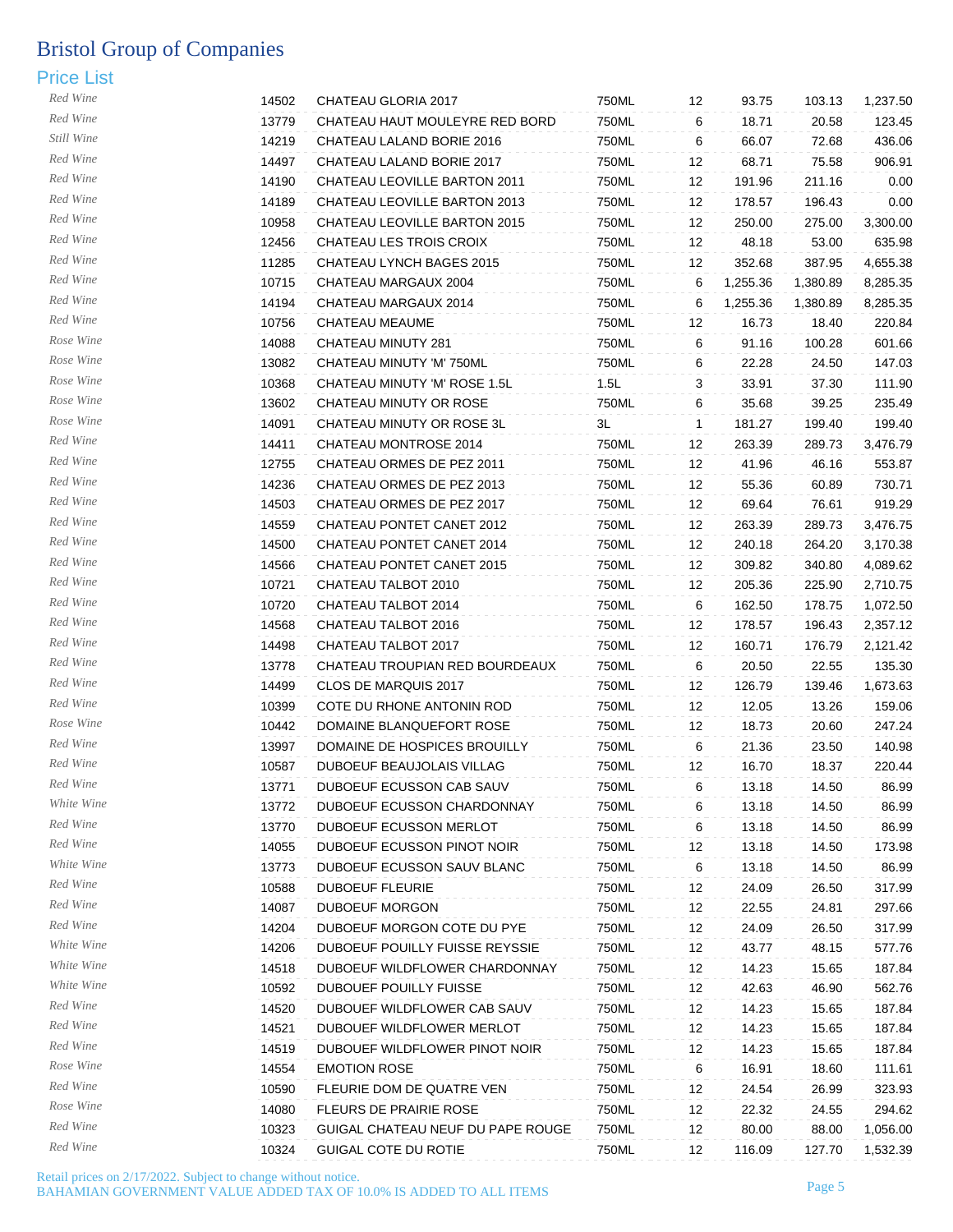| Red Wine     |       |                                      |             |        |        |                                    |          |
|--------------|-------|--------------------------------------|-------------|--------|--------|------------------------------------|----------|
| White Wine   | 13275 | GUIGAL COTES DU RHONE ROUGE          | 750ML       | 12     | 23.23  | 25.55                              | 306.64   |
| White Wine   | 13781 | <b>HENRI BOURGEOIS POUILLY FUME</b>  | 750ML       | 12     | 36.55  | 40.21                              | 482.46   |
| White Wine   | 13780 | HENRI BOURGEOIS SANCERRE             | 750ML       | 12     | 36.59  | 40.25                              | 482.99   |
| Rose Wine    | 13782 | HENRI BOURGEOIS SAUV BLANC           | 750ML       | 12     | 16.73  | 18.40                              | 220.84   |
| White Wine   | 14173 | <b>INSPIRATION PROVENCE ROSE</b>     | 750ML       | 6      | 23.23  | 25.55                              | 153.32   |
| White Wine   | 10691 | LADOUCETTE BARON DE L                | 750ML       | 6      | 120.55 | 132.61                             | 795.63   |
| White Wine   | 10690 | LADOUCETTE COMTE LAFONDSANCERE       | 750ML       | 12     | 45.55  | 50.11                              | 601.26   |
| White Wine   | 10689 | LADOUCETTE POUILLY FUME              | 750ML       | 12     | 51.79  | 56.96                              | 683.57   |
| White Wine   | 10605 | LATOR MACON LUGNY                    | 750ML       | 12     | 27.63  | 30.39                              | 364.72   |
| Red Wine     | 10616 | LATOUR ARDECHE CHARD VDE             | 750ML       | 12     | 17.86  | 19.65                              | 235.75   |
| White Wine   | 10600 | LATOUR BEAUJOLAIS VILLAGES           | 750ML       | 12     | 23.21  | 25.53                              | 306.37   |
| White Wine   | 10607 | LATOUR CHABLIS 1ER CRU               | 750ML       | 12     | 67.81  | 74.59                              | 895.13   |
|              | 10606 | LATOUR CHABLIS AOC                   | 750ML       | 12     | 44.64  | 49.11                              | 589.28   |
| Red Wine     | 10604 | LATOUR CHASSAGNE MONT RED            | 750ML       | 12     | 78.53  | 86.38                              | 1,036.60 |
| White Wine   | 10603 | LATOUR CHASSAGNE MONT WHITE          | 750ML       | 12     | 137.50 | 151.25                             | 1,815.00 |
| Red Wine     | 14487 | LATOUR COTES DE NUITS VILLAGES 2018  | 750ML       | 12     | 47.32  | 52.05                              | 624.62   |
| White Wine   | 10617 | LATOUR GRANDE ARDECHE CHA            | 750ML       | 12     | 20.98  | 23.08                              | 276.94   |
| Red Wine     | 14475 | LATOUR LES PIERRES DOREES PINOT NOIR | 750ML       | 12     | 28.57  | 31.43                              | 377.12   |
| White Wine   | 10608 | LATOUR MEURSAULT BLANC               | 750ML       | 12     | 122.32 | 134.55                             | 1,614.62 |
| White Wine   | 10609 | LATOUR MONTAGNY IER CRU              | 750ML       | 12     | 46.43  | 51.07                              | 612.88   |
| Red Wine     | 10602 | LATOUR POMMARD                       | 750ML       | 12     | 116.07 | 127.68                             | 1,532.12 |
| White Wine   | 10615 | LATOUR POUILLY FUISSE                | 750ML       | 12     | 53.53  | 58.88                              | 706.60   |
| White Wine   | 10610 | LATOUR PULIGNY MONTRACHET            | 750ML       | 12     | 136.61 | 150.27                             | 1,803.25 |
| Red Wine     | 10613 | LATOUR SANTENAY ROUGE                | 750ML       | 12     | 50.00  | 55.00                              | 660.00   |
| White Wine   | 14213 | ROGER ROBLOT CHABLIS                 | 750ML       | 12     | 25.00  | 27.50                              | 330.00   |
| White Wine   | 14215 | ROGER ROBLOT CHARDONNAY              | 750ML       | 12     | 14.73  | 16.20                              | 194.44   |
| White Wine   | 14243 | ROGER ROBLOT PETITE CHABLIS          | 750ML       | 12     | 23.21  | 25.54                              | 306.43   |
| Red Wine     | 14214 | ROGER ROBLOT PINOT NOIR              | 750ML       | 12     | 24.11  | 26.52                              | 318.25   |
| Rose Wine    | 14172 | <b>ROMANCE ROSE</b>                  | 750ML       | 6      | 16.03  | 17.63                              | 105.78   |
| White Wine   | 10620 | SAUVION CHARDONNAY VD PA             | 750ML       | 6      | 13.17  | 14.49                              | 86.92    |
| Red Wine     | 14614 | SAUVION FILDEFERE MERLOT             | 750ML       | 6      | 13.35  | 14.69                              | 88.11    |
| White Wine   | 10621 | SAUVION POUILLY FUME                 | 750ML       | 12     | 38.17  | 41.99                              | 503.84   |
| Red Wine     | 10618 | SAUVION ROSE DANJOU                  | 750ML       | 6      | 14.06  | 15.47                              | 92.80    |
| White Wine   | 10622 | SAUVION SANCERRE                     | 750ML       | 12     | 39.96  | 43.95                              | 527.41   |
| White Wine   | 10623 | SAUVION SAUVIGNON BLANC              | 750ML       | 12     | 13.17  | 14.49                              | 173.84   |
| White Wine   | 14198 | SIMONNET CHABLIS 1ER CRU 2015        | 750ML       | 12     | 55.36  | 60.89                              | 730.71   |
| Red Wine     | 14659 | SIMONNET FEBVRE PINOT NOIR           | 750ML       | 12     | 15.18  | 16.70                              | 200.38   |
| Still Wine   | 12463 | SIMONNET-FEBVRE CHABLIS              | 750ML       | 12     | 37.28  | 41.00                              | 492.05   |
| Rose Wine    | 14175 | <b>URBAN PROVENCE ROSE</b>           | 750ML       | 6      | 27.68  | 30.45                              | 182.68   |
|              |       | Greece                               |             |        |        |                                    |          |
|              | Item  | <b>Description</b>                   | <b>Size</b> | Per CS |        | EA ex. VAT EA inc. VAT CS inc. VAT |          |
| Dessert Wine | 10022 | <b>VOLIVADIC MAVIDODADUNE CIMT</b>   | 750M        |        | 121C   | 1270                               | 02.20    |

| Dessert Wine | 10922       | KOUKARIS MAVRODAPHNE SWT        | 750ML       | 6      | 12.46      | 13.70       | 82.20       |
|--------------|-------------|---------------------------------|-------------|--------|------------|-------------|-------------|
|              |             | Italy                           |             |        |            |             |             |
|              | <b>Item</b> | <b>Description</b>              | <b>Size</b> | Per CS | EA ex. VAT | EA inc. VAT | CS inc. VAT |
| White Wine   | 10704       | ANTINORI BIANCO                 | 750ML       | 12     | 19.09      | 21.00       | 0.00        |
| White Wine   | 11392       | ANTINORI CAMPO GRANDE ORV       | 750ML       | 6      | 14.24      | 15.66       | 93.98       |
| Red Wine     | 10705       | ANTINORI MARCHESE CHIAN RISERV  | 750ML       | 6      | 52.68      | 57.95       | 347.69      |
| Red Wine     | 11328       | ANTINORI PEPPOLI CHIANTI        | 750ML       | 6      | 30.00      | 33.00       | 198.00      |
| Red Wine     | 10708       | ANTINORI PIAN DEL VIG BRUNELLO  | 750ML       | 6      | 81.25      | 89.38       | 536.25      |
| Red Wine     | 13096       | ANTINORI PIAN DEL VIGN 1.5L     | 1.5L        |        | 181.82     | 200.00      | 200.00      |
| Red Wine     | 13097       | ANTINORI PIAN DEL VIGN 3L 2007  | 3L          |        | 839.29     | 923.21      | 923.21      |
| Red Wine     | 14420       | ANTINORI PIAN DEL VIGNE 3L 2016 | 3L          |        | 395.46     | 435.00      | 435.00      |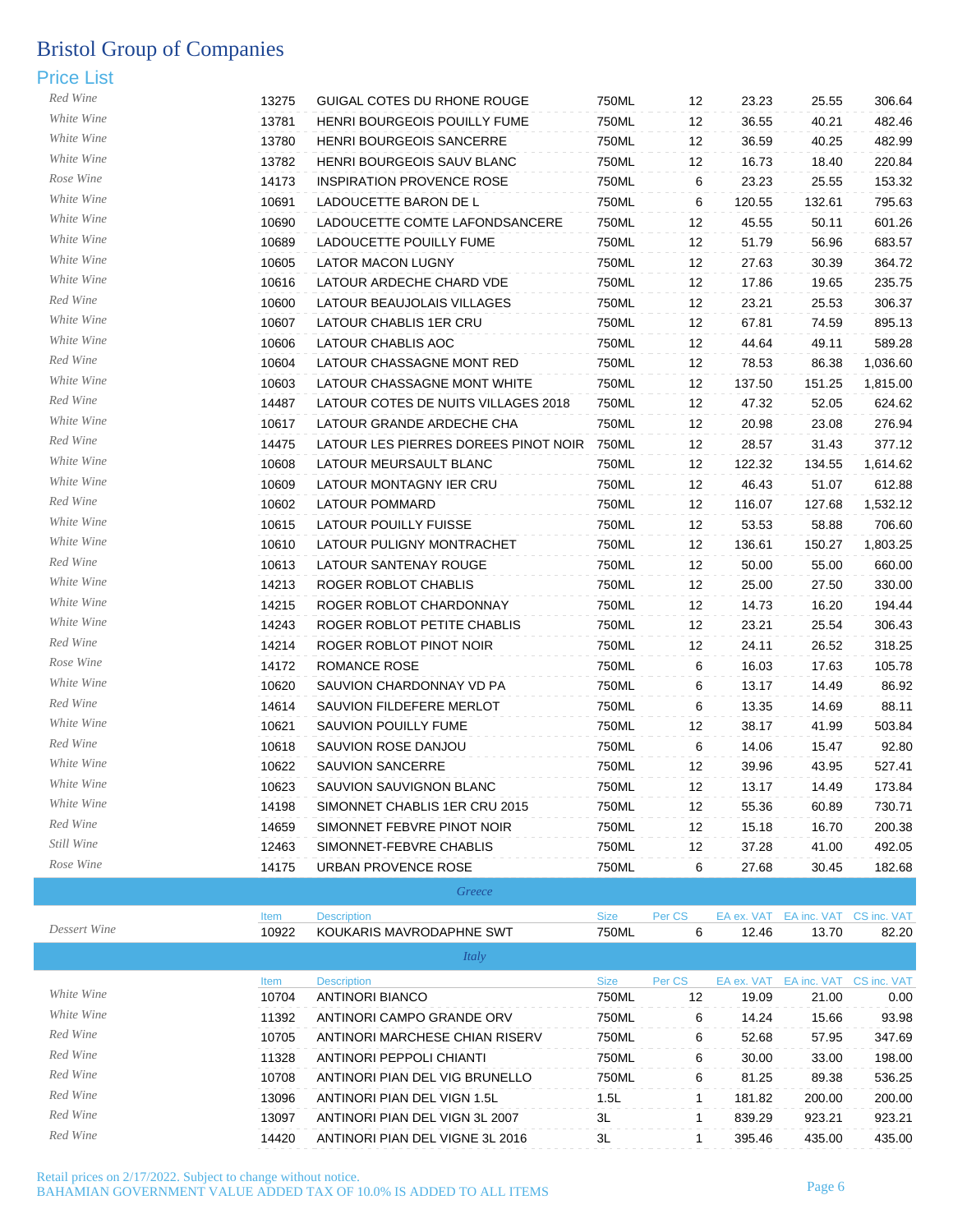| Red Wine   | 10710 | ANTINORI S. CRISTINA CHIANTI D        | 750ML | 6                 | 17.81  | 19.59  | 117.55   |
|------------|-------|---------------------------------------|-------|-------------------|--------|--------|----------|
| White Wine | 10711 | ANTINORI S. CRISTINA PINOT GRI        | 750ML | 6                 | 19.09  | 21.00  | 125.99   |
| Red Wine   | 10700 | ANTINORI SANTA CRISTINA               | 750ML | 6                 | 14.06  | 15.47  | 92.80    |
| Red Wine   | 14688 | ANTINORI SANTA CRISTINA TOSCANO       | 750ML | 6                 | 17.27  | 19.00  | 113.98   |
| White Wine | 14575 | ANTINORI SANTA CRISTINA UMBRIA BIANCO | 750ML | 6                 | 17.81  | 19.59  | 117.55   |
| Red Wine   | 10707 | ANTINORI SOLAIA                       | 750ML | 6                 | 500.00 | 550.00 | 3,300.00 |
| Red Wine   | 14642 | ANTINORI SOLAIA 2006                  | 750ML | $\mathbf{1}$      | 790.91 | 870.00 | 870.00   |
| Red Wine   | 14643 | ANTINORI SOLAIA 2008                  | 750ML | $\mathbf{1}$      | 739.09 | 813.00 | 813.00   |
| Red Wine   | 10706 | <b>ANTINORI TIGNANELLO</b>            | 750ML | 6                 | 144.64 | 159.10 | 954.62   |
| Red Wine   | 14549 | ANTINORI TIGNANELLO 2009              | 750ML | 6                 | 285.46 | 314.00 | 1,884.00 |
| Red Wine   | 14550 | ANTINORI TIGNANELLO 2011 - 750ML      | 750ML | 6                 | 251.82 | 277.00 | 1,662.00 |
| Red Wine   | 10701 | ANTINORI TOSCANA ROSSO IG             | 750ML | 6                 | 27.86  | 30.65  | 183.88   |
| White Wine | 13044 | <b>BARON FINI PINOT GRIGIO</b>        | 750ML | 12                | 19.60  | 21.56  | 258.69   |
| White Wine | 12636 | BRAMITO DEL SERVO CHARDONNAY          | 750ML | 6                 | 25.00  | 27.50  | 165.00   |
| White Wine | 12635 | CERVARO DELLA SALA                    | 750ML | 6                 | 82.99  | 91.29  | 547.73   |
| Red Wine   | 10724 | <b>CESARI AMARONE</b>                 | 750ML | 12                | 61.61  | 67.77  | 813.21   |
| Red Wine   | 12117 | CESARI ESSE CABERNET SAUVIGNON        | 750ML | 12                | 9.78   | 10.76  | 129.10   |
| White Wine | 10729 | CESARI PINOT CHARD IGT FRIZZAN        | 750ML | 6                 | 12.05  | 13.26  | 79.53    |
| Red Wine   | 10726 | CESARI VALPOLICELLA CLASSICO          | 750ML | 12                | 17.41  | 19.15  | 229.81   |
| White Wine | 12801 | <b>CUPCAKE PINOT GRIGIO</b>           | 750ML | 12                | 18.71  | 20.58  | 246.91   |
| White Wine | 11319 | FONTANA CANDIDA FRASCATI              | 750ML | 12                | 16.03  | 17.63  | 211.56   |
| White Wine | 10450 | FONTANA CANDIDA PINOT GRI             | 750ML | 12                | 17.81  | 19.59  | 235.13   |
| Red Wine   | 11207 | <b>GABBIANO CLASSICO CHIANTI</b>      | 750ML | 12                | 24.06  | 26.47  | 317.63   |
| Red Wine   | 11208 | <b>GABBIANO DOCG CHIANTI</b>          | 750ML | 12                | 11.56  | 12.72  | 152.59   |
| White Wine | 11206 | <b>GABBIANO PINOT GRIGIO</b>          | 750ML | 12                | 13.35  | 14.69  | 176.22   |
| White Wine | 14178 | GABBIANO PINOT GRIGIO 1.5L            | 1.5L  | 6                 | 24.96  | 27.45  | 164.70   |
| Red Wine   |       |                                       |       |                   |        |        |          |
| Red Wine   | 14252 | <b>GABBIANO TOSCANO IGT</b>           | 750ML | 12<br>6           | 24.06  | 26.47  | 317.63   |
| Red Wine   | 13939 | GIORGIO PRIMO TUSCAN RED              | 750ML |                   | 130.31 | 143.34 | 860.05   |
| Red Wine   | 11074 | <b>GONFALONE CHIANTI</b>              | 750ML | 6                 | 12.05  | 13.26  | 79.53    |
| Red Wine   | 12634 | <b>GUADO AL TASSO</b>                 | 750ML | 6                 | 151.79 | 166.96 | 1,001.79 |
| Red Wine   | 14260 | GUADO AL TASSO 1.5L 2015              | 1.5L  | 1                 | 259.82 | 285.80 | 285.80   |
| Red Wine   | 14644 | GUADO AL TASSO 2000                   | 750ML | 6                 | 163.64 | 180.00 | 1,080.02 |
| White Wine | 14645 | GUADO AL TASSO 2006                   | 750ML | 6                 | 163.64 | 180.00 | 1,080.02 |
|            | 14531 | LA SCOLCA BLACK LABEL                 | 750ML | $12 \overline{ }$ | 52.68  | 57.95  | 695.38   |
| White Wine | 14298 | LA SCOLCA GAVI WHITE LABEL            | 750ML | $12 \overline{ }$ | 23.21  | 25.54  | 306.42   |
| White Wine | 13586 | LIVIO FELLUGA FRIULANO                | 750ML | 6                 | 28.80  | 31.67  | 190.05   |
| White Wine | 12455 | LIVIO FELLUGA PINOT GRIGIO            | 750ML | 6                 | 33.88  | 37.27  | 223.61   |
| White Wine | 13585 | LIVIO FELLUGA SAUVIGNON BLANC         | 750ML | 6                 | 33.88  | 37.27  | 223.61   |
| Red Wine   | 14058 | PRUNOTTO BARBARESCO                   | 750ML | 6                 | 59.60  | 65.56  | 393.34   |
| Red Wine   | 14061 | PRUNOTTO BARBERA D'ALBA DOC           | 750ML | 6                 | 24.11  | 26.52  | 159.13   |
| Red Wine   | 14060 | PRUNOTTO DOLCETTO D'ALBA DOC          | 750ML | 6                 | 23.21  | 25.53  | 153.19   |
| Red Wine   | 14062 | PRUNOTTO PIAN ROMUALDO BARBERA        | 750ML | 6                 | 41.07  | 45.18  | 271.06   |
| White Wine | 14059 | PRUNOTTO ROERO ARNEIS                 | 750ML | 6                 | 32.99  | 36.29  | 217.73   |
| Red Wine   | 12772 | REMO FARINA AMARONE DE VALP.          | 750ML | 12                | 63.39  | 69.73  | 836.79   |
| Red Wine   | 14134 | STELLA ROSA BLACK                     | 750ML | 12                | 17.81  | 19.59  | 235.13   |
| Red Wine   | 14016 | STELLA ROSA BLACK ALUMINUM            | 250ML | 24                | 5.31   | 5.84   | 140.25   |
| White Wine | 14449 | STELLA ROSA MANGO 750ML               | 750ML | 12                | 17.81  | 19.59  | 235.13   |
| White Wine | 14187 | STELLA ROSA MOSCATO D'ASTI            | 750ML | 12                | 17.81  | 19.59  | 235.13   |
| White Wine | 14448 | STELLA ROSA PEACH 750ML               | 750ML | 12                | 17.81  | 19.59  | 235.13   |
| Rose Wine  | 14197 | STELLA ROSA PINK 750ML                | 750ML | 12                | 17.81  | 19.59  | 235.13   |
| Rose Wine  | 14017 | STELLA ROSA PINK ALUMINUM             | 250ML | 24                | 5.31   | 5.84   | 140.25   |
| White Wine | 14018 | STELLA ROSA PLATIUNUM ALUMINUM        | 250ML | 24                | 5.31   | 5.84   | 140.25   |
| White Wine | 14462 | STELLA ROSA WATERMELON 750ML          | 750ML | 12                | 17.81  | 19.59  | 235.13   |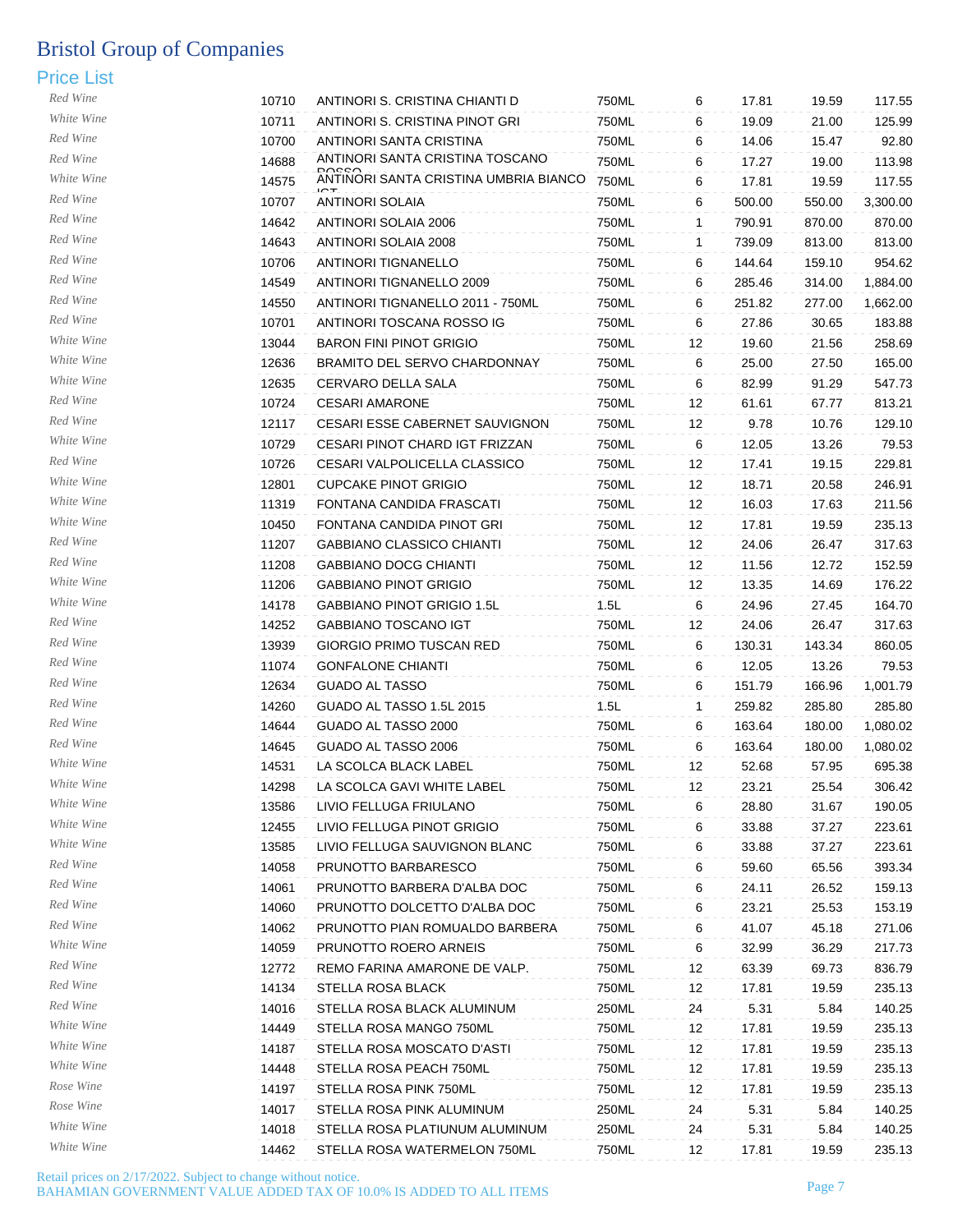| .          |       |                                    |             |                   |            |                                    |                         |
|------------|-------|------------------------------------|-------------|-------------------|------------|------------------------------------|-------------------------|
| White Wine | 14116 | STEMMARI CHARDONNAY                | 750ML       | 12                | 11.53      | 12.69                              | 152.63                  |
| White Wine | 14117 | <b>STEMMARI PINOT GRIGIO</b>       | 750ML       | $12 \overline{ }$ | 11.56      | 12.72                              | 152.63                  |
| White Wine | 13797 | TORMARESCA CHARDONNAY              | 750ML       | 6                 | 16.03      | 17.63                              | 105.78                  |
| Red Wine   | 13798 | TORMARESCA NEPRICA PRIMITIVO IGT   | 750ML       | 6                 | 16.70      | 18.37                              | 110.22                  |
| Red Wine   | 13799 | TORMARESCA PRIMITIVO SALENTO IGT   | 750ML       | 6                 | 16.92      | 18.61                              | 111.67                  |
| Red Wine   | 13869 | TORMARESCA TORCICODA               | 750ML       | 6                 | 29.91      | 32.90                              | 197.41                  |
| Red Wine   | 13800 | <b>TORMARESCA TRENTAGELI</b>       | 750ML       | 6                 | 29.91      | 32.90                              | 197.41                  |
| Red Wine   | 13531 | VILLA ANTINORI CHIAN CLS RISER     | 750ML       | 6                 | 36.38      | 40.02                              | 229.55                  |
| Red Wine   | 13938 | <b>ZYME KAIROS</b>                 | 750ML       | 12                | 92.86      | 102.14                             | 1,225.71                |
|            |       | Japan                              |             |                   |            |                                    |                         |
|            | Item  | <b>Description</b>                 | <b>Size</b> | Per CS            |            | EA ex. VAT EA inc. VAT CS inc. VAT |                         |
| Red Wine   | 11136 | <b>GEKKEIKAN PLUM WINES</b>        | 750ML       | $12 \overline{ }$ | 24.06      | 26.47                              | 317.63                  |
| Sake       | 11137 | <b>GEKKEIKAN SAKE</b>              | 750ML       | $12 \overline{ }$ | 11.16      | 12.28                              | 147.32                  |
| Sake       | 13580 | HAKUTSURU DRAFT SAKE 720ML         | 720ML       | 6                 | 27.68      | 30.45                              | 182.69                  |
| Sake       | 13579 | HAKUTSURU EXCELLENT JUNMAI         | 720ML       | 12                | 15.85      | 17.44                              | 209.22                  |
| Sake       | 13583 | HAKUTSURU JUNMAI DAI GINJO         | 720ML       | 6                 | 49.11      | 54.02                              | 324.11                  |
| Sake       | 13582 | HAKUTSURU SUPERIOR JUNMAI GINJ     | 720ML       | 6                 | 26.79      | 29.46                              | 176.78                  |
| Sake       | 13966 | MANOTSURU "CRANE" JUNMAI           | 300ML       | $12 \overline{ }$ | 17.63      | 19.39                              | 232.72                  |
| Sake       | 13967 | <b>MANOTSURU "DEMON SLAYER"</b>    | 300ML       | 12                | 19.60      | 21.56                              | 258.72                  |
| Sake       | 13575 | MOMOKAWA RUBY SAKE                 | 750ML       | $12 \overline{ }$ | 18.71      | 20.58                              | 246.91                  |
| Sake       | 13578 | MOONSTONE COCONUT LEMONGRASS       | 750ML       | 12                | 19.60      | 21.56                              | 258.72                  |
| Sake       | 13965 | SHIMIZU DUSK JUNMAI DAIGINJO       | 300ML       | 12                | 25.89      | 28.48                              | 341.78                  |
| Sake       | 13964 | SHIMIZU NO MAI PURE SNOW JUNMA     | 300ML       | $12 \overline{ }$ | 17.81      | 19.59                              | 235.09                  |
|            |       | New Zealand                        |             |                   |            |                                    |                         |
|            | Item  | <b>Description</b>                 | <b>Size</b> | Per CS            |            | EA ex. VAT EA inc. VAT CS inc. VAT |                         |
| White Wine | 12800 | <b>CUPCAKE SAUVIGNON BLANC</b>     | 750ML       | 12                | 18.71      | 20.58                              | 246.91                  |
| Rose Wine  | 13972 | <b>MATUA ROSE</b>                  | 750ML       | $12 \overline{ }$ | 20.49      | 22.54                              | 270.47                  |
| White Wine | 11553 | MATUA SAUV BLANC MARLBOROUGH       | 750ML       | 6                 | 17.81      | 19.59                              | 117.55                  |
| White Wine | 12893 | OYSTER BAY CHARDONNAY              | 750ML       | $12 \overline{ }$ | 19.60      | 21.56                              | 258.72                  |
| Red Wine   | 12891 | OYSTER BAY MERLOT                  | 750ML       | 12                | 19.60      | 21.56                              | 258.72                  |
| Red Wine   | 12892 | OYSTER BAY PINOT NOIR              | 750ML       | 12                | 23.21      | 25.53                              | 306.37                  |
| White Wine | 12890 | OYSTER BAY SAUVIGNON BLANC         | 750ML       | 12                | 19.60      | 21.56                              | 258.72                  |
| White Wine | 13730 | THE CROSSINGS SAUV BLANC MARLB     | 750ML       | 12                | 25.00      | 27.50                              | 330.00                  |
|            |       | South Africa                       |             |                   |            |                                    |                         |
|            | Item  | <b>Description</b>                 | <b>Size</b> | Per CS            |            | EA ex. VAT EA inc. VAT CS inc. VAT |                         |
| White Wine | 11042 | BOSCHENDAL 1685 CHARDONNAY         | 750ML       | 6                 | 19.60      | 21.56                              | 129.36                  |
| White Wine | 11268 | BOSCHENDAL 1685 SAUV BLANC         | 750ML       | 6                 | 19.60      | 21.56                              | 129.36                  |
| Red Wine   | 11388 | BOSCHENDAL 1685 SHIRAZ             | 750ML       | 6                 | 23.21      | 25.54                              | 153.21                  |
| Red Wine   | 12164 | BOSCHENDAL 1685 SHIRAZ/CAB         | 750ML       | 6                 | 23.21      | 25.54                              | 153.21                  |
| Red Wine   | 12166 | FRANSCHHOEK CAB SAUV               | 750ML       | 6                 | 13.84      | 15.22                              | 91.34                   |
| White Wine | 12167 | <b>FRANSCHHOEK SAUVIGNON BLANC</b> | 750ML       | 6                 | 12.05      | 13.26                              | 79.53                   |
|            |       | Spain                              |             |                   |            |                                    |                         |
|            | Item  | <b>Description</b>                 | Size        | Per CS            | EA ex. VAT |                                    | EA inc. VAT CS inc. VAT |
| White Wine | 14140 | DEUSA NAI ALBARINO                 | 750ML       | 12                | 22.28      | 24.50                              | 294.05                  |
| Red Wine   | 14354 | DOMINIUM CRIANZA                   | 750ML       | 6                 | 36.61      | 40.27                              | 241.60                  |
| Red Wine   | 10051 | MARQUES DE CACER CRIANZA RIOJA     | 750ML       | 12                | 20.49      | 22.54                              | 270.47                  |
| Red Wine   | 10321 | MARQUES DE RISCAL RESERVA          | 750ML       | 12                | 28.57      | 31.43                              | 377.12                  |
| Red Wine   | 14355 | <b>MOMENTUM TEMPRANILLO</b>        | 750ML       | 6                 | 19.64      | 21.60                              | 129.62                  |
| White Wine | 14356 | VINO BLANCO EN RAMA                | 750ML       | 6                 | 19.64      | 21.60                              | 129.62                  |
|            |       | <b>United States</b>               |             |                   |            |                                    |                         |
|            | Item  | <b>Description</b>                 | <b>Size</b> | Per CS            |            | EA ex. VAT EA inc. VAT CS inc. VAT |                         |
| Red Wine   | 12365 | 14 HANDS CABERNET SAUVIGNON        | 750ML       | 12                | 17.81      | 19.59                              | 235.09                  |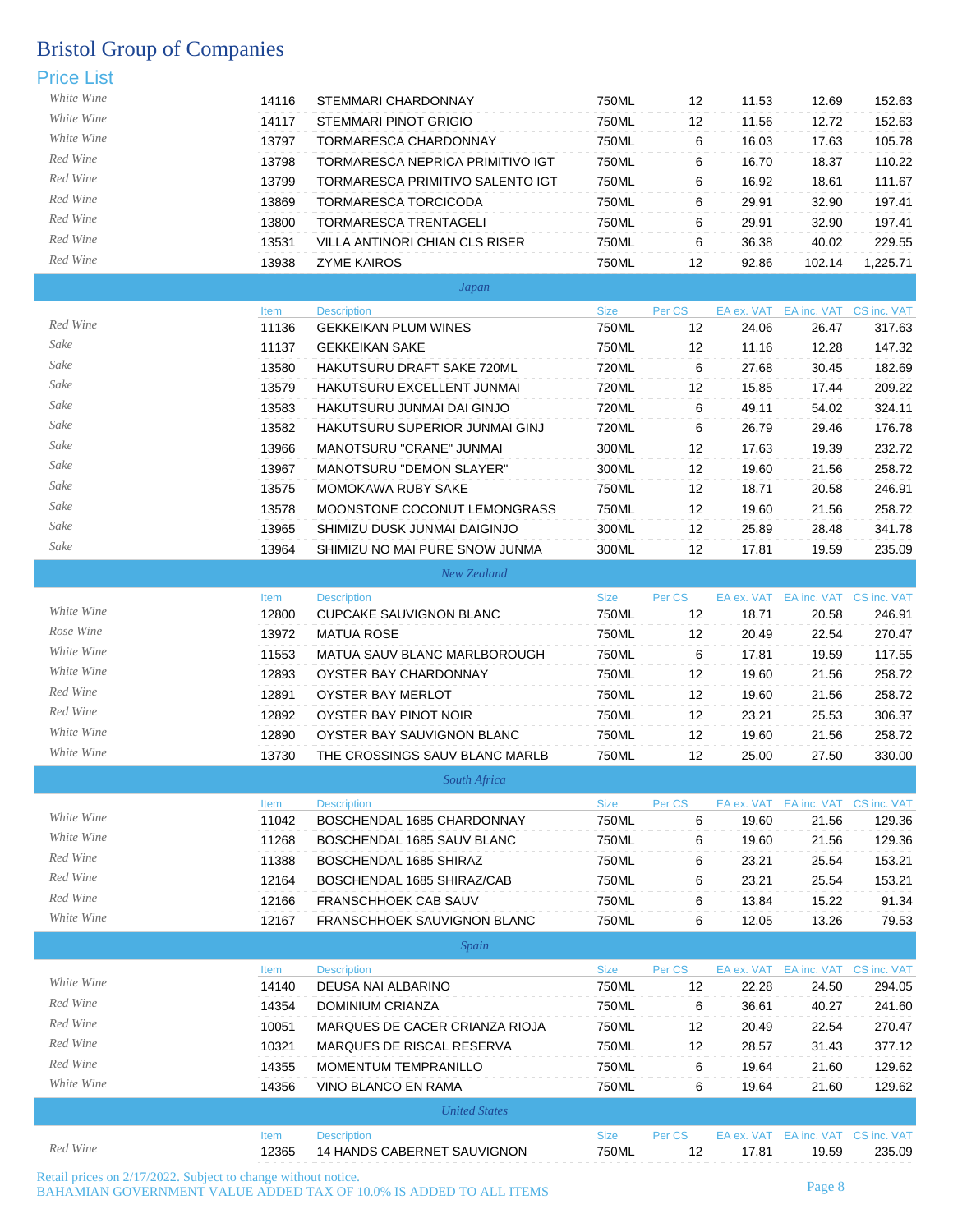| White Wine | 13301          | 14 HANDS CHARDONNAY               | 750ML | 12 | 17.81          | 19.59          | 235.09   |
|------------|----------------|-----------------------------------|-------|----|----------------|----------------|----------|
| Red Wine   | 13311          | 14 HANDS HOT TO TROT RED BLEND    | 750ML | 12 | 15.13          | 16.65          | 199.76   |
| White Wine | 13312          | 14 HANDS HOT TO TROT WHITE BLE    | 750ML | 12 | 15.13          | 16.65          | 199.76   |
| Red Wine   | 13302          | <b>14 HANDS MERLOT</b>            | 750ML | 12 | 17.81          | 19.59          | 235.09   |
| White Wine | 13303          | <b>14 HANDS PINOT GRIGIO</b>      | 750ML | 12 | 17.81          | 19.59          | 235.09   |
| Red Wine   | 14461          | 19 CRIMES CALI RED                | 750ML | 12 | 22.28          | 24.50          | 294.06   |
| Rose Wine  |                | <b>19 CRIMES CALI ROSE</b>        | 750ML |    |                |                | 294.07   |
| Red Wine   | 14633<br>12745 | 689 RED WINE                      | 750ML | 12 | 22.28<br>27.86 | 24.50<br>30.65 | 367.75   |
| White Wine |                |                                   |       | 12 |                |                |          |
| Red Wine   | 13321          | 689 WHITE WINE                    | 750ML | 12 | 24.06          | 26.47          | 317.63   |
| Red Wine   | 13854          | <b>6TH SENSE SYRAH</b>            | 750ML | 12 | 28.79          | 31.67          | 380.08   |
| Red Wine   | 13004          | ANGELA ESTATE PINOT NOIR          | 750ML | 6  | 50.00          | 55.00          | 330.00   |
| Red Wine   | 13077          | ANGELA ESTATE PINOT NOIR 1.5L     | 1.5L  | 6  | 98.17          | 107.99         | 647.92   |
| Red Wine   | 13922          | <b>AVERAEN PINOT NOIR</b>         | 750ML | 12 | 30.36          | 33.39          | 400.71   |
|            | 13919          | <b>BANSHEE MORDECAI PROP. RED</b> | 750ML | 12 | 39.24          | 43.16          | 517.97   |
| Red Wine   | 14410          | BELLA UNION CABERNET SAUVIGNON    | 750ML | 6  | 133.93         | 147.32         | 883.94   |
| Red Wine   | 14292          | BELLACOSA CABERNET SAUVIGNON      | 750ML | 12 | 32.10          | 35.31          | 423.69   |
| Red Wine   | 12781          | BELLE GLOS CLARK & TELEPHONE      | 750ML | 12 | 66.92          | 73.61          | 883.34   |
| Red Wine   | 13493          | BELLE GLOS DAIRY MAN              | 750ML | 12 | 66.92          | 73.61          | 883.34   |
| Red Wine   | 13492          | BELLE GLOS LAS ALTURAS            | 750ML | 12 | 66.92          | 73.61          | 883.34   |
| Red Wine   | 14345          | BERINGER BROS BOURB BAR CAB SAUV  | 750ML | 12 | 22.27          | 24.50          | 293.96   |
| White Wine | 14344          | BERINGER BROS BOURB BAR CHARD     | 750ML | 12 | 22.27          | 24.50          | 293.96   |
| Red Wine   | 11157          | BERINGER FOUNDER EST CAB. SAUV    | 750ML | 12 | 18.73          | 20.60          | 247.24   |
| White Wine | 11158          | BERINGER FOUNDER EST CHARDONN     | 750ML | 12 | 18.73          | 20.60          | 247.24   |
| Red Wine   | 11159          | BERINGER FOUNDER EST MERLOT       | 750ML | 12 | 18.73          | 20.60          | 247.24   |
| Red Wine   | 11160          | BERINGER FOUNDER EST PINOTNOIR    | 750ML | 12 | 18.73          | 20.60          | 247.24   |
| White Wine | 11161          | BERINGER FOUNDER EST SAUV BLC     | 750ML | 12 | 18.73          | 20.60          | 247.24   |
| Red Wine   | 11173          | BERINGER KNIGHT VAL CAB S         | 750ML | 6  | 55.36          | 60.89          | 365.35   |
| Red Wine   | 13932          | BERINGER MAIN & VINE CAB SAUV     | 750ML | 15 | 10.27          | 11.29          | 169.42   |
| White Wine | 13931          | BERINGER MAIN & VINE CHARD        | 750ML | 15 | 10.27          | 11.29          | 169.42   |
| White Wine | 12719          | BERINGER MAIN & VINE CHEN BLC     | 750ML | 15 | 10.27          | 11.29          | 169.42   |
| Red Wine   | 13933          | BERINGER MAIN & VINE MERLOT       | 750ML | 15 | 10.27          | 11.29          | 169.42   |
| White Wine | 12735          | BERINGER MAIN & VINE MOSCATO      | 750ML | 15 | 10.27          | 11.29          | 169.42   |
| Red Wine   | 12718          | BERINGER MAIN & VINE RED MOSC     | 750ML | 15 | 10.27          | 11.29          | 169.42   |
| Rose Wine  | 11155          | BERINGER MAIN & VINE W.ZINF       | 750ML | 15 | 10.27          | 11.29          | 169.42   |
| Red Wine   | 13666          | BERINGER NAPA CAB SAUVIGNON       | 750ML | 12 | 97.28          | 107.00         | 1,284.05 |
| White Wine | 11204          | BERINGER NAPA CHARDONNAY          | 750ML | 12 | 37.46          | 41.20          | 494.41   |
| Red Wine   | 11170          | BERINGER NAPA RESV CAB SA         | 750ML | 6  | 266.03         | 292.63         | 1,755.80 |
| White Wine | 11171          | BERINGER NAPA RESV CHARD          | 750ML | 12 | 84.82          | 93.30          | 1,119.62 |
| Rose Wine  | 11156          | <b>BERINGER WHITE ZIN 1.5</b>     | 1.5L  | 6  | 23.17          | 25.49          | 152.92   |
| Red Wine   | 14418          | BODYGUARD by DAOU                 | 750ML | 6  | 57.14          | 62.85          | 377.12   |
| Red Wine   | 14399          | BOEN TRI APPELATE PINOT NOIR      | 750ML | 12 | 32.10          | 35.31          | 423.69   |
| Red Wine   | 14253          | BONANZA CABERNET SAUVIGNON        | 750ML | 12 | 29.42          | 32.36          | 388.34   |
| Red Wine   | 11039          | BONTERRA CABERNET SAUVIGN         | 750ML | 12 | 25.00          | 27.50          | 330.00   |
| White Wine | 11037          | BONTERRA CHARDONNAY               | 750ML | 12 | 25.00          | 27.50          | 330.00   |
| Red Wine   | 11038          | BONTERRA MERLOT                   | 750ML | 12 | 25.00          | 27.50          | 330.00   |
| White Wine | 11036          | BONTERRA SAUVIGNON BLANC          | 750ML | 12 | 25.00          | 27.50          | 330.00   |
| Red Wine   | 11040          | <b>BONTERRA VIOGNIER</b>          | 750ML | 12 | 25.00          | 27.50          | 330.00   |
| White Wine | 14629          | CALERA MT HARLAN CHARDONNAY       | 750ML | 12 | 69.09          | 76.00          | 0.00     |
| Red Wine   | 14628          | CALERA RYAN PINOT NOIR            | 750ML | 12 | 90.00          | 99.00          | 0.00     |
| Red Wine   | 14393          | CANVASBACK CABERNET SAUVIGNON     | 750ML | 12 | 59.82          | 65.80          | 789.62   |
| Red Wine   | 11175          | CAYMUS NAPA CAB 1.5L              | 1.5L  | 6  | 298.21         | 328.04         | 1,968.21 |
| Red Wine   | 11177          | CAYMUS NAPA CAB SAUV              | 750ML | 12 | 125.54         | 138.09         | 1,657.06 |
| Red Wine   | 11424          | CAYMUS SPEC SEL CAB SA            | 750ML | 6  | 303.57         | 333.93         |          |
|            |                |                                   |       |    |                |                | 2,003.56 |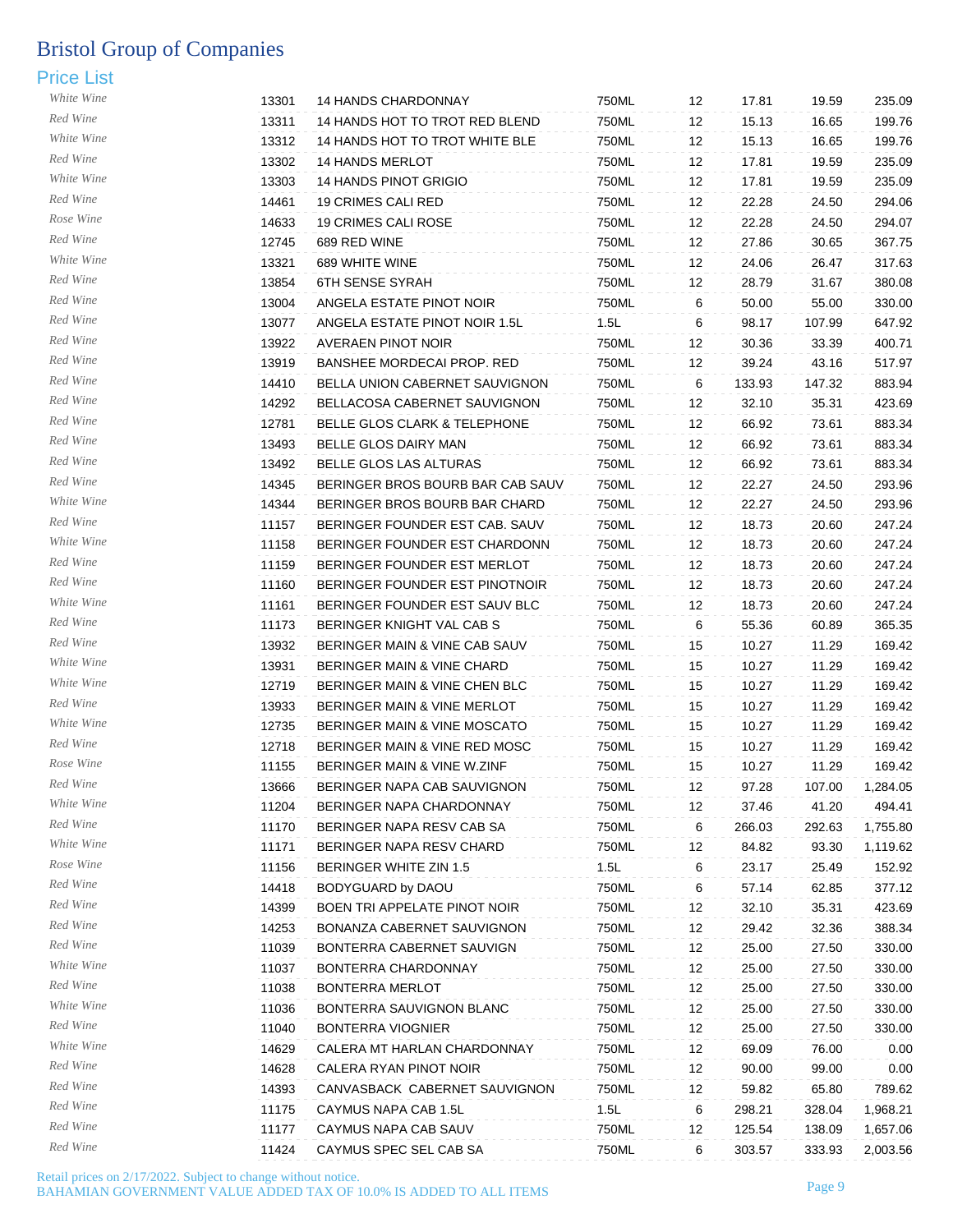| Red Wine               | 14295 | CAYMUS-SUISUN GRAND DURIF                    | 750ML | 12                | 115.18 | 126.70 | 1,520.38 |
|------------------------|-------|----------------------------------------------|-------|-------------------|--------|--------|----------|
| Red Wine               | 11138 | CH ST MICHELLE CAB SAUV                      | 750ML | 12                | 23.21  | 25.53  | 306.37   |
| White Wine             | 11143 | CH ST MICHELLE CHARDONNAY                    | 750ML | 12                | 22.10  | 24.31  | 291.72   |
| White Wine             | 11379 | CH ST MICHELLE REISLING                      | 750ML | 12                | 17.81  | 19.59  | 235.09   |
| Rose Wine              | 14118 | CH ST MICHELLE ROSE                          | 750ML | 12                | 17.81  | 19.59  | 235.09   |
| White Wine             | 13589 | CHALK HILL SONOMA CHARDONNAY                 | 750ML | 12                | 54.55  | 60.00  | 720.01   |
| White Wine             | 14362 | CHATEAU MONTELENA DRY RIESLING               | 750ML | 12                | 43.75  | 48.13  | 577.50   |
| White Wine             | 14361 | CHATEAU MONTELENA NAPA CHARDONNAY            | 750ML | 12                | 93.75  | 103.13 | 1,237.50 |
| Red Wine               | 14305 | CK MONDAVI CABERNET SAUVIGNON                | 750ML | 12                | 12.50  | 13.75  | 165.00   |
| White Wine             | 14304 | CK MONDAVI CHARDONNAY                        | 750ML | 12                | 12.50  | 13.75  | 165.00   |
| Red Wine               | 14331 | CK MONDAVI MERLOT                            | 750ML | 12                | 12.50  | 13.75  | 165.00   |
| White Wine             | 14330 | CK MONDAVI PINOT GRIGIO                      | 750ML | 12                | 12.50  | 13.75  | 165.00   |
| White Wine             | 13896 | CLOS DU VAL CARNEROS CHARDONNA               | 750ML | 12                | 55.80  | 61.38  | 736.60   |
| Red Wine               | 13898 | CLOS DU VAL NAPA CAB SAUV                    | 750ML | 12                | 65.13  | 71.65  | 859.76   |
| Red Wine               | 13897 | CLOS DU VAL PINOT NOIR                       | 750ML | 12                | 65.13  | 71.65  | 859.76   |
| Red Wine               | 13713 | COLUMBIA CREST H3 CAB SAUV                   | 750ML | 12                | 23.21  | 25.53  | 306.37   |
| White Wine             | 13305 | COLUMBIA CREST UNOAKED CHARD                 | 750ML | 12                | 18.53  | 20.38  | 244.56   |
| Red Wine               | 13590 |                                              |       | 6                 | 74.42  |        | 491.17   |
| Red Wine               |       | CONN CREEK ANTHOLOGY<br><b>CONUNDRUM RED</b> | 750ML |                   |        | 81.86  |          |
| White Wine             | 13071 |                                              | 750ML | 12                | 29.42  | 32.36  | 388.34   |
| Red Wine               | 11154 | <b>CONUNDRUM WHITE</b>                       | 750ML | 12                | 29.42  | 32.36  | 388.34   |
| White Wine             | 11221 | COPPOLA CLARET DIAMOND                       | 750ML | 12                | 32.59  | 35.85  | 430.19   |
| Red Wine               | 10942 | COPPOLA DIAMOND CHARDONNAY                   | 750ML | 12                | 24.11  | 26.52  | 318.25   |
| White Wine             | 10943 | COPPOLA MERLOT DIAMOND                       | 750ML | 12                | 28.57  | 31.43  | 377.12   |
| Red Wine               | 11315 | COPPOLA SAUV BLANC DIAMON                    | 750ML | 12                | 24.11  | 26.52  | 318.25   |
| Red Wine               | 12406 | CROSSBARN (HOBBS) NAPA CAB. SAUV             | 750ML | 12                | 90.91  | 100.00 | 1,200.01 |
| Red Wine               | 12802 | <b>CUPCAKE PINOT NOIR</b>                    | 750ML | 12                | 18.71  | 20.58  | 246.91   |
|                        | 13944 | DAOU PESSIMIST RED                           | 750ML | 12                | 35.67  | 39.24  | 470.84   |
| Red Wine<br>White Wine | 13945 | DAOU CABERNET SAUVIGNON                      | 750ML | 12                | 33.88  | 37.27  | 447.22   |
|                        | 14133 | DAOU CHARDONNAY                              | 750ML | 12                | 33.88  | 37.27  | 447.22   |
| Red Wine               | 14598 | DAOU PATRIMONY                               | 750ML | 3                 | 526.79 | 579.46 | 1,738.39 |
| Red Wine               | 14132 | DAOU RESERVE CAB SAUV                        | 750ML | 6                 | 92.86  | 102.14 | 612.85   |
| White Wine             | 14602 | DAOU RESERVE CHARDONNAY                      | 750ML | 6                 | 67.86  | 74.64  | 447.86   |
| Rose Wine              | 14599 | DAOU ROSE                                    | 750ML | 12                | 31.21  | 34.33  | 411.91   |
| White Wine             | 14601 | DAOU SAUVIGNON BLANC                         | 750ML | $12 \overline{ }$ | 29.42  | 32.36  | 388.34   |
| Red Wine               | 14600 | DAOU SOUL OF A LION                          | 750ML | 3                 | 227.27 | 250.00 | 750.00   |
| Red Wine               | 13419 | DECOY CABERNET SAUVIGNON                     | 750ML | 12                | 36.38  | 40.02  | 480.22   |
| Red Wine               | 13421 | <b>DECOY PINOT NOIR</b>                      | 750ML | 12                | 34.38  | 37.81  | 453.75   |
| Rose Wine              | 14392 | DECOY ROSE                                   | 750ML | 12                | 22.28  | 24.51  | 294.10   |
| White Wine             | 14391 | DECOY SAUVIGNON BLANC                        | 750ML | 12                | 28.57  | 31.43  | 377.12   |
| Red Wine               | 14367 | DEVILS CANDY NAPA VALLEY RED                 | 750ML | 12                | 52.68  | 57.95  | 695.35   |
| Red Wine               | 10894 | DUCK POND CELLARS PINOT NOIR                 | 750ML | 12                | 32.59  | 35.85  | 430.19   |
| Red Wine               | 12920 | DUCKHORN CAB SAUVIGNON                       | 750ML | 12                | 106.25 | 116.88 | 1,402.50 |
| Red Wine               | 14627 | DUCKHORN HOWELL MTN CAB SAUV 750ML           | 750ML | 6                 | 144.55 | 159.00 | 954.00   |
| Red Wine               | 11084 | DUCKHORN NAPA MERLOT                         | 750ML | 12                | 75.85  | 83.44  | 1,001.22 |
| Red Wine               | 11080 | DUCKHORN NAPA MERLOT 1.5L 2015               | 1.5L  | 6                 | 148.84 | 163.72 | 982.34   |
| Red Wine               | 11086 | DUCKHORN NAPA VALLEY CAB 1.5L 2016           | 1.5L  | 6                 | 218.75 | 240.63 | 1,443.75 |
| White Wine             | 11082 | DUCKHORN NAPA VALLEY SAUV                    | 750ML | 6                 | 41.03  | 45.13  | 270.78   |
| Red Wine               | 11085 | DUCKHORN PARADUXX                            | 750ML | 6                 | 69.64  | 76.60  | 459.62   |
| Red Wine               | 14405 | DUCKHORN 'THE DISCUSSION' 1.5L 2015          | 1.5L  | 6                 | 415.18 | 456.70 | 2,740.19 |
| Red Wine               | 14626 | DUCKHORN 'THE DISCUSSION' 750ML              | 750ML | 12                | 209.09 | 230.00 | 0.00     |
| Red Wine               | 13423 | DUCKHORN 'THREE PALMS' MERLOT                | 750ML | 6                 | 135.67 | 149.24 | 895.42   |
| Red Wine               | 13856 | EARTHQUAKE CABERNET SAUV                     | 750ML | 12                | 44.60  | 49.06  | 588.69   |
| Red Wine               | 13855 | EARTHQUAKE ZINFANDEL                         | 750ML | 12                | 44.60  | 49.06  | 588.69   |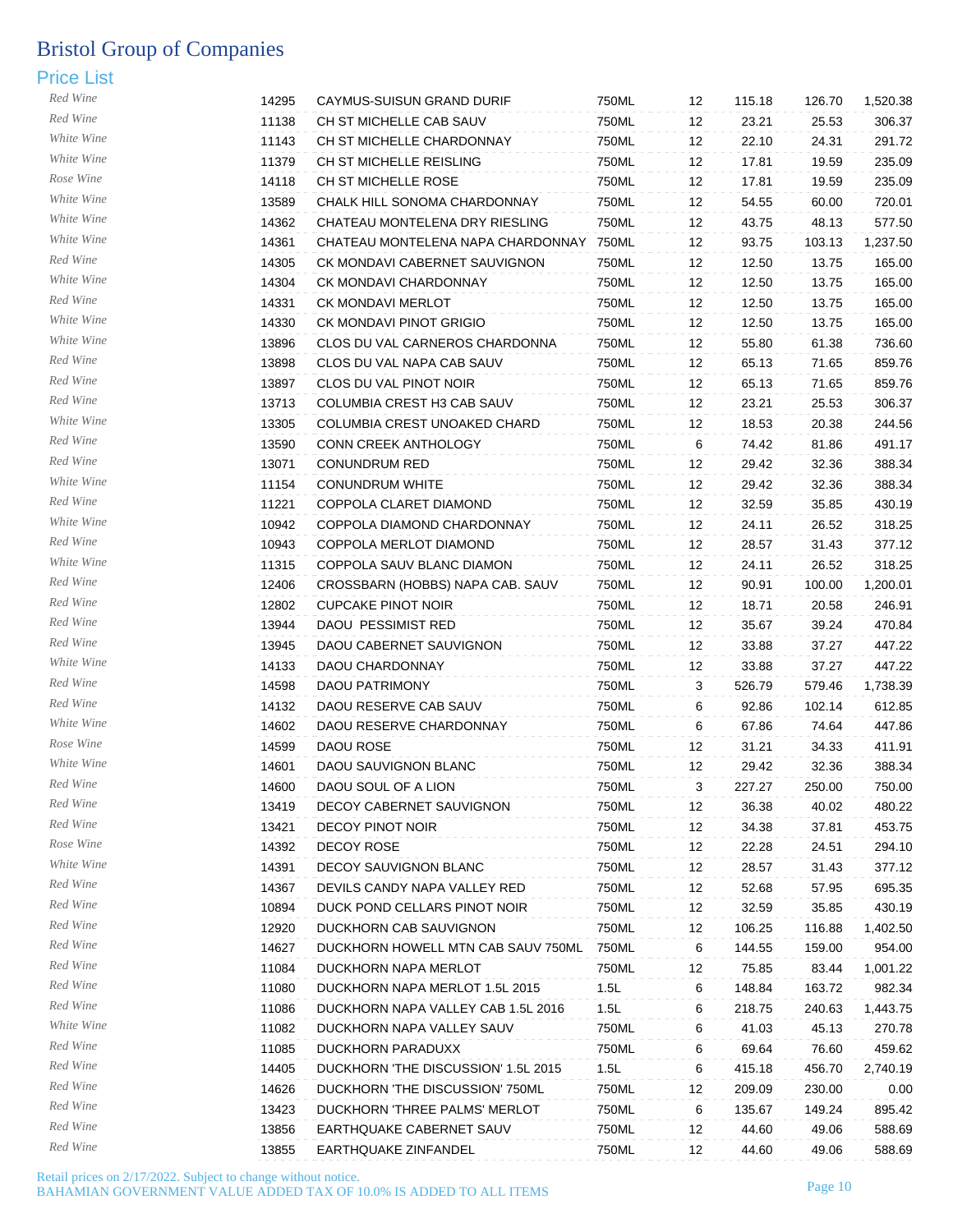| Red Wine   | 13774 | ELOUAN PINOT NOIR                                              | 750ML          | 12 | 31.21          | 34.33  | 411.91             |
|------------|-------|----------------------------------------------------------------|----------------|----|----------------|--------|--------------------|
| Red Wine   | 13291 | <b>EMMOLLO MERLOT</b>                                          | 750ML          | 12 | 86.16          | 94.78  | 1,137.31           |
| White Wine | 13292 | <b>EMMOLLO SAUVIGNON BLANC</b>                                 | 750ML          | 12 | 29.42          | 32.36  | 388.34             |
| White Wine | 11425 | <b>EROICA REISLING</b>                                         | 750ML          | 6  | 33.88          | 37.27  | 223.61             |
| Red Wine   | 10892 | FAR NIENTE CABERNET SAUVIGNON                                  | 750ML          | 12 | 312.50         | 343.75 | 4,125.00           |
| White Wine | 10893 | FAR NIENTE CHARDONNAY                                          | 750ML          | 12 | 116.07         | 127.68 | 1,532.12           |
| White Wine | 14363 | FAR NIENTE DOLCE                                               | 375ML          | 6  | 142.86         | 157.14 | 942.85             |
| Red Wine   | 10904 | FERRARI CARANO CAB SAUV                                        | 750ML          | 12 | 61.56          | 67.72  | 812.63             |
| White Wine | 10901 | FERRARI CARANO CHARD.ALEX                                      | 750ML          | 12 | 40.13          | 44.15  | 529.77             |
| White Wine | 10902 | FERRARI CARANO FUME BLANC                                      | 750ML          | 12 | 24.96          | 27.45  | 329.41             |
| Red Wine   | 10903 | FERRARI CARANO MERLOT SON                                      | 750ML          | 12 | 42.86          | 47.15  | 565.75             |
| Red Wine   | 14224 | FRANK FAMILY ESTATE NAPA CAB SAUV                              | 750ML          | 12 | 89.24          | 98.16  | 1,177.97           |
| Red Wine   | 10169 | FRANZIA BURGUNDY                                               | 5L             | 4  | 35.67          | 39.24  | 156.95             |
| White Wine | 10170 | <b>FRANZIA CHABLIS</b>                                         | 5L             | 4  | 35.67          | 39.24  | 156.95             |
| White Wine | 12141 | <b>FRANZIA CRISP WHITE</b>                                     | 5L             | 4  | 27.68          | 30.45  | 121.79             |
| Red Wine   | 12142 | FRANZIA FRUITY RED SANGRIA                                     | 5L             | 4  | 35.67          | 39.24  | 141.24             |
| Rose Wine  | 10171 | FRANZIA SUNSET BLUSH                                           | 5L             | 4  | 35.67          | 39.24  | 156.95             |
| Red Wine   | 13709 | FREAKSHOW CABERNET SAUVIGNON                                   | 750ML          | 12 | 28.57          | 31.43  | 377.12             |
| Red Wine   | 14341 | FREAKSHOW RED BLEND                                            | 750ML          | 12 | 28.57          | 31.43  | 377.12             |
| White Wine | 13895 | <b>GNARLY HEAD CHARDONNAY</b>                                  | 750ML          | 12 | 18.73          | 20.60  | 247.24             |
| White Wine | 14241 | <b>GNARLY HEAD PINOT GRIGIO</b>                                | 750ML          | 12 | 18.73          | 20.60  | 247.24             |
| Red Wine   | 13894 | <b>GNARLY HEAD PINOT NOIR</b>                                  | 750ML          | 12 | 18.73          | 20.60  | 247.24             |
| Red Wine   | 14074 | <b>GNARLY HEAD ZINFANDEL</b>                                   | 750ML          | 12 | 18.73          | 20.60  | 247.24             |
| Red Wine   | 14630 | <b>GOLDENEYE PINOT NOIR</b>                                    | 750ML          | 6  | 80.91          | 89.00  | 534.01             |
| Red Wine   | 11029 | GRGICH HILLS CABERNET SAUV                                     | 750ML          | 12 | 112.50         | 123.75 | 1,485.00           |
| Red Wine   | 11028 | <b>GRGICH HILLS CHARDONNAY</b>                                 | 750ML          | 12 | 70.00          | 77.00  | 924.00             |
| Red Wine   | 11030 | <b>GRGICH HILLS RED ZIN</b>                                    | 750ML          | 12 | 56.74          | 62.41  | 748.97             |
| Red Wine   | 12391 | GROTH CABERNET SAUVIGNON OAKVILLE                              | 750ML          | 12 | 100.00         | 110.00 |                    |
| White Wine | 12390 | <b>GROTH CHARDONNAY</b>                                        | 750ML          | 12 | 53.13          | 58.44  | 1,320.00<br>701.25 |
| White Wine |       |                                                                |                |    |                |        |                    |
| Red Wine   | 13126 | <b>GROTH SAUVIGNON BLANC</b><br>HESS SELECT CABERNET SAUVIGNON | 750ML<br>750ML | 12 | 40.18<br>29.42 | 44.20  | 530.36             |
| White Wine | 14296 | HESS SELECT CHARDONNAY                                         |                | 12 |                | 32.36  | 388.34             |
| White Wine | 14303 |                                                                | 750ML          | 12 | 21.38          | 23.52  | 282.26             |
| Red Wine   | 14297 | HESS SELECT SAUVIGNON BLANC                                    | 750ML          | 12 | 21.38          | 23.52  | 282.26             |
| Red Wine   | 14261 | HONIG BARTOLUCCI CABERNET SAUVIGNON 750ML                      |                | 6  | 142.86         | 157.14 | 942.85             |
| White Wine | 14232 | HONIG CABERNET SAUVIGNON                                       | 750ML          | 12 | 75.41          | 82.95  | 995.41             |
| Red Wine   | 14351 | <b>HONIG SAUVIGNON BLANC</b>                                   | 750ML          | 12 | 30.86          | 33.95  | 407.40             |
| Red Wine   | 13954 | INKBLOT CABERNET FRANC                                         | 750ML          | 6  | 59.60          | 65.56  | 393.36             |
| Red Wine   | 14078 | <b>INTRINSIC CAB SAUV</b>                                      | 750ML          | 12 | 33.44          | 36.78  | 441.41             |
| Red Wine   | 14383 | IRON AND SAND CABERNET SAUVIGNON                               | 750ML          | 6  | 30.36          | 33.39  | 200.35             |
|            | 13646 | <b>ISOSCELES RED WINE</b>                                      | 750ML          | 6  | 151.79         | 166.96 | 1,001.79           |
| Red Wine   | 13757 | JOEL GOTT CABERNET SAUVIGNON                                   | 750ML          | 12 | 25.89          | 28.48  | 341.78             |
| White Wine | 12395 | JOEL GOTT CHARDONNAY                                           | 750ML          | 12 | 20.09          | 22.10  | 265.18             |
| White Wine | 12748 | JOEL GOTT SAUVIGNON BLANC                                      | 750ML          | 12 | 17.86          | 19.64  | 235.71             |
| Red Wine   | 12387 | JOEL GOTT ZINFANDEL                                            | 750ML          | 12 | 20.09          | 22.10  | 265.19             |
| Red Wine   | 13039 | JOSH CABERNET SAUVIGNON                                        | 750ML          | 12 | 19.60          | 21.56  | 258.72             |
| Red Wine   | 14407 | JOSH CELLARS CAB SAUV 375ML                                    | 375ML          | 12 | 11.56          | 12.72  | 152.59             |
| Red Wine   | 14408 | JOSH CELLARS CHARDONNAY 375ML                                  | 375ML          | 12 | 11.56          | 12.72  | 152.63             |
| White Wine | 13037 | JOSH CHARDONNAY                                                | 750ML          | 12 | 19.60          | 21.56  | 258.72             |
| Red Wine   | 13733 | JOSH LEGACY RED BLEND                                          | 750ML          | 12 | 19.60          | 21.56  | 258.72             |
| Red Wine   | 13038 | <b>JOSH MERLOT</b>                                             | 750ML          | 12 | 19.60          | 21.56  | 258.72             |
| Red Wine   | 13731 | <b>JOSH PINOT NOIR</b>                                         | 750ML          | 12 | 22.28          | 24.51  | 294.10             |
| Red Wine   | 14264 | JOSH RESERVE NORTH COAST CAB SAUV                              | 750ML          | 12 | 22.28          | 24.50  | 294.05             |
| White Wine | 14265 | JOSH RESERVE NORTH COAST CHARD                                 | 750ML          | 12 | 22.28          | 24.50  | 294.05             |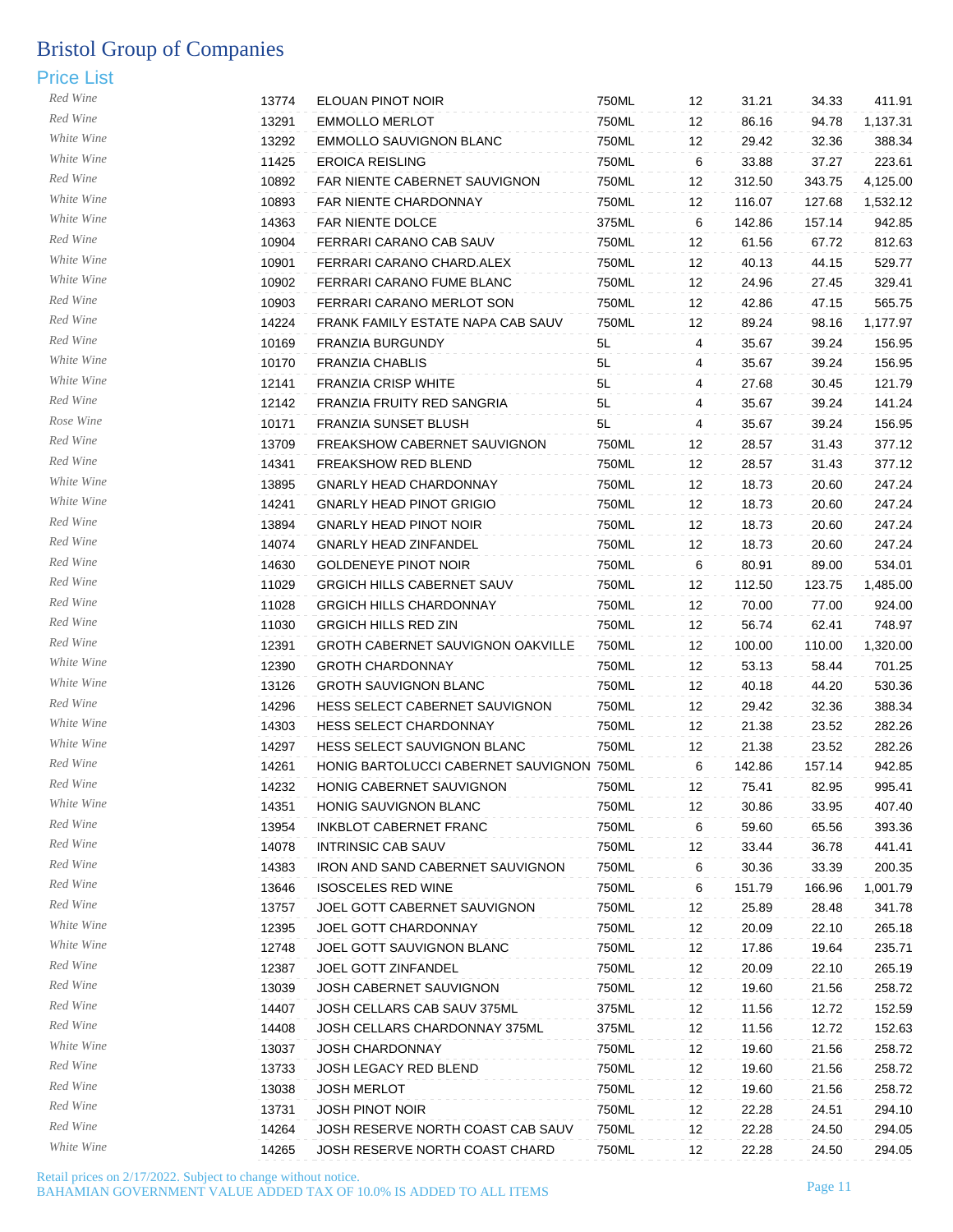| Rose Wine      | 13936          | <b>JOSH ROSE</b>                                                    | 750ML          | 12       | 19.60           | 21.56           | 258.72             |
|----------------|----------------|---------------------------------------------------------------------|----------------|----------|-----------------|-----------------|--------------------|
| White Wine     | 13732          | JOSH SAUVIGNON BLANC                                                | 750ML          | 12       | 19.60           | 21.56           | 258.72             |
| Red Wine       | 13645          | <b>JUSTIFICATION RED WINE</b>                                       | 750ML          | 12       | 142.86          | 157.14          | 1,885.71           |
| Red Wine       | 14085          | JUSTIN CAB SAUV 1.5L                                                | 1.5L           | 6        | 104.46          | 114.91          | 689.46             |
| Red Wine       | 13999          | JUSTIN CABERNET SAUV 375ML                                          | 375ML          | 12       | 28.80           | 31.67           | 380.09             |
| Red Wine       | 13644          | <b>JUSTIN CABERNET SAUVIGNON</b>                                    | 750ML          | 12       | 53.53           | 58.88           | 707.65             |
| White Wine     | 13647          | JUSTIN SAUVIGNON BLANC                                              | 750ML          | 12       | 27.68           | 30.45           | 365.38             |
| Red Wine       | 14366          | KILLER DROP RED BLEND                                               | 750ML          | 12       | 41.07           | 45.18           | 542.12             |
| Red Wine       | 14665          | KOSTA BROWN SANTA RITA HILLS PINOT                                  | 750ML          | 6        | 178.57          | 196.43          | 1,178.56           |
| White Wine     | 14360          | KOSTA BROWNE RUSSIAN RIVER                                          | 750ML          | 6        | 125.00          | 137.50          | 825.00             |
| White Wine     | 13648          | <b>DDONINIAV</b><br>LANDMARK OVERLOOK CHARDONNAY                    | 750ML          | 12       | 44.64           | 49.11           | 589.29             |
| Red Wine       |                |                                                                     |                |          |                 |                 | 494.41             |
| Red Wine       | 13941<br>14615 | LANDMARK OVERLOOK PINOT NOIR<br><b>LODI ZINFANDEL</b>               | 750ML<br>750ML | 12       | 37.46<br>24.55  | 41.20<br>27.00  | 324.00             |
| White Wine     |                |                                                                     |                | 12       |                 |                 |                    |
| Red Wine       | 14066          | LUMINOUS CHARDONNAY                                                 | 750ML          | 6        | 58.71           | 64.58           | 387.45             |
| White Wine     | 10507          | MARKHAM CABERNET SAUVIGNO                                           | 750ML          | 12       | 66.03           | 72.63           | 871.55             |
| Red Wine       | 10509          | MARKHAM CHARDONNAY                                                  | 750ML          | 12       | 31.70           | 34.87           | 418.39             |
| White Wine     | 10508          | <b>MARKHAM MERLOT</b>                                               | 750ML          | 12       | 39.96           | 43.95           | 527.41             |
|                | 10510          | MARKHAM SAUVIGNON BLANC                                             | 750ML          | 12       | 26.79           | 29.46           | 353.56             |
| Red Wine       | 14274          | MENAGE A TROIS BOURBON BARREL CAB                                   | 750ML          | 12       | 19.60           | 21.56           | 258.69             |
| Red Wine       | 13973          | MENAGE A TROIS DECADENCE                                            | 750ML          | 12       | 19.60           | 21.56           | 258.69             |
| White Wine     | 14057          | MENAGE A TROIS GOLD CHARDONNAY                                      | 750ML          | 12       | 16.70           | 18.37           | 220.44             |
| Red Wine       | 14179          | MENAGE A TROIS LAVISH MERLOT                                        | 750ML          | 12       | 19.60           | 21.56           | 258.69             |
| White Wine     | 14346          | MENAGE A TROIS PINOT GRIGIO                                         | 750ML          | 12       | 14.24           | 15.66           | 187.97             |
| Red Wine       | 10473          | MENAGE A TROIS ROUGE                                                | 750ML          | 12       | 14.24           | 15.66           | 187.97             |
| Red Wine       | 13674          | <b>MENAGE A TROIS SILK</b>                                          | 750ML          | 12       | 19.60           | 21.56           | 258.69             |
| White Wine     | 11178          | MER SOLEIL CHARDONNAY                                               | 750ML          | 12       | 45.54           | 50.09           | 601.06             |
| White Wine     | 11503          | MER SOLEIL SILVER                                                   | 750ML          | 12       | 35.67           | 39.24           | 470.84             |
| White Wine     | 14006          | MICHAEL DAVID CHARDONNAY                                            | 750ML          | 6        | 25.00           | 27.50           | 0.00               |
| Red Wine       | 13952          | MICHAEL DAVID CINSAULT                                              | 750ML          | 6        | 39.06           | 42.97           | 257.81             |
| White Wine     | 14012          | MICHAEL DAVID SAUVIGNON BLANC                                       | 750ML          | 12       | 21.38           | 23.52           | 282.26             |
| White Wine     | 13953          | MICHAEL DAVID SYMPHONY                                              | 750ML          | 12       | 28.57           | 31.43           | 377.14             |
| Fortified Wine | 12664          | MOGEN DAVID BLACKBERRY                                              | 750ML          | 12       | 7.59            | 8.35            | 100.19             |
| Fortified Wine | 12662          | MOGEN DAVID CONCORD GRP                                             | 750ML          | 12       | 7.59            | 8.35            | 100.19             |
| Fortified Wine | 12663          | MOGEN DAVID POMMEGRANITE                                            | 750ML          | 12       | 7.59            | 8.35            | 100.19             |
| Red Wine       | 10470          | NAPA CELLARS CABERNET                                               | 750ML          | 12       | 41.96           | 46.16           | 553.93             |
| White Wine     | 10468          | NAPA CELLARS CHARDONNAY                                             | 750ML          | 12       | 26.12           | 28.73           | 344.73             |
| Red Wine       | 13675          | NAPA CELLARS PINOT NOIR                                             | 750ML          | 12       | 27.86           | 30.65           | 367.75             |
| White Wine     | 10469          | NAPA CELLARS SAUV BLANC                                             | 750ML          | 12       | 18.53           | 20.38           | 244.60             |
| Red Wine       | 13588          | NICKEL & NICKEL CAB SAUV                                            | 750ML          | 6        | 214.29          | 235.71          | 1,414.28           |
| Red Wine       | 14100          | NICKEL & NICKEL CAB SAUV 1.5L                                       | 1.5L           | 3        | 372.32          | 409.55          | 1,228.66           |
| White Wine     | 13587          | NICKEL & NICKEL CHARDONNAY                                          | 750ML          | 6        | 88.39           | 97.23           | 583.37             |
| Red Wine       | 10757          | OPUS ONE                                                            | 750ML          | 6        | 627.68          | 690.45          | 4,142.69           |
| Red Wine       | 14350          | <b>OPUS ONE 1.5L 2014</b>                                           | 1.5L           | 3        | 1,428.57        | 1,571.43        | 4,714.28           |
| Red Wine       | 14073          | <b>OVERTURE OPUS ONE</b>                                            | 750ML          | 6        | 246.43          | 271.07          | 1,626.44           |
| Red Wine       | 12404          | PATZ & HALL PINOT SONOMA COAST                                      | 750ML          | 12       | 52.68           | 57.95           | 695.35             |
| White Wine     | 12405          |                                                                     | 750ML          |          |                 |                 |                    |
| Red Wine       | 14646          | PATZ & HALL SONOMA CHARDONNAY<br>PAUL HOBBS NAPA CABERNET SAUVIGNON | 750ML          | 12<br>12 | 48.21<br>197.27 | 53.04<br>217.00 | 636.42<br>2,603.96 |
| White Wine     | 14647          |                                                                     |                |          |                 |                 |                    |
| Red Wine       |                | PAUL HOBBS RUSSIAN RIVER CHARDONNAY 750ML                           |                | 12       | 90.91           | 100.00          | 1,200.01           |
| Red Wine       | 14648          | PAUL HOBBS RUSSIAN RIVER PINOT NOIR                                 | 750ML          | 12       | 107.27          | 118.00          | 1,415.96           |
| Red Wine       | 14579          | PENFOLDS BIN 149 CAB SAUV                                           | 750ML          | 6        | 158.91          | 174.80          | 1,048.81           |
| Red Wine       | 14577          | PENFOLDS BIN 600 CAB SAUV                                           | 750ML          | 6        | 55.32           | 60.85           | 365.11             |
| Red Wine       | 14578          | PENFOLDS BIN 704 CAB SAUV                                           | 750ML          | 6        | 72.32           | 79.55           | 477.31             |
|                | 14340          | PETITE PETIT SIRAH RED WINE                                         | 750ML          | 12       | 30.36           | 33.39           | 400.71             |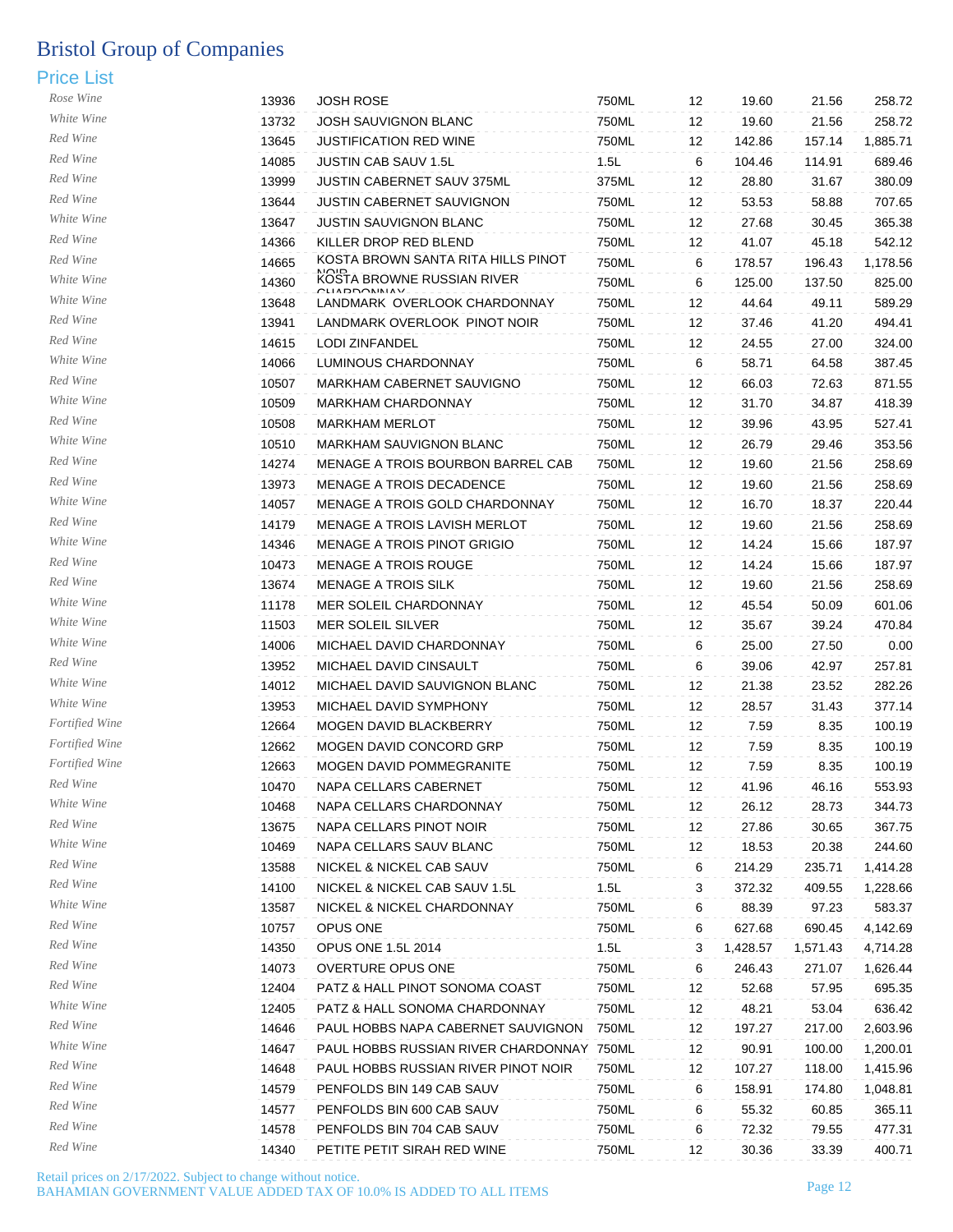| Red Wine   | 12466 | PLUMPJACK MERLOT                     | 750ML | 12           | 92.00  | 101.20 | 1,214.40 |
|------------|-------|--------------------------------------|-------|--------------|--------|--------|----------|
| Red Wine   | 14584 | POST & BEAM CABERNET SAUVIGNON       | 750ML | 12           | 88.35  | 97.19  | 1,166.22 |
| Red Wine   | 14069 | <b>QUANTAM RED BLEND</b>             | 750ML | 6            | 106.21 | 116.83 | 700.95   |
| White Wine | 14109 | <b>QUILT CHARDONNAY</b>              | 750ML | 12           | 58.71  | 64.58  | 774.91   |
| Red Wine   | 13925 | QUILT NAPA CAB SAUV                  | 750ML | 12           | 70.54  | 77.59  | 931.07   |
| Red Wine   | 11362 | RED DIAMOND CAB SAUV                 | 750ML | 12           | 13.35  | 14.69  | 176.22   |
| White Wine | 11360 | RED DIAMOND CHARDONNAY               | 750ML | 12           | 13.35  | 14.69  | 176.22   |
| Red Wine   | 11361 | RED DIAMOND MERLOT                   | 750ML | 12           | 13.35  | 14.69  | 176.22   |
| Red Wine   | 13009 | RED DIAMOND PINOT NOIR               | 750ML | 12           | 13.35  | 14.69  | 176.22   |
| Red Wine   | 13769 | RED DIAMOND TEMPERAMENTAL            | 750ML | 12           | 13.35  | 14.69  | 176.22   |
| Red Wine   |       |                                      |       |              |        |        |          |
| White Wine | 12879 | RODNEY STRONG CABERNET SAUV.         | 750ML | 12           | 30.31  | 33.34  | 400.13   |
| Red Wine   | 12732 | RODNEY STRONG CHARDONNAY             | 750ML | 12           | 24.11  | 26.52  | 318.21   |
| White Wine | 12733 | RODNEY STRONG PINOT NOIR             | 750ML | 12           | 32.10  | 35.31  | 423.69   |
|            | 12878 | RODNEY STRONG SAUVIGNON BLC          | 750ML | 12           | 24.11  | 26.52  | 318.21   |
| White Wine | 13632 | ROMBAUER CARNEROS CHARDONNAY         | 750ML | 12           | 68.75  | 75.63  | 907.50   |
| Red Wine   | 14358 | ROMBAUER RED ZINFANDEL               | 750ML | 12           | 60.67  | 66.74  | 800.84   |
| White Wine | 14357 | ROMBAUER SAUVIGNON BLANC             | 750ML | 12           | 41.92  | 46.11  | 553.33   |
| Red Wine   | 14610 | SAN ANTONIO CARDINALE SWEET RED      | 750ML | 12           | 14.73  | 16.20  | 194.44   |
| White Wine | 14592 | <b>SEA SUN CHARDONNAY</b>            | 750ML | 12           | 31.77  | 34.95  | 419.36   |
| White Wine | 14593 | SEA SUN PINOT NOIR                   | 750ML | 12           | 37.46  | 41.20  | 494.41   |
| Red Wine   | 13435 | SEGHESIO SONOMA ZINFANDEL            | 750ML | 12           | 39.96  | 43.95  | 527.41   |
| Red Wine   | 14083 | SILVER OAK ALEX VALLEY 3L 2017       | 3L    | $\mathbf{1}$ | 696.43 | 766.07 | 766.07   |
| Red Wine   | 14623 | SILVER OAK ALEX VALLEY CAB 1.5L 2017 | 1.5L  | 6            | 300.00 | 330.00 | 1,980.00 |
| Red Wine   | 11231 | SILVER OAK CAB ALEX VALLE            | 750ML | 12           | 125.00 | 137.50 | 1,650.00 |
| Red Wine   | 11230 | SILVER OAK CAB SAUV NAPA             | 750ML | 12           | 209.82 | 230.80 | 2,769.62 |
| Red Wine   | 14631 | SILVER OAK NAPA CAB 1.5L 2016        | 1.5L  | 6            | 422.73 | 465.00 | 2,790.02 |
| White Wine | 10353 | SONOMA CUTRER CHARD.RUSSI            | 750ML | 12           | 34.82  | 38.30  | 459.62   |
| Red Wine   | 11152 | STAGS LEAP CABERNET SAUV             | 750ML | 12           | 99.11  | 109.02 | 1,308.25 |
| White Wine | 11153 | STAGS LEAP CHARDONNAY                | 750ML | 12           | 59.78  | 65.76  | 789.10   |
| Red Wine   | 11151 | <b>STAGS LEAP MERLOT</b>             | 750ML | 12           | 83.71  | 92.08  | 1,104.91 |
| Red Wine   | 11186 | STAGS LEAP PETITE SYRAH              | 750ML | 12           | 80.00  | 88.00  | 1,056.00 |
| Red Wine   | 13955 | STAG'S LEAP WINE CELL ARTEMIS        | 750ML | 12           | 100.89 | 110.98 | 1,331.75 |
| Red Wine   | 14079 | STAGS LEAP WINERY SLV CAB SAUV       | 750ML | 6            | 260.71 | 286.79 | 1,720.71 |
| Red Wine   | 14182 | STERLING NAPA CAB SAUV               | 750ML | 12           | 67.81  | 74.59  | 895.13   |
| Red Wine   | 14168 | STERLING VINTNERS CAB SAUV           | 750ML | 12           | 21.38  | 23.52  | 282.22   |
| White Wine | 14169 | STERLING VINTNERS CHARD              | 750ML | 12           | 21.38  | 23.52  | 282.22   |
| Red Wine   | 14171 | STERLING VINTNERS MERLOT             | 750ML | 12           | 21.38  |        | 282.22   |
| Red Wine   |       |                                      |       |              |        | 23.52  |          |
| White Wine | 14170 | STERLING VINTNERS PINOT NOIR         | 750ML | 12           | 21.38  | 23.52  | 282.22   |
| Red Wine   | 14167 | STERLING VINTNERS SAUV BLANC         | 750ML | 12           | 21.38  | 23.52  | 282.22   |
| White Wine | 14107 | SUBMISSION CAB SAUV                  | 750ML | 12           | 17.81  | 19.59  | 235.09   |
| Red Wine   | 14365 | SUBMISSION CHARDONNAY                | 750ML | 12           | 17.81  | 19.59  | 235.09   |
| Red Wine   | 14548 | SUBMISSION RED BLEND                 | 750ML | 12           | 17.81  | 19.59  | 235.09   |
|            | 10535 | SUTTER HOME CAB SAUV 1.5L            | 1.5L  | 6            | 18.71  | 20.58  | 123.45   |
| Red Wine   | 10519 | SUTTER HOME CAB SAUV 187ML           | 187ML | 24           | 2.77   | 3.04   | 73.04    |
| Red Wine   | 10530 | SUTTER HOME CAB SAUV 750ML           | 750ML | 12           | 10.67  | 11.74  | 140.84   |
| White Wine | 10518 | SUTTER HOME CHARD 1.5L               | 1.5L  | 6            | 18.71  | 20.58  | 123.45   |
| White Wine | 10517 | SUTTER HOME CHARD 187ML              | 187ML | 24           | 2.77   | 3.04   | 73.04    |
| White Wine | 10529 | SUTTER HOME CHARD 750ML              | 750ML | 12           | 10.67  | 11.74  | 140.84   |
| Red Wine   | 11456 | SUTTER HOME MERLOT 187ML             | 187ML | 24           | 2.77   | 3.04   | 73.04    |
| Red Wine   | 10531 | SUTTER HOME MERLOT 750ML             | 750ML | 12           | 10.67  | 11.74  | 140.84   |
| White Wine | 11458 | SUTTER HOME MOSCATO 187ML            | 187ML | 24           | 2.77   | 3.04   | 73.04    |
| White Wine | 11267 | SUTTER HOME MOSCATO 750ML            | 750ML | 12           | 10.67  | 11.74  | 140.84   |
| Rose Wine  | 13758 | SUTTER HOME PINK MOSCATO 187ML       | 187ML | 24           | 2.77   | 3.04   | 73.04    |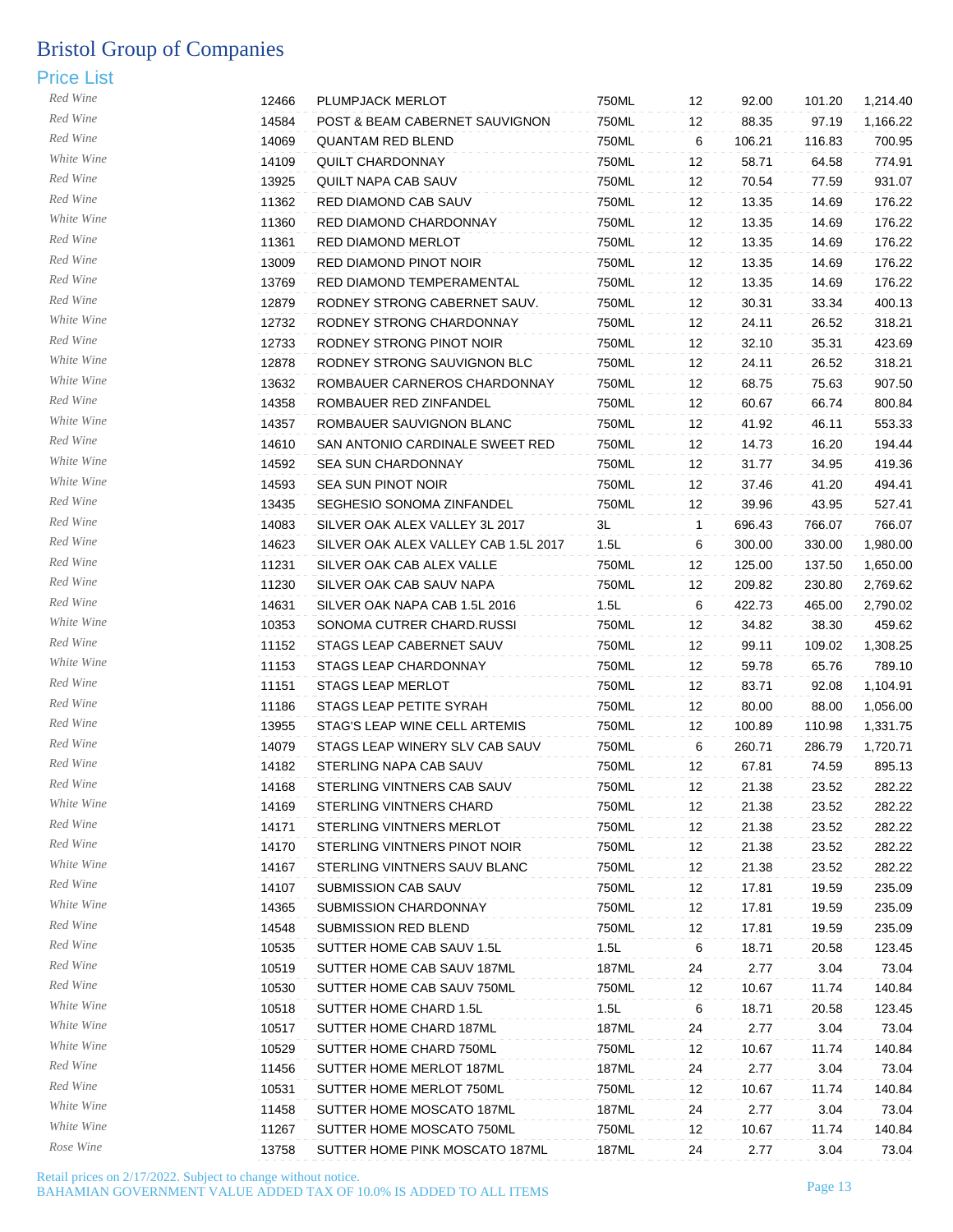| Rose Wine                    | 13024 | SUTTER HOME PINK MOSCATO 750ML  | 750ML       | 12     | 10.67      | 11.74                              | 140.84                  |
|------------------------------|-------|---------------------------------|-------------|--------|------------|------------------------------------|-------------------------|
| White Wine                   | 11457 | SUTTER HOME PINOT GRIGIO 187ML  | 187ML       | 24     | 2.77       | 3.04                               | 73.04                   |
| White Wine                   | 13027 | SUTTER HOME PINOT GRIGIO 750ML  | 750ML       | 12     | 10.67      | 11.74                              | 140.84                  |
| Red Wine                     | 13028 | SUTTER HOME PINOT NOIR 750ML    | 750ML       | 12     | 10.67      | 11.74                              | 140.84                  |
| Red Wine                     | 13085 | SUTTER HOME RED MOSCATO 187ML   | 187ML       | 24     | 2.77       | 3.04                               | 73.04                   |
| Red Wine                     | 13025 | SUTTER HOME RED MOSCATO 750ML   | 750ML       | 12     | 10.67      | 11.74                              | 140.84                  |
| Rose Wine                    | 10536 | SUTTER HOME WHITE ZIN 1.5L      | 1.5L        | 6      | 15.85      | 17.44                              | 104.61                  |
| Rose Wine                    | 10534 | SUTTER HOME WHITE ZIN 187ML     | 187ML       | 24     | 2.77       | 3.04                               | 73.04                   |
| Rose Wine                    | 10516 | SUTTER HOME WHITE ZIN 750ML     | 750ML       | 12     | 8.93       | 9.82                               | 117.86                  |
| Red Wine                     | 12900 | THE SHOW CABERNET SAUVIGNON     | 750ML       | 12     | 18.71      | 20.58                              | 246.91                  |
| Red Wine                     | 13572 | VENGE VINEYARD 'SCOUTS HONOR'   | 750ML       | 12     | 60.49      | 66.54                              | 798.47                  |
| Red Wine                     | 14562 | ZD NAPA CABERNET SAUVIGNON      | 750ML       | 12     | 102.68     | 112.95                             | 1,355.38                |
| White Wine                   | 14561 | ZD NAPA SAUVIGNON BLANC         | 750ML       | 12     | 48.21      | 53.04                              | 636.42                  |
|                              |       | <b>Fortified Wine</b>           |             |        |            |                                    |                         |
|                              | Item  | <b>Description</b>              | <b>Size</b> | Per CS |            | EA ex. VAT EA inc. VAT CS inc. VAT |                         |
| Grappa                       | 10850 | ANTINORI GRAPPA TIGNANELLO      | 500ML       | 6      | 45.54      | 50.09                              | 300.53                  |
| Port                         | 12787 | DOW'S LATE BOTTLE VINT. PORT    | 750ML       | 12     | 34.38      | 37.81                              | 453.75                  |
| Port                         | 11203 | <b>GRAHAMS FINE TAWNY</b>       | 750ML       | 12     | 25.00      | 27.50                              | 330.00                  |
| Port                         | 11181 | <b>GRAHAMS PORT 10YR. TAWNY</b> | 750ML       | 6      | 54.91      | 60.40                              | 362.41                  |
| Port                         | 11182 | <b>GRAHAMS PORT 20YR TAWNY</b>  | 750ML       | 6      | 98.21      | 108.03                             | 648.19                  |
| Port                         | 11184 | <b>GRAHAMS PORT FINE RUBY</b>   | 750ML       | 12     | 25.00      | 27.50                              | 330.00                  |
| Port                         | 11183 | <b>GRAHAMS PORT LATE BTL VI</b> | 750ML       | 12     | 37.50      | 41.25                              | 495.00                  |
| Port                         | 11180 | <b>GRAHAMS PORT SIX GRAPES</b>  | 750ML       | 12     | 35.71      | 39.29                              | 471.42                  |
| Sherry                       | 14065 | HARVEYS BRISTOL CREAM 750ML     | 750ML       | 12     | 18.71      | 20.58                              | 246.92                  |
| <i>Sherry</i>                | 12632 | HARVEYS FINO SHERRY 500ML       | 500ML       | 6      | 12.46      | 13.71                              | 82.24                   |
| <i>Sherry</i>                | 14353 | HARVEYS MEDIUM DRY SHERRY 750ML | 750ML       | 6      | 18.71      | 20.58                              | 123.45                  |
| Fortified Wine               | 10514 | <b>RUBY RICH WINE</b>           | 750ML       | 12     | 7.59       | 8.35                               | 100.18                  |
| Fortified Wine               | 10991 | SPERONE DRY MARSALA             | 750ML       | 12     | 10.67      | 11.74                              | 140.84                  |
| <b>Fortified Wine</b>        | 10992 | SPERONE SWEET MARSALA           | 750ML       | 12     | 10.67      | 11.74                              | 140.84                  |
| <i>Sherry</i>                | 14336 | TIO PEPE FINO SHERRY            | 750ML       | 12     | 33.93      | 37.32                              | 447.88                  |
|                              |       | Non-Alcoholic Wine and Cider    |             |        |            |                                    |                         |
|                              | Item  | <b>Description</b>              | <b>Size</b> | Per CS | EA ex. VAT | EA inc. VAT CS inc. VAT            |                         |
| Non-Alcohoilc Wine and Cider | 10440 | EVA SPARKLING APPLE             | 750ML       | 12     | 6.21       | 6.83                               | 81.91                   |
| Non-Alcohoilc Wine and Cider | 10888 | <b>EVA SPARKLING PEACH</b>      | 750ML       | 12     | 6.21       | 6.83                               | 81.91                   |
| Non-Alcohoilc Wine and Cider | 10890 | EVA SPARKLING RASPBERRY         | 750ML       | 12     | 6.21       | 6.83                               | 81.91                   |
| White Wine                   | 10464 | SUTTER HOME FRE CHARDONNAY      | 750ML       | 12     | 10.67      | 11.74                              | 140.84                  |
| Non-Alcohoilc Wine and Cider | 10466 | SUTTER HOME FRE MERLOT          | 750ML       | 12     | 10.67      | 11.74                              | 140.84                  |
|                              |       | <i>Specialty</i>                |             |        |            |                                    |                         |
| Mixer                        | Item  | <b>Description</b>              | <b>Size</b> | Per CS | EA ex. VAT |                                    | EA inc. VAT CS inc. VAT |
| Mixer                        | 11070 | BACARDI BAHAMA MAMA             | 1.75L       | 6      | 20.49      | 22.54                              | 135.23                  |
| Flavored alcoholic           | 11068 | BACARDI HURRICANE               | 1.75L       | 6      | 20.49      | 22.54                              | 135.23                  |
| Mixer                        | 14581 | BACARDI LIMON & LEMONADE 355ML  | 355ML       | 24     | 2.86       | 3.15                               | 75.50                   |
| Flavored alcoholic           | 14543 | <b>BACARDI RUM PUNCH 1.75L</b>  | 1.75L       | 6      | 20.49      | 22.54                              | 135.23                  |
|                              | 14580 | BACARDI RUM PUNCH 355ML         | 355ML       | 24     | 2.86       | 3.15                               | 75.50                   |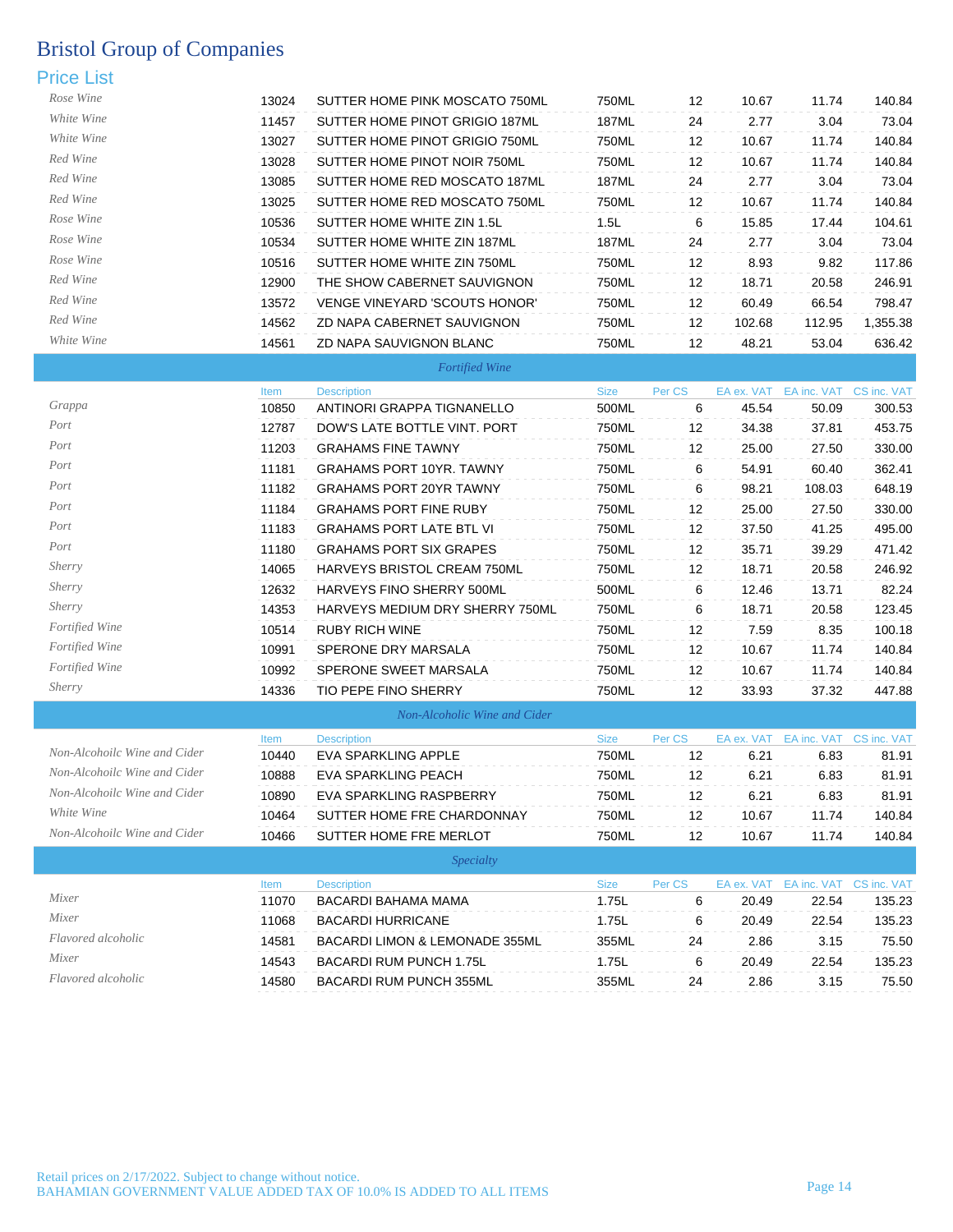|     |       | <b>Spirits</b>                        |                |        |            |                         |          |
|-----|-------|---------------------------------------|----------------|--------|------------|-------------------------|----------|
|     |       | Rum and Cachaca                       |                |        |            |                         |          |
|     | Item  | <b>Description</b>                    | <b>Size</b>    | Per CS | EA ex. VAT | EA inc. VAT CS inc. VAT |          |
| Rum | 14525 | APPLETON ESTATE 12YR OLD RARE BLEND   | 1L             | 12     | 38.63      | 42.50                   | 509.97   |
| Rum | 14524 | APPLETON ESTATE 21YR 750ML            | 750ML          | 6      | 123.64     | 136.00                  | 816.00   |
| Rum | 14528 | APPLETON ESTATE 8 YR OLD RUM LITER    | 1L             | 12     | 31.77      | 34.95                   | 419.36   |
| Rum | 14526 | APPLETON KINGSTON 62 GOLD RUM         | 1L             | 12     | 15.23      | 16.75                   | 201.00   |
| Rum | 14527 | APPLETON KINGSTON 62 WHITE RUM        | 1L             | 12     | 15.23      | 16.75                   | 201.00   |
| Rum | 10042 | <b>BACARDI 8 50ML</b>                 | 50ML           | 48     | 4.18       | 4.60                    | 220.76   |
| Rum | 10503 | <b>BACARDI 8 YR LITER</b>             | 1L             | 6      | 31.36      | 34.50                   | 207.00   |
| Rum | 14322 | BACARDI 8 YR OLD 375ML                | 375ML          | 24     | 12.05      | 13.25                   | 317.99   |
| Rum | 14451 | BACARDI ANEJO 1.75L                   | 1.75L          | 6      | 26.82      | 29.50                   | 177.01   |
| Rum | 10297 | <b>BACARDI ANEJO 200ML</b>            | 200ML          | 24     | 3.41       | 3.75                    | 90.02    |
| Rum | 14582 | <b>BACARDI ANEJO 980ML</b>            | 980ML          | 12     | 17.05      | 18.75                   | 225.00   |
| Rum | 10034 | <b>BACARDI BLACK LITER</b>            | 1L             | 12     | 14.96      | 16.45                   | 197.41   |
| Rum | 10403 | <b>BACARDI COCO LITER</b>             | 1L             | 12     | 17.82      | 19.60                   | 235.22   |
| Rum | 14368 | <b>BACARDI GINGER RUM</b>             | 1L             | 6      | 17.82      | 19.60                   | 117.61   |
| Rum | 10206 | <b>BACARDI GOLD 1.75L</b>             | 1.75L          | 6      | 22.73      | 25.00                   | 150.00   |
| Rum | 10031 | <b>BACARDI GOLD 200ML</b>             | 200ML          | 24     | 2.91       | 3.20                    | 76.82    |
| Rum | 10030 | <b>BACARDI GOLD 375ML</b>             | 375ML          | 24     | 6.18       | 6.80                    | 163.15   |
| Rum | 10032 | <b>BACARDI GOLD 50ML</b>              | 50ML           | 120    | 1.50       | 1.65                    | 198.00   |
| Rum | 10028 | <b>BACARDI GOLD LITER</b>             | 1L             | 12     | 14.73      | 16.20                   | 194.44   |
| Rum | 12963 | BACARDI GOLD PET 750ML                | 750ML          | 12     | 12.05      | 13.25                   | 159.00   |
| Rum | 10205 | <b>BACARDI LIGHT 1.75L</b>            | 1.75L          | 6      | 22.73      | 25.00                   | 150.00   |
| Rum | 10025 | <b>BACARDI LIGHT 200ML</b>            | 200ML          | 24     | 2.91       | 3.20                    | 76.82    |
| Rum | 12438 | <b>BACARDI LIGHT 3 LITER</b>          | 3L             | 1      | 53.64      | 59.00                   | 59.00    |
| Rum | 10024 | <b>BACARDI LIGHT 375ML</b>            | 375ML          | 24     | 6.18       | 6.80                    | 163.15   |
| Rum | 10021 | <b>BACARDI LIGHT 40OZ</b>             | 1.14L          | 12     | 15.13      | 16.65                   | 199.77   |
| Rum | 10035 | <b>BACARDI LIGHT 50ML</b>             | 50ML           | 120    | 1.50       | 1.65                    | 198.00   |
| Rum | 10022 | <b>BACARDI LIGHT LITER</b>            | 1L             | 12     | 14.73      | 16.20                   | 194.44   |
| Rum | 12962 | <b>BACARDI LIGHT PET 750ML</b>        | 750ML          | 12     | 12.05      | 13.25                   | 159.00   |
| Rum | 10401 | <b>BACARDI LIMON LITER</b>            | 1L             | 12     | 17.82      | 19.60                   | 235.22   |
| Rum | 13304 | <b>BACARDI MANGO FUSION</b>           | 1L             | 12     | 17.82      | 19.60                   | 235.22   |
| Rum | 13057 | <b>BACARDI PINEAPPLE FUSION LITER</b> | 1L             | 12     | 17.82      | 19.60                   | 235.22   |
| Rum | 13785 | BACARDI RASPBERRY 200ML               | 200ML          | 24     | 4.02       | 4.42                    | 106.07   |
| Rum | 13784 | <b>BACARDI RASPBERRY LITER</b>        | 1L             | 12     | 17.82      | 19.60                   | 235.22   |
| Rum | 11584 | BACARDI RESERVA LIMITADA 750ML        | 750ML          | 12     | 98.18      | 108.00                  | 1,296.00 |
| Rum | 14153 | BACARDI RESERVE 10YR OLD              | 750ML          | 6      | 32.27      | 35.50                   | 212.98   |
| Rum | 12795 | <b>BACARDI SPICED RUM</b>             | 1L             | 12     | 22.27      | 24.50                   | 294.00   |
| Rum | 14157 | <b>BANKS 5 YEAR OLD RUM</b>           | 750ML          | 6      | 34.78      | 38.25                   | 229.53   |
| Rum | 14158 | <b>BANKS 7 YEAR OLD RUM</b>           | 750ML          | 6      | 42.73      | 47.00                   | 282.00   |
| Rum | 10299 | CAPT MORGANS SPICED RUM LITER         | 1L             | 12     | 25.91      | 28.50                   | 342.01   |
| Rum | 10075 | CASTILLO GOLD RUM LITER               | 1L             | 12     | 9.05       | 9.95                    | 119.40   |
| Rum | 10076 | CASTILLO LIGHT RUM LITER              | 1L             | 12     | 9.05       | 9.95                    | 119.40   |
| Rum | 14317 | EL DORADO 12 YEAR OLD RUM LITER       | 1 <sub>L</sub> | 6      | 49.09      | 54.00                   | 323.99   |
| Rum | 14316 | EL DORADO 15 YR OLD RUM LITER         | 1L             | 6      | 60.86      | 66.95                   | 401.70   |
| Rum | 14315 | EL DORADO 21 YEAR OLD LITER           | 1L             | 6      | 106.36     | 117.00                  | 702.00   |
| Rum | 13891 | EL DORADO 25 YEAR OLD RUM             | 750ML          | 6      | 518.18     | 570.00                  | 3,420.00 |
| Rum | 13900 | FACUNDO EXIMO 750ML                   | 750ML          | 6      | 63.64      | 70.00                   | 420.00   |
| Rum | 13899 | FACUNDO EXQUISITO 750ML               | 750ML          | 6      | 89.09      | 98.00                   | 587.99   |
| Rum | 13901 | FACUNDO NEO 750ML                     | 750ML          | 6      | 42.73      | 47.00                   | 282.00   |
| Rum | 13902 | FACUNDO PARAISO 750ML                 | 750ML          | 3      | 250.91     | 276.00                  | 828.00   |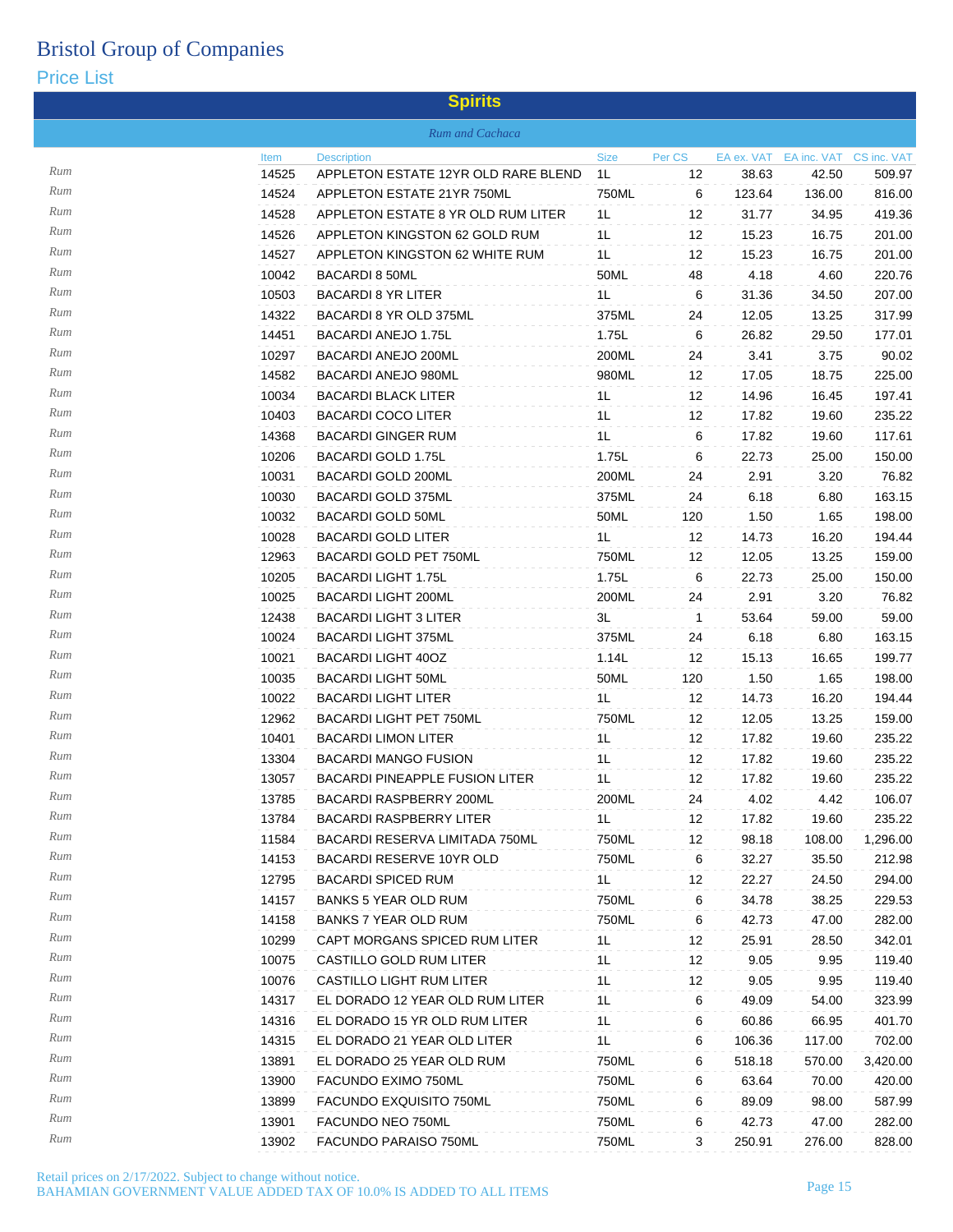### Price List

| .<br>--- |       |                                                    |             |        |            |                         |        |
|----------|-------|----------------------------------------------------|-------------|--------|------------|-------------------------|--------|
| Rum      | 10113 | <b>GOSLINGS BLACK SEAL RUM LITER</b>               | 1L          | 12     | 22.28      | 24.50                   | 294.05 |
| Rum      | 13940 | GOSLINGS FAMILY RESV RUM 750ML                     | 750ML       | 6      | 63.64      | 70.00                   | 420.02 |
| Rum      | 13535 | <b>GOSLINGS GOLD RUM LITER</b>                     | 1L          | 12     | 22.28      | 24.50                   | 294.05 |
| Rum      | 10227 | J WRAY OVERPROOF LITER                             | 1L          | 12     | 19.77      | 21.75                   | 260.96 |
| Rum      | 12949 | JAB SUGARCANE EXO 750ML                            | 750ML       | 6      | 60.00      | 66.00                   | 396.00 |
| Cachaca  | 12503 | <b>LEBLON CACHACA</b>                              | 1L          | 6      | 36.32      | 39.95                   | 239.70 |
| Rum      | 10043 | <b>MOUNT GAY ECLIPSE LITER</b>                     | 1L          | 12     | 25.91      | 28.50                   | 342.01 |
| Rum      | 10039 | <b>MYERS DARK RUM LITER</b>                        | 1L          | 12     | 23.18      | 25.50                   | 306.00 |
| Rum      | 14250 | ONE DROP 10 YR OLD RUM                             | 750ML       | 12     | 40.18      | 44.20                   | 530.35 |
| Rum      | 11128 | PYRAT XO RESERVE RUM 750ML                         | 750ML       | 6      | 37.46      | 41.20                   | 247.20 |
| Rum      | 10068 | RHUM CLEMENT SPEC.CUVEE H700ML                     | 700ML       | 6      | 120.00     | 132.00                  | 792.00 |
| Rum      | 12905 | RHUM CLEMENT VO                                    | 700ML       | 6      | 27.86      | 30.65                   | 183.88 |
| Rum      | 10065 | RHUM CLEMENT XO 6 YR OLD 700ML                     | 700ML       | 6      | 59.82      | 65.80                   | 394.81 |
| Rum      | 10385 | RICO BAY COCONUT RUM LITER                         | 1L          | 12     | 11.77      | 12.95                   | 155.36 |
| Rum      | 12671 | RON MATUSALEM 18YR OLD                             | 750ML       | 6      | 48.18      | 53.00                   | 317.99 |
| Rum      | 10973 | RON MATUSALEM GRAN RESV 15YR                       | 750ML       | 6      | 43.64      | 48.00                   | 288.00 |
| Rum      | 10972 | RON ZACAPA 23 YR OLD LITERS                        | 1L          | 6      | 70.91      | 78.00                   | 468.01 |
| Rum      | 13288 | RUM BAR OVERPROOF RUM                              | 1L          | 12     | 25.46      | 28.00                   | 336.01 |
| Rum      | 14625 | SANTA TERESA 1796 LITERS                           | 1L          | 6      | 66.32      | 72.95                   | 437.70 |
|          |       | Vodka                                              |             |        |            |                         |        |
|          | Item  | <b>Description</b>                                 | <b>Size</b> | Per CS | EA ex. VAT | EA inc. VAT CS inc. VAT |        |
| Vodka    | 10370 | ARISTOCRAT VODKA 1.75L                             | 1.75L       | 6      | 14.18      | 15.60                   | 93.59  |
| Vodka    | 10373 | ARISTOCRAT VODKA 200ML                             | 200ML       | 48     | 2.23       | 2.45                    | 117.74 |
| Vodka    | 10372 | ARISTOCRAT VODKA 375ML                             | 375ML       | 24     | 3.64       | 4.00                    | 96.10  |
| Vodka    | 10371 | ARISTOCRAT VODKA LITER                             | 1L          | 12     | 7.68       | 8.45                    | 101.35 |
| Vodka    | 12460 | CHOPIN POTATO VODKA LITERS                         | 1L          | 6      | 38.18      | 42.00                   | 251.99 |
| Vodka    | 14594 | CHOPIN RYE VODKA LITERS                            | 1L          | 6      | 38.18      | 42.00                   | 251.99 |
| Vodka    | 14635 | DEEP EDDY CRANBERYY VODKA LITERS                   | 1L          | 12     | 22.27      | 24.50                   | 293.96 |
| Vodka    | 14248 | DEEP EDDY LEMON VODKA LITER                        | 1L          | 12     | 22.27      | 24.50                   | 293.96 |
| Vodka    | 14634 | DEEP EDDY ORANGE VODKA LITERS                      | 1L          | 12     | 22.27      | 24.50                   | 293.96 |
| Vodka    | 14632 | DEEP EDDY PEACH VODKA LITERS                       | 1L          | 1      | 22.27      | 24.50                   | 24.50  |
| Vodka    | 14249 | DEEP EDDY RUBY RED VODKA LITER                     | 1L          | 12     | 22.27      | 24.50                   | 293.96 |
| Vodka    | 14636 | DEEP EDDY SWEET TEA VODKA LITERS                   | 1L          | 12     | 22.27      | 24.50                   | 293.96 |
| Vodka    | 14242 | DEEP EDDY VODKA LITER                              | 1L          | 12     | 22.27      | 24.50                   | 293.96 |
| Vodka    | 12873 | ERISTOFF VODKA LITERS                              | 1L          | 6      | 14.09      | 15.50                   | 92.99  |
| Vodka    | 14293 | FINLANDIA COCONUT LITER                            | 1L          | 12     | 16.05      | 17.65                   | 211.79 |
| Vodka    | 10688 | FINLANDIA CRANBERRY LITER                          | 1L          | 12     | 16.05      | 17.65                   | 211.79 |
| Vodka    | 10083 | FINLANDIA GRAPEFRUIT LITER                         | 1L          | 12     | 16.05      | 17.65                   | 211.79 |
| Vodka    | 10925 | FINLANDIA LIME LITER                               | 1L          | 12     | 16.05      | 17.65                   | 211.79 |
| Vodka    | 10085 | FINLANDIA MANGO LITER                              | 1L          | 12     | 16.05      | 17.65                   | 211.79 |
| Vodka    | 12402 | FINLANDIA TANGERINE VODKA                          | 1L          | 12     | 16.05      | 17.65                   | 211.79 |
| Vodka    | 14339 | FINLANDIA VODKA 1.75L                              | 1.75L       | 6      | 24.96      | 27.45                   | 164.70 |
| Vodka    | 12394 | FINLANDIA VODKA 200ML                              | 200ML       | 24     | 4.00       | 4.40                    | 105.60 |
| Vodka    | 10092 | FINLANDIA VODKA 375ML                              | 375ML       | 24     | 6.59       | 7.25                    | 173.98 |
| Vodka    | 13927 | FINLANDIA VODKA 50ML                               | 50ML        | 120    | 1.50       | 1.65                    | 198.00 |
| Vodka    | 10084 | FINLANDIA VODKA LITERS                             | 1L          | 12     | 14.50      | 15.95                   | 191.40 |
| Vodka    | 10969 | <b>GREY GOOSE CITRON LITER</b>                     | 1L          | 6      | 42.86      | 47.15                   | 282.88 |
| Vodka    | 14638 | GREY GOOSE ESSENCES PEACH &                        | 1L          | 6      | 46.91      | 51.60                   | 309.61 |
| Vodka    | 14639 | DOCEMADV LITED<br>GREY GOOSE ESSENCES STRAWBERRY & | 1L          | 6      | 46.91      | 51.60                   | 309.61 |
| Vodka    | 14640 | GREY GOOSE ESSENCES WATERMELON &                   | 1L          | 6      | 46.91      | 51.60                   | 309.61 |
| Vodka    | 10775 | DACIL<br><b>GREY GOOSE LA POIRE LITER</b>          | 1L          | 6      | 42.86      | 47.15                   | 282.88 |

*Vodka* 13441 GREY GOOSE LE MELON VODKA 1L 6 42.86 47.15 282.88 Vodka **10866** GREY GOOSE L'ORANGE LITER 1L 6 42.86 47.15 282.88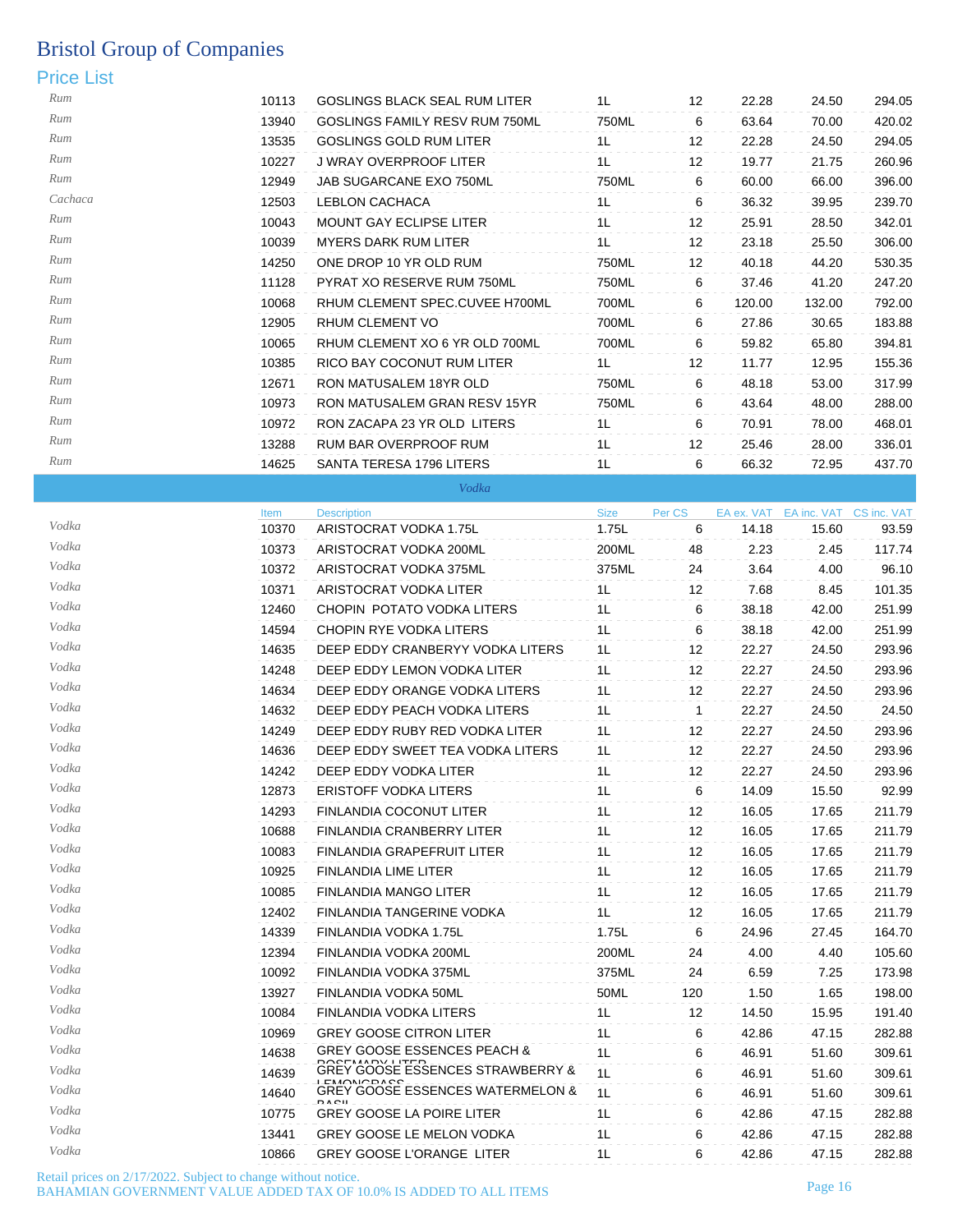## Price List

| Vodka | 11396 | GREY GOOSE VODKA 1.75L         | 1.75L          | 6                 | 71.45  | 78.60  | 471.57 |
|-------|-------|--------------------------------|----------------|-------------------|--------|--------|--------|
| Vodka | 10047 | GREY GOOSE VODKA 200ML         | 200ML          | $12 \overline{ }$ | 11.14  | 12.25  | 147.05 |
| Vodka | 10919 | <b>GREY GOOSE VODKA 375ML</b>  | 375ML          | 12 <sup>°</sup>   | 18.55  | 20.41  | 244.86 |
| Vodka | 12156 | <b>GREY GOOSE VODKA 4.5LTR</b> | 4.5LTR         |                   | 294.64 | 324.10 | 324.10 |
| Vodka | 10920 | GREY GOOSE VODKA 50ML          | 50ML           | 120               | 5.32   | 5.85   | 702.24 |
| Vodka | 13801 | <b>GREY GOOSE VODKA 750ML</b>  | 750ML          | 12 <sup>°</sup>   | 30.82  | 33.90  | 406.82 |
| Vodka | 10774 | <b>GREY GOOSE VODKA LITER</b>  | 1L             | 6                 | 42.86  | 47.15  | 282.88 |
| Vodka | 13928 | GREY GOOSE VX 750ML            | 750ML          | 4                 | 66.05  | 72.66  | 290.62 |
| Vodka | 12992 | JAB POTATO 250ML               | 250ML          | 12 <sup>°</sup>   | 25.00  | 27.50  | 330.00 |
| Vodka | 12991 | JAB POTATO 500ML               | 500ML          | 12 <sup>°</sup>   | 30.00  | 33.00  | 396.00 |
| Vodka | 10512 | KETEL ONE VODKA LITER          | 1 <sub>L</sub> | 12 <sup>°</sup>   | 40.13  | 44.15  | 529.76 |
| Vodka | 10087 | STOLICHNAYA VODKA LITER        | 1 <sub>L</sub> | 12 <sup>°</sup>   | 20.91  | 23.00  | 276.01 |
| Vodka | 12200 | ULTIMAT VODKA                  | 750ML          | 6                 | 24.55  | 27.01  | 162.03 |
| Vodka | 13065 | ULTIMAT VODKA 50ML             | 50ML           | 60                | 4.68   | 5.15   | 308.88 |
| Vodka | 14231 | ZYR VODKA LITER                | 1 <sub>L</sub> | 6                 | 41.09  | 45.20  | 271.19 |

| Gin |
|-----|
|     |
|     |
|     |

|     | Item  | <b>Description</b>               | <b>Size</b>    | Per CS            |       | EA ex. VAT EA inc. VAT CS inc. VAT |        |
|-----|-------|----------------------------------|----------------|-------------------|-------|------------------------------------|--------|
| Gin | 10374 | ARISTOCRAT GIN 1.75L             | 1.75L          | 6                 | 14.18 | 15.60                              | 93.59  |
| Gin | 10377 | ARISTOCRAT GIN 200ML             | 200ML          | 48                | 2.23  | 2.45                               | 117.74 |
| Gin | 10376 | ARISTOCRAT GIN 375ML             | 375ML          | 24                | 3.64  | 4.00                               | 96.10  |
| Gin | 10375 | ARISTOCRAT GIN LITER             | 1L             | 12                | 7.68  | 8.45                               | 101.34 |
| Gin | 14306 | <b>AVIATION GIN LITER</b>        | 1L             | 6                 | 46.36 | 51.00                              | 305.98 |
| Gin | 14637 | <b>BOMBAY BRAMBLE GIN LITER</b>  | 1L             | 6                 | 29.45 | 32.40                              | 194.37 |
| Gin | 10493 | BOMBAY LONDON DRY GIN LITER      | 1L             | 12                | 18.73 | 20.60                              | 247.24 |
| Gin | 14150 | <b>BOMBAY SAPPHIRE 200ML</b>     | 200ML          | 12                | 6.05  | 6.66                               | 79.86  |
| Gin | 10496 | <b>BOMBAY SAPPHIRE GIN 375ML</b> | 375ML          | 12                | 11.00 | 12.10                              | 145.20 |
| Gin | 10495 | <b>BOMBAY SAPPHIRE GIN 50ML</b>  | 50ML           | 96                | 2.32  | 2.55                               | 0.00   |
| Gin | 13788 | <b>BOMBAY SAPPHIRE GIN 750ML</b> | 750ML          | 12 <sup>°</sup>   | 20.09 | 22.10                              | 265.19 |
| Gin | 10494 | <b>BOMBAY SAPPHIRE GIN LITER</b> | 1L             | 12                | 26.73 | 29.40                              | 352.84 |
| Gin | 14523 | <b>BULLDOG GIN 750ML</b>         | 750ML          | 6                 | 38.36 | 42.20                              | 253.18 |
| Gin | 14093 | <b>GAUDIN GIN 200ML</b>          | 200ML          | 15                | 3.42  | 3.76                               | 56.41  |
| Gin | 10432 | <b>GORDONS GIN 200ML</b>         | 200ML          | 48                | 5.95  | 6.55                               | 314.16 |
| Gin | 10067 | <b>GORDONS GIN LITER</b>         | 1 <sub>L</sub> | 12                | 20.45 | 22.50                              | 269.94 |
| Gin | 14603 | <b>GRAY WHALE GIN 750ML</b>      | 750ML          | 6                 | 41.09 | 45.20                              | 271.19 |
| Gin | 12437 | <b>HENDRICKS GIN LITER</b>       | 1L             | 12                | 51.82 | 57.00                              | 684.02 |
| Gin | 14185 | <b>LARIOS 12 GIN LITER</b>       | 1L             | 6                 | 22.28 | 24.50                              | 147.03 |
| Gin | 14184 | <b>LARIOS ROSE GIN LITER</b>     | 1L             | 6                 | 19.64 | 21.60                              | 129.62 |
| Gin | 13976 | MONKEY 47 GIN                    | 500ML          | 6                 | 55.82 | 61.40                              | 368.41 |
| Gin | 12872 | <b>OXLEY GIN</b>                 | 1L             | 6                 | 65.14 | 71.65                              | 429.92 |
| Gin | 14186 | SIPSMITH GINLITER                | 1L             | 6                 | 45.45 | 50.00                              | 299.97 |
| Gin | 10072 | <b>TANQUERAY GIN LITERS</b>      | 1 <sub>L</sub> | $12 \overline{ }$ | 28.64 | 31.50                              | 378.05 |

*Whiskey*

|        | Item  | <b>Description</b>                  | <b>Size</b> | Per CS | EA ex. VAT | EA inc. VAT | CS inc. VAT |
|--------|-------|-------------------------------------|-------------|--------|------------|-------------|-------------|
| Whisky | 11591 | ABERFELDY 12YR SGL MALT 750ML       | 750ML       | 6      | 43.77      | 48.15       | 288.88      |
| Whisky | 10394 | ARDAMORE SCOTCH LITER               | 1L          | 6      | 66.95      | 73.65       | 441.87      |
| Whisky | 13549 | AUCHENTOSHAN SPRINGWOOD             | 1L          | 12     | 41.91      | 46.10       | 553.21      |
| Whisky | 14155 | AULTMORE 18YR OLD WHISKEY           | 750ML       | 6      | 114.27     | 125.70      | 754.18      |
| Whisky | 13980 | BAKERS BOURBON 7YR OLD 700ML        | 700ML       | 6      | 48.18      | 53.00       | 317.99      |
| Whisky | 13870 | <b>BASIL HAYDEN'S BOURBON LITER</b> | 1L          | 12     | 58.86      | 64.75       | 776.95      |
| Whisky | 14110 | BOWMORE 10YR SINGLE MALT            | 11          | 12     | 62.32      | 68.55       | 822.62      |
| Whisky | 14111 | BOWMORE 15YR SINGLE MALT            | 1L          | 12     | 81.23      | 89.35       | 1.072.24    |
| Whisky | 13745 | <b>BUSHMILLS BLACKBUSH WHISKEY</b>  | 1L          | 12     | 33.50      | 36.85       | 442.20      |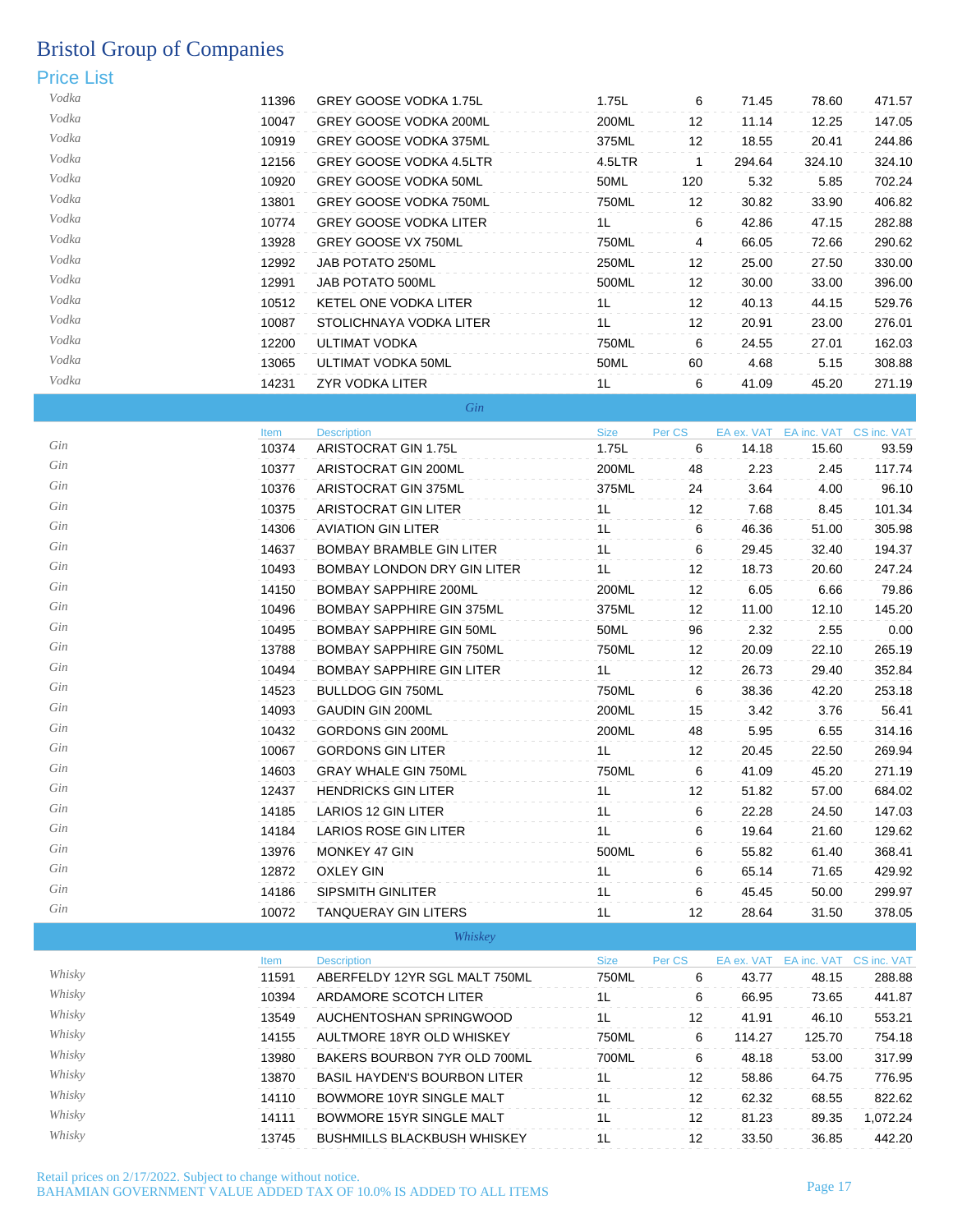| Whisky | 12901 | <b>BUSHMILLS IRISH WHISKEY</b>                | 1L             | 12           | 30.32  | 33.35  | 400.22           |
|--------|-------|-----------------------------------------------|----------------|--------------|--------|--------|------------------|
| Whisky | 11605 | <b>CANADIAN CLUB LITER</b>                    | 1L             | 12           | 22.27  | 24.50  | 293.96           |
| Whisky | 11581 | CHIVAS REGAL LITER                            | 1L             | 12           | 38.18  | 42.00  | 503.98           |
| Whisky | 11610 | <b>CROWN ROYAL LITER</b>                      | 1L             | 12           | 30.82  | 33.90  | 406.82           |
| Whisky | 14135 | DALMORE SINGLE MALT 12 YR                     | 1L             | 12           | 92.86  | 102.15 | 1,225.75         |
| Whisky | 14136 | DALMORE SINGLE MALT 15 YR                     | 1L             | 12           | 116.09 | 127.70 | 1,532.39         |
| Whisky | 10897 | DEWARS 12 YEAR OLD LITER                      | 1L             | 6            | 54.45  | 59.90  | 359.37           |
| Whisky | 14152 | DEWARS 12 YR OLD 50ML                         | 50ML           | 120          | 4.68   | 5.15   | 617.76           |
| Whisky | 14151 | DEWARS 12YR OLD 375ML                         | 375ML          | 12           | 17.82  | 19.60  | 235.22           |
| Whisky | 13796 | DEWARS 15 YEAR OLD 750ML                      | 750ML          | 6            | 56.27  | 61.90  | 371.38           |
| Whisky | 13013 | <b>DEWARS 18YR OLD</b>                        | 750ML          | 6            | 84.82  | 93.30  | 559.81           |
| Whisky |       | DEWARS CARIBBEAN SMOOTH SCOTCH                |                |              |        |        |                  |
| Whisky | 14436 | <b>750M</b>                                   | 750ML          | 12           | 31.18  | 34.30  | 411.58           |
| Whisky | 10896 | DEWARS SIGNATURE 750ML                        | 750ML          | 6            | 236.64 | 260.30 | 1,561.82         |
| Whisky | 11583 | DEWARS WHITE LABEL 1.75L                      | 1.75L          | 6            | 38.41  | 42.25  | 253.51           |
|        | 11589 | DEWARS WHITE LABEL 200ML                      | 200ML          | 48           | 6.05   | 6.66   | 319.44           |
| Whisky | 11588 | DEWARS WHITE LABEL 375ML                      | 375ML          | 24           | 11.18  | 12.30  | 295.15           |
| Whisky | 12439 | DEWARS WHITE LABEL 4.5L CRADLE                | 4.5LTR         | 3            | 108.86 | 119.75 | 359.24           |
| Whisky | 11590 | DEWARS WHITE LABEL 50ML                       | 50ML           | 192          | 2.32   | 2.55   | 489.98           |
| Whisky | 11587 | DEWARS WHITE LABEL LITRES                     | 1 <sub>L</sub> | 12           | 27.68  | 30.45  | 365.34           |
| Whisky | 10761 | GENTLEMAN JACK BOURBON 750ML                  | 750ML          | 12           | 32.59  | 35.85  | 430.17           |
| Whisky | 14188 | GLENDRONACH 12 YR 750ML                       | 750ML          | 6            | 57.09  | 62.80  | 376.79           |
| Whisky | 10204 | <b>GLENFIDDICH 12 YR LITER</b>                | 1L             | 12           | 60.73  | 66.80  | 801.64           |
| Whisky | 10187 | <b>GLENLIVET 12YRS LITER</b>                  | 1L             | 12           | 67.82  | 74.60  | 895.22           |
| Whisky | 13285 | <b>GRAND CANADIAN WHISKEY</b>                 | 1L             | 12           | 12.05  | 13.25  | 158.99           |
| Whisky | 14313 | <b>IRON SMOKE BOURBON 750ML</b>               | 750ML          | 6            | 66.09  | 72.70  | 436.19           |
| Whisky | 11593 | <b>J&amp;B SCOTCH LITER</b>                   | 1L             | 12           | 26.82  | 29.50  | 354.02           |
| Whisky | 12097 | JACK DANIELS 200ML                            | 200ML          | 48           | 6.73   | 7.40   | 355.34           |
| Whisky | 11585 | JACK DANIELS 3.0 L                            | 3L             | $\mathbf{1}$ | 126.73 | 139.40 | 139.40           |
| Whisky | 11427 | JACK DANIELS 375ML                            | 375ML          | 24           | 13.36  | 14.70  | 352.70           |
| Whisky | 10359 | JACK DANIELS 50ML                             | 50ML           | 120          | 2.32   | 2.55   | 306.24           |
| Whisky | 14493 | JACK DANIELS APPLE LITER                      | 1L             | 12           | 34.77  | 38.25  | 458.96           |
| Whisky | 13726 | JACK DANIELS FIRE LITERS                      | 1L             | 12           | 34.77  | 38.25  | 458.96           |
| Whisky | 13553 | JACK DANIELS GOLD NO.27                       | 700ML          | 6            | 58.86  | 64.75  | 388.48           |
| Whisky | 13724 | JACK DANIELS HONEY 200ML                      | 200ML          | 48           | 6.68   | 7.35   | 352.70           |
| Whisky | 13725 | JACK DANIELS HONEY 375ML                      | 375ML          | 24           | 13.36  | 14.70  | 352.70           |
| Whisky | 13748 | JACK DANIELS HONEY 50ML                       | 50ML           | 120          | 2.32   | 2.55   | 306.24           |
| Whisky | 13269 | <b>JACK DANIELS HONEY LITER</b>               | 1L             | 12           | 34.77  | 38.25  | 458.96           |
| Whisky | 11616 | <b>JACK DANIELS LITER</b>                     | 1L             | 12           | 34.77  | 38.25  | 458.96           |
| Whisky | 11498 | JACK DANIELS SGL BARREL 750ML                 | 750ML          | 6            | 44.55  | 49.01  | 294.03           |
| Whisky | 13552 | JACK DANIELS SINATRA SELECT                   | 1L             | 6            | 116.09 | 127.70 | 766.19           |
| Whisky | 10295 | <b>JIM BEAM LITER</b>                         |                |              |        |        |                  |
| Whisky |       |                                               | 1 <sub>L</sub> | 12           | 21.36  | 23.50  | 281.95<br>683.36 |
| Whisky | 10277 | JOHNNIE WALKER BLACK LTS                      | 1L             | 12           | 51.77  | 56.95  |                  |
| Whisky | 11596 | JOHNNIE WALKER RED LITER                      | 1L             | 12           | 27.68  | 30.45  | 365.35           |
|        | 11417 | KNOB CREEK 750ML                              | 750ML          | 6            | 40.13  | 44.15  | 264.88           |
| Whisky | 13741 | KNOB CREEK RYE 750ML                          | 750ML          | 6            | 46.36  | 51.00  | 305.98           |
| Whisky | 10284 | LAPHROAIG SINGLE MALT LITER                   | 1L             | 12           | 60.64  | 66.70  | 800.45           |
| Whisky | 13538 | MAKERS MARK 46 XX 750ML                       | 750ML          | 6            | 41.91  | 46.10  | 276.61           |
| Whisky | 11620 | <b>MAKERS MARK BOURBON LITER</b>              | 1 <sub>L</sub> | 12           | 40.13  | 44.15  | 529.76           |
| Whisky | 13977 | MONKEY SHOULDER WHISKEY                       | 1L             | 6            | 41.91  | 46.10  | 276.61           |
| Whisky | 14137 | NIKKA COFFEE GRAIN WHISKEY                    | 700ML          | 6            | 106.23 | 116.85 | 701.12           |
| Whisky | 14036 | NIKKA G&G SAMURAI EDITION                     | 750ML          | 6            | 344.55 | 379.01 | 2,274.03         |
| Whisky | 14037 | NIKKA PURE RED                                | 500ML          | 6            | 59.59  | 65.55  | 393.29           |
| Whisky | 14326 | RATTLESNAKE ROSIES WHISKEY APPLE PIE<br>LITED | 1L             | 6            | 54.45  | 59.90  | 359.37           |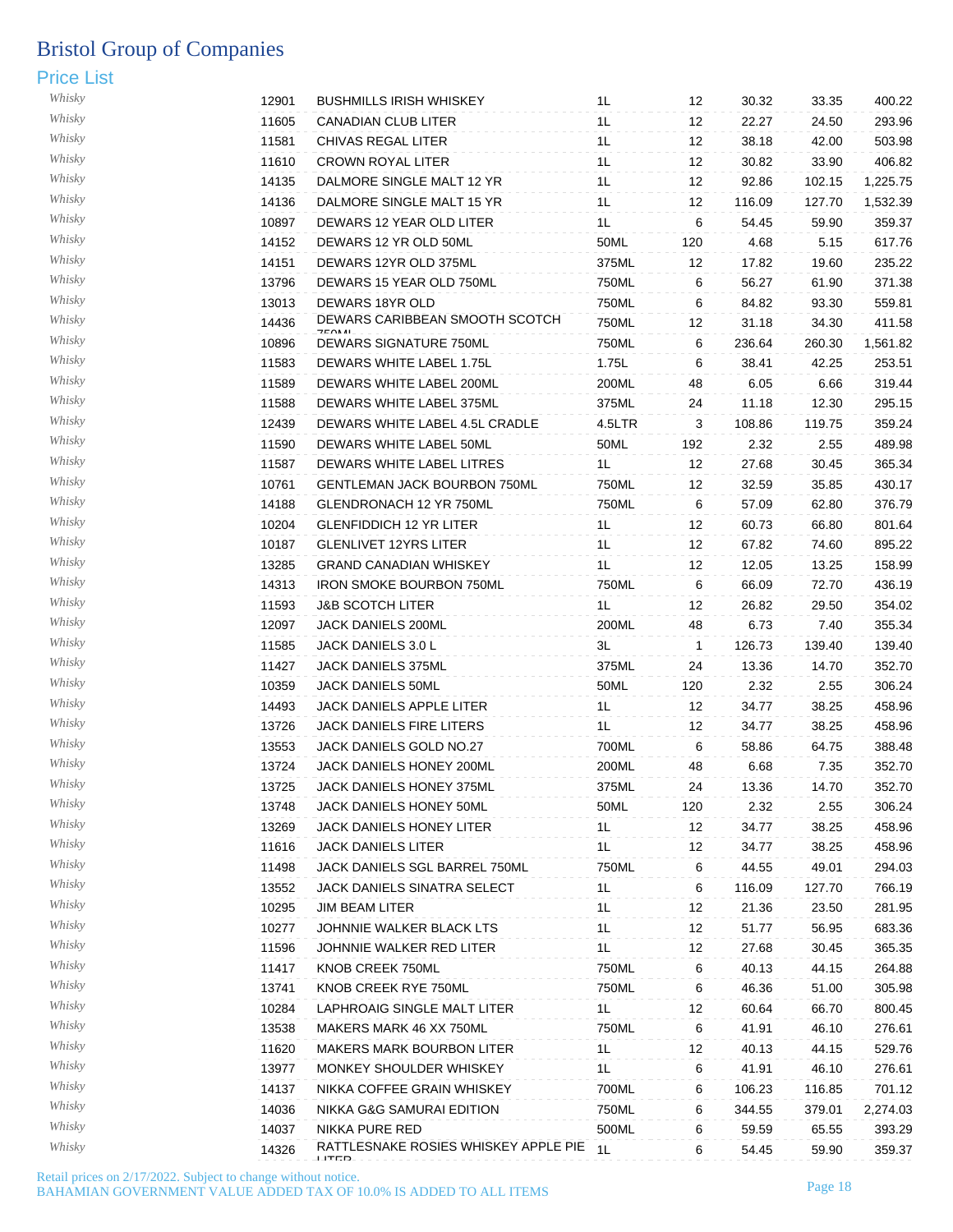#### Price List

| Whisky | 14007 | <b>REDEMPTION BOURBON</b>          | 750ML | 12 | 30.82  | 33.90  | 406.82   |
|--------|-------|------------------------------------|-------|----|--------|--------|----------|
| Whisky | 14008 | <b>REDEMPTION RYE WHISKEY</b>      | 750ML | 12 | 30.82  | 33.90  | 406.82   |
| Whisky | 11611 | <b>SEAGRAMS SEVEN CROWN LITER</b>  | 1L    | 12 | 21.36  | 23.50  | 281.95   |
| Whisky | 11613 | <b>SEAGRAMS VO LITER</b>           | 1L    | 12 | 21.36  | 23.50  | 281.95   |
| Whisky | 14038 | SUNTORY CHITA                      | 700ML | 6  | 80.00  | 88.00  | 528.00   |
| Whisky | 14119 | SUNTORY HIBIKI HARMONY 700ML       | 700ML | 6  | 133.00 | 146.30 | 877.80   |
| Whisky | 14039 | SUNTORY KAKUBIN                    | 700ML | 12 | 39.05  | 42.96  | 515.46   |
| Whisky | 14075 | SUNTORY YAMAZAKI DIST RESV         | 700ML | 6  | 191.05 | 210.16 | 1,260.93 |
| Whisky | 13310 | <b>WILLIAM LAWSON SCOTCH LITER</b> | 1L    | 12 | 18.73  | 20.60  | 247.24   |
| Whisky | 13544 | WOODFORD RESERVE LITERS            | 1L    | 6  | 41.91  | 46.10  | 276.61   |

| Grape Spirit |  |
|--------------|--|
|              |  |

|               | Item  | <b>Description</b>                         | <b>Size</b> | Per CS |          | EA ex. VAT EA inc. VAT CS inc. VAT |          |
|---------------|-------|--------------------------------------------|-------------|--------|----------|------------------------------------|----------|
| Armagnac      | 11504 | CAUSSADE XO FINE ARMNC 700ML               | 700ML       | 6      | 61.59    | 67.75                              | 406.49   |
| Cognac        | 13539 | COURVOISIER 21YR 750ML                     | 750ML       | 6      | 140.18   | 154.20                             | 925.19   |
| Cognac        | 11627 | COURVOISIER NAPOLEON 700ML                 | 700ML       | 12     | 55.32    | 60.85                              | 730.22   |
| Cognac        | 13540 | <b>COURVOISIER SUCJS 700ML</b>             | 700ML       | 1      | 3,934.82 | 4,328.30                           | 4,328.30 |
| Cognac        | 11634 | <b>COURVOISIER VS 200ML</b>                | 200ML       | 24     | 10.27    | 11.30                              | 271.13   |
| Cognac        | 11633 | <b>COURVOISIER VS 350ML</b>                | 350ML       | 12     | 15.86    | 17.45                              | 209.35   |
| Cognac        | 11635 | COURVOISIER VS 50ML                        | 50ML        | 144    | 2.91     | 3.20                               | 460.94   |
| Cognac        | 11630 | <b>COURVOISIER VS LITER</b>                | 1L          | 12     | 40.13    | 44.15                              | 529.76   |
| Cognac        | 11638 | <b>COURVOISIER VSOP LITER</b>              | 1L          | 12     | 45.55    | 50.11                              | 601.26   |
| Cognac        | 14491 | COURVOISIER XO 750ML                       | 750ML       | 6      | 188.41   | 207.25                             | 1,243.51 |
| Cognac        | 13005 | <b>COURVOISIER XO LITERS</b>               | 1L          | 12     | 120.00   | 132.00                             | 1,584.00 |
| Cognac        | 14149 | D'USSE VSOP 375ML                          | 375ML       | 12     | 35.73    | 39.30                              | 471.64   |
| Cognac        | 13432 | D'USSE VSOP COGNAC                         | 750ML       | 6      | 65.13    | 71.65                              | 429.88   |
| Cognac        | 14183 | D'USSE XO 750ML                            | 750ML       | 6      | 199.09   | 219.00                             | 1,313.99 |
| Cognac        | 13747 | HENNESSY PURE WHITE 700ML                  | 700ML       | 6      | 72.68    | 79.95                              | 479.69   |
| Cognac        | 10006 | HENNESSY V.S. LITRES                       | 1L          | 12     | 69.96    | 76.95                              | 923.41   |
| Grappa        | 12990 | JAB PLATINUM 250ML                         | 250ML       | 12     | 20.00    | 22.00                              | 264.00   |
| Grappa        | 12989 | JAB PLATINUM 500ML                         | 500ML       | 12     | 40.00    | 44.00                              | 528.00   |
| <b>Brandy</b> | 14068 | MARC ROGER COCONUT 700ML                   | 700ML       | 12     | 10.27    | 11.30                              | 135.56   |
| <b>Brandy</b> | 14442 | MARC ROGER ROSE 700ML                      | 700ML       | 6      | 17.18    | 18.90                              | 113.39   |
| <b>Brandy</b> | 11008 | MARC ROGER VSOP 200ML                      | 200ML       | 24     | 4.00     | 4.40                               | 105.60   |
| <b>Brandy</b> | 14092 | MARC ROGER VSOP 350ML                      | 350ML       | 24     | 5.32     | 5.85                               | 140.45   |
| <i>Brandy</i> | 14460 | MARC ROGER VSOP 700ML                      | 700ML       | 12     | 8.00     | 8.80                               | 105.60   |
| <b>Brandy</b> | 11010 | <b>MARC ROGER VSOP LITER</b>               | 1L          | 6      | 11.36    | 12.50                              | 74.98    |
| <b>Brandy</b> | 13123 | MARC ROGER XO NAPOLEON                     | 700ML       | 6      | 13.27    | 14.60                              | 87.58    |
| <b>Brandy</b> | 13752 | MARC ROGER XO 200ML                        | 200ML       | 24     | 4.23     | 4.65                               | 111.67   |
| Vermouth      | 10241 | <b>MARTINI &amp; ROSSI BIANCO LITER</b>    | 1L          | 6      | 14.50    | 15.95                              | 95.70    |
| Vermouth      | 10136 | <b>MARTINI &amp; ROSSI DRY LITER</b>       | 1L          | 6      | 14.50    | 15.95                              | 95.70    |
| Vermouth      | 14263 | <b>MARTINI &amp; ROSSI RUBINO ESPECIAL</b> | 750ML       | 6      | 16.91    | 18.60                              | 111.61   |
| Vermouth      | 10137 | <b>MARTINI &amp; ROSSI SWEET LITER</b>     | 1L          | 6      | 14.50    | 15.95                              | 95.70    |
| Cognac        | 12994 | OTARD VS COGNAC                            | 700ML       | 6      | 44.64    | 49.10                              | 294.62   |
| Cognac        | 12995 | OTARD VSOP COGNAC                          | 700ML       | 6      | 58.86    | 64.75                              | 388.48   |
|               |       | Tequila                                    |             |        |          |                                    |          |
|               | Item  | <b>Description</b>                         | <b>Size</b> | Per CS |          | EA ex. VAT EA inc. VAT CS inc. VAT |          |
| Tequila       | 10406 | CAZADORES ANEJO TEQUILA LITER              | 1L          | 6      | 39.05    | 42.96                              | 257.73   |
| Tequila       | 10404 | CAZADORES BLANCO TEQUILA LITER             | 1L          | 12     | 29.91    | 32.90                              | 394.81   |
| Tequila       | 10405 | CAZADORES REPOSADO TEQL LITER              | 1L          | 12     | 33.91    | 37.30                              | 447.61   |

*Tequila* 10764 HERRADURA ANEJO TEQUILA 750ML 750ML 6 48.18 53.00 317.99 *Tequila* 10762 HERRADURA BLANCO TEQUILA 750ML 750ML 6 33.50 36.85 221.10 *Tequila* 10763 HERRADURA REPOSADO TEQL 750ML 750ML 6 37.27 41.00 245.98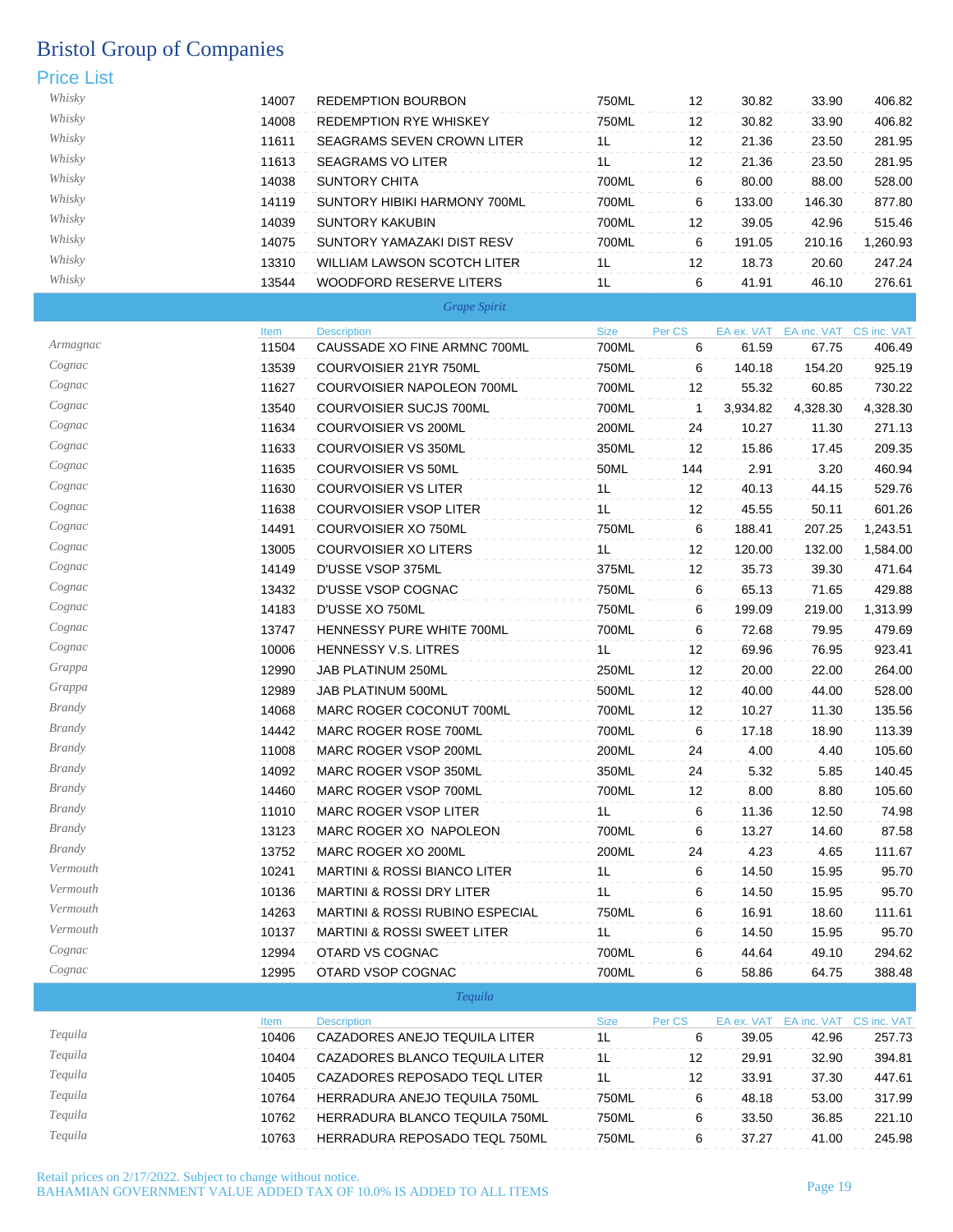### Price List

| Tequila | 10768 | <b>HERRADURA SELECCION SUPR 750ML</b> | 750ML | 3   | 290.18 | 319.20 | 957.59   |
|---------|-------|---------------------------------------|-------|-----|--------|--------|----------|
| Tequila | 14044 | HERRADURA ULTRA ANEJO                 | 750ML | 6   | 53.14  | 58.45  | 350.72   |
| Tequila | 10765 | <b>JIMADOR BLANCO TEQUILA LITER</b>   | 1L    | 12  | 23.23  | 25.55  | 306.64   |
| Tequila | 13883 | JIMADOR REPOSADO 375ML                | 375ML | 24  | 9.36   | 10.30  | 247.10   |
| Tequila | 13882 | <b>JIMADOR REPOSADO 50ML</b>          | 50ML  | 120 | 2.63   | 2.90   | 347.69   |
| Tequila | 10766 | <b>JIMADOR REPOSADO TEQUILA LITER</b> | 1L    | 12  | 23.64  | 26.00  | 312.05   |
| Tequila | 13083 | <b>PATRON ANEJO TEQUILA 375ML</b>     | 375ML | 12  | 29.41  | 32.35  | 388.21   |
| Tequila | 11121 | PATRON ANEJO TEQUILA 750ML            | 750ML | 12  | 58.05  | 63.85  | 766.19   |
| Tequila | 13113 | PATRON BURDEOS TEQUILA 750ML          | 750ML | 3   | 440.18 | 484.20 | 1,452.59 |
| Tequila | 11120 | <b>PATRON GRAN PATRON 750ML</b>       | 750ML | 3   | 205.36 | 225.90 | 677.69   |
| Tequila | 14025 | PATRON GRAN PATRON PIEDRA             | 750ML | 4   | 395.45 | 435.00 | 1,739.98 |
| Tequila | 13112 | PATRON REPOSADO 375ML                 | 375ML | 12  | 24.96  | 27.45  | 329.41   |
| Tequila | 11122 | PATRON REPOSADO TEQUILA 750ML         | 750ML | 12  | 53.59  | 58.95  | 707.39   |
| Tequila | 12967 | <b>PATRON SILVER 200ML</b>            | 200ML | 12  | 16.68  | 18.35  | 220.18   |
| Tequila | 12807 | <b>PATRON SILVER 375ML</b>            | 375ML | 12  | 24.09  | 26.50  | 317.99   |
| Tequila | 13111 | <b>PATRON SILVER TEQUILA 1.75L</b>    | 1.75L | 3   | 111.55 | 122.71 | 368.12   |
| Tequila | 12966 | PATRON SILVER TEQUILA 50ML            | 50ML  | 60  | 6.91   | 7.60   | 456.06   |
| Tequila | 11123 | PATRON SILVER TEQUILA 750ML           | 750ML | 12  | 46.27  | 50.90  | 610.76   |
| Tequila | 12742 | RANCHO LOCO GOLD TEQUILA              | 1L    | 12  | 12.05  | 13.25  | 158.99   |
| Tequila | 12743 | RANCHO LOCO SILVER TEQUILA            | 1L    | 12  | 12.05  | 13.25  | 158.99   |

*Mezcal*

Item Description Size Per CS EA ex. VAT EA inc. VAT CS inc. VAT

| Mezcal        | 13942 | SOMBRA MEZCAL                    | <b>750ML</b>   | 6      | 49.96      | 54.95       | 329.70      |
|---------------|-------|----------------------------------|----------------|--------|------------|-------------|-------------|
|               |       | Apperitif, Liqueur and Other     |                |        |            |             |             |
|               | Item  | <b>Description</b>               | <b>Size</b>    | Per CS | EA ex. VAT | EA inc. VAT | CS inc. VAT |
| Non-Alcoholic | 13127 | ANGOSTURA BITTERS 200ML          | 200ML          | 12     | 8.86       | 9.75        | 116.95      |
| Non-Alcoholic | 14269 | ANGOSTURA ORANGE BITTERS 100ML   | 100ML          | 12     | 8.05       | 8.86        | 106.26      |
| Aperitifs     | 12974 | APEROL APERETIVO                 | 1L             | 6      | 25.86      | 28.45       | 170.68      |
| Liqueurs      | 14698 | <b>AXIA SPIRIT</b>               | 750ML          | 6      | 54.50      | 59.95       | 359.70      |
| Liqueurs      | 10095 | <b>B&amp;B LITER</b>             | 1L             | 12     | 28.14      | 30.95       | 371.45      |
| Liqueurs      | 10096 | <b>BAILEYS IRISH CREAM LITRE</b> | 1L             | 12     | 27.68      | 30.45       | 365.35      |
| Liqueurs      | 10097 | <b>BENEDICTINE LITER</b>         | 1L             | 12     | 28.14      | 30.95       | 371.45      |
| Liqueurs      | 14005 | BLENDIS COCONUT RUM CREAM 750M   | 750ML          | 6      | 17.41      | 19.15       | 114.91      |
| Aperitifs     | 11896 | BOUTARI OUZO LIQUEUR 750ML       | 750ML          | 12     | 27.95      | 30.75       | 368.94      |
| Tonic Wine    | 14329 | <b>BUCKFAST TONIC WINE 350ML</b> | 350ML          | 24     | 7.14       | 7.85        | 188.50      |
| Tonic Wine    | 10242 | <b>BUCKFAST TONIC WINE 750ML</b> | 750ML          | 12     | 12.95      | 14.25       | 170.94      |
| Liqueurs      | 14522 | CAMPARI 200ML                    | 200ML          | 24     | 5.13       | 5.65        | 135.52      |
| Aperitifs     | 10132 | <b>CAMPARI LITER</b>             | 1L             | 12     | 19.59      | 21.55       | 258.59      |
| Liqueurs      | 11341 | CARAVELLA LIMONE LIQUORE 750ML   | 750ML          | 6      | 14.09      | 15.50       | 92.99       |
| Liqueurs      | 11342 | CARAVELLA ORANGECELLO 750ML      | 750ML          | 6      | 14.09      | 15.50       | 92.99       |
| Liqueurs      | 10100 | CHAMBORD LIQUEUR 750ML           | 750ML          | 12     | 28.82      | 31.70       | 380.42      |
| Liqueurs      | 14532 | <b>CYNAR LITER</b>               | 1 <sub>L</sub> | 12     | 31.18      | 34.30       | 411.58      |
| Liqueurs      | 10093 | DI SARONNO AMARETTO LITER        | 1L             | 12     | 31.27      | 34.40       | 412.76      |
| Liqueurs      | 14612 | DORDA SWEET SALT CARAMEL LIQUEUR | 750ML          | 6      | 33.00      | 36.30       | 217.80      |
| Liqueurs      | 11398 | <b>DRAMBUIE LITER</b>            | 1L             | 6      | 33.91      | 37.30       | 223.81      |
| Liqueurs      | 10428 | DU BOUCHETT AMARETTO LITER       | 1L             | 12     | 11.18      | 12.30       | 147.58      |
| Liqueurs      | 10543 | DU BOUCHETT APRICOT LITER        | 1L             | 12     | 11.18      | 12.30       | 147.58      |

*Liqueurs* 10418 DU BOUCHETT BB BRANDY LITER 12 12 11.18 12.30 147.58 *Liqueurs* 10417 DU BOUCHETT BLUE CURACAO 1L 12 11.18 12.30 147.58 *Liqueurs* 10659 DU BOUCHETT BUTTERSCOTCH LITER 1L 12 11.18 12.30 147.58 *Liqueurs* 10414 DU BOUCHETT CACAO DARK LITER 1L 12 11.18 12.30 147.58 *Liqueurs* 10413 DU BOUCHETT CACAO WHITE LITER 1L 12 11.18 12.30 147.58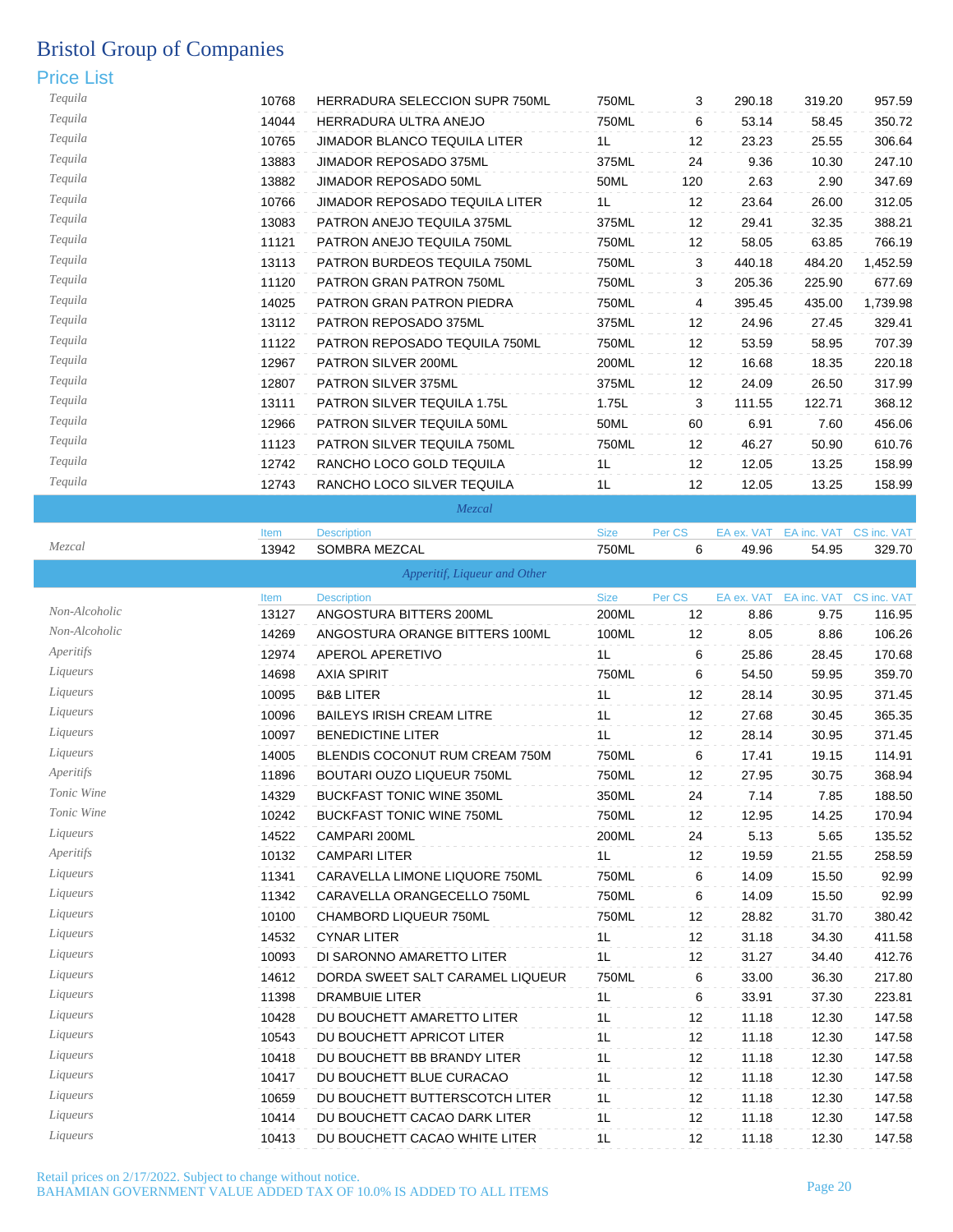| Liqueurs  | 10427 | DU BOUCHETT CREME BANANA LITER             | 1L    | 12  | 11.18 | 12.30 | 147.58 |
|-----------|-------|--------------------------------------------|-------|-----|-------|-------|--------|
| Liqueurs  | 10415 | DU BOUCHETT MELON LIQUER                   | 1L    | 12  | 11.18 | 12.30 | 147.58 |
| Liqueurs  | 10416 | DU BOUCHETT PEPMNT SHCNP LITER             | 1L    | 12  | 11.18 | 12.30 | 147.58 |
| Liqueurs  | 10422 | DU BOUCHETT TRIPLE SEC LITER               | 1L    | 12  | 11.18 | 12.30 | 147.58 |
| Liqueurs  | 10425 | DU BOUCHETT WHT MENTHE LITER               | 1L    | 12  | 11.18 | 12.30 | 147.58 |
| Liqueurs  | 14081 | DU BOUCHETT WILD WATERMELON                | 1L    | 12  | 11.18 | 12.30 | 147.58 |
| Liqueurs  | 13119 | EVAN WILLIAMS EGG NOG                      | 750ML | 12  | 18.73 | 20.60 | 247.24 |
| Liqueurs  | 12447 | FEENEY'S IRISH CREAM LIQUEUR               | 1L    | 12  | 18.73 | 20.60 | 247.24 |
| Liqueurs  | 14098 | FERNET BRANCA 750ML                        | 750ML | 6   | 33.45 | 36.80 | 220.77 |
| Liqueurs  | 13930 | FERNET BRANCA LITER                        | 1L    | 6   | 31.68 | 34.85 | 209.09 |
| Liqueurs  | 13653 | FITZPATRICKS IRISH CREAM                   | 1L    | 12  | 16.91 | 18.60 | 223.21 |
| Liqueurs  | 10116 | <b>FRANGELICO LITER</b>                    | 1L    | 12  | 30.32 | 33.35 | 400.22 |
| Liqueurs  | 12930 | GALLIANO 750ML                             | 750ML | 6   | 33.91 | 37.30 | 223.81 |
| Liqueurs  | 10433 | <b>GOLDSCHLAGER LITER</b>                  | 1L    | 12  | 41.18 | 45.30 | 543.55 |
| Liqueurs  | 14414 | GOZIO AMARETTO 750ML                       | 750ML | 6   | 24.96 | 27.45 | 164.70 |
| Liqueurs  | 14533 | <b>GRAND MARNIER CORDON ROUGE 375ML</b>    | 350ML | 12  | 19.64 | 21.61 | 259.28 |
| Liqueurs  | 14530 | <b>GRAND MARNIER CORDON ROUGE 750ML</b>    | 750ML | 12  | 35.68 | 39.25 | 470.98 |
| Liqueurs  | 14534 | <b>GRAND MARNIER LOUIS ALEXANDER 700ML</b> | 700ML | 6   | 58.00 | 63.80 | 382.80 |
| Liqueurs  | 11014 | HPNOTIC LIQUEUR 750ML                      | 750ML | 6   | 27.86 | 30.65 | 183.88 |
| Aperitifs | 10921 | JAGERMEISTER 375ML                         | 375ML | 24  | 14.27 | 15.70 | 376.73 |
| Aperitifs | 10981 | JAGERMEISTER 50ML                          | 50ML  | 120 | 2.63  | 2.90  | 347.69 |
| Liqueurs  | 14426 | JAGERMEISTER COLDBREW 50ML                 | 50ML  | 120 | 2.63  | 2.90  | 347.69 |
| Liqueurs  | 14425 | JAGERMEISTER COLDBREW LITER                | 1L    | 6   | 33.91 | 37.30 | 223.81 |
| Aperitifs | 10795 | JAGERMEISTER LITER                         | 1L    | 12  | 33.91 | 37.30 | 447.61 |
| Liqueurs  | 10350 | KAMORA COFFEE LITER                        | 1L    | 12  | 20.45 | 22.50 | 269.94 |
| Aperitifs | 10548 | MAGNUM TONIC WINE 200ML                    | 200ML | 24  | 3.36  | 3.70  | 88.70  |
| Vermouth  | 14364 | <b>MARTINI &amp; ROSSI FIERO</b>           | 750ML | 6   | 12.46 | 13.70 | 82.20  |
| Liqueurs  | 10499 | MIDORI MELON LIQUEUR LITER                 | 1L    | 6   | 26.77 | 29.45 | 176.68 |
| Liqueurs  | 11464 | PAMA POMEGRANATE LIQUEUR 750ML             | 750ML | 6   | 29.45 | 32.40 | 194.37 |
| Liqueurs  | 12965 | PATRON CITRONGE 375ML                      | 375ML | 12  | 12.95 | 14.25 | 170.94 |
| Liqueurs  | 11125 | PATRON CITRONGE 750ML                      | 750ML | 12  | 25.91 | 28.50 | 342.01 |
| Liqueurs  | 13431 | PATRON CITRONGE LIME 750ML                 | 750ML | 12  | 25.91 | 28.50 | 342.01 |
| Liqueurs  | 13742 | PATRON CITRONGE MANGO 750ML                | 750ML | 12  | 25.91 | 28.50 | 342.01 |
| Liqueurs  | 12810 | PATRON XO CAFE 1.75L                       | 1.75L | 3   | 63.36 | 69.70 | 209.09 |
| Liqueurs  | 12796 | PATRON XO CAFE 375ML                       | 375ML | 12  | 14.96 | 16.45 | 197.41 |
| Liqueurs  | 12888 | PATRON XO CAFE 50ML                        | 50ML  | 60  | 3.36  | 3.70  | 221.76 |
| Liqueurs  | 11124 | PATRON XO CAFE™ 750ML                      | 750ML | 6   | 29.41 | 32.35 | 194.11 |
| Liqueurs  | 13007 | PATRON XO DARK COCOA 375ML                 | 375ML | 12  | 14.96 | 16.45 | 197.41 |
| Liqueurs  | 13008 | PATRON XO DARK COCOA 50ML                  | 50ML  | 60  | 3.36  | 3.70  | 221.76 |
| Liqueurs  | 13006 | PATRON XO DARK COCOA 750M                  | 750ML | 6   | 27.68 | 30.45 | 182.68 |
| Gin       | 10140 | PIMMS #1 LITER                             | 1L    | 12  | 23.18 | 25.50 | 305.98 |
| Liqueurs  | 10235 | SAMBUCA ROMANA LITER                       | 1L    | 12  | 27.00 | 29.70 | 356.40 |
| Rum       | 10467 | SANGSTERS ORIGINAL RUM CREAM 750ML         | 750ML | 12  | 20.50 | 22.55 | 270.60 |
| Liqueurs  | 12587 | ST.GERMAIN LIQUEUR                         | 750ML | 6   | 44.55 | 49.00 | 294.00 |
|           |       |                                            |       |     |       |       |        |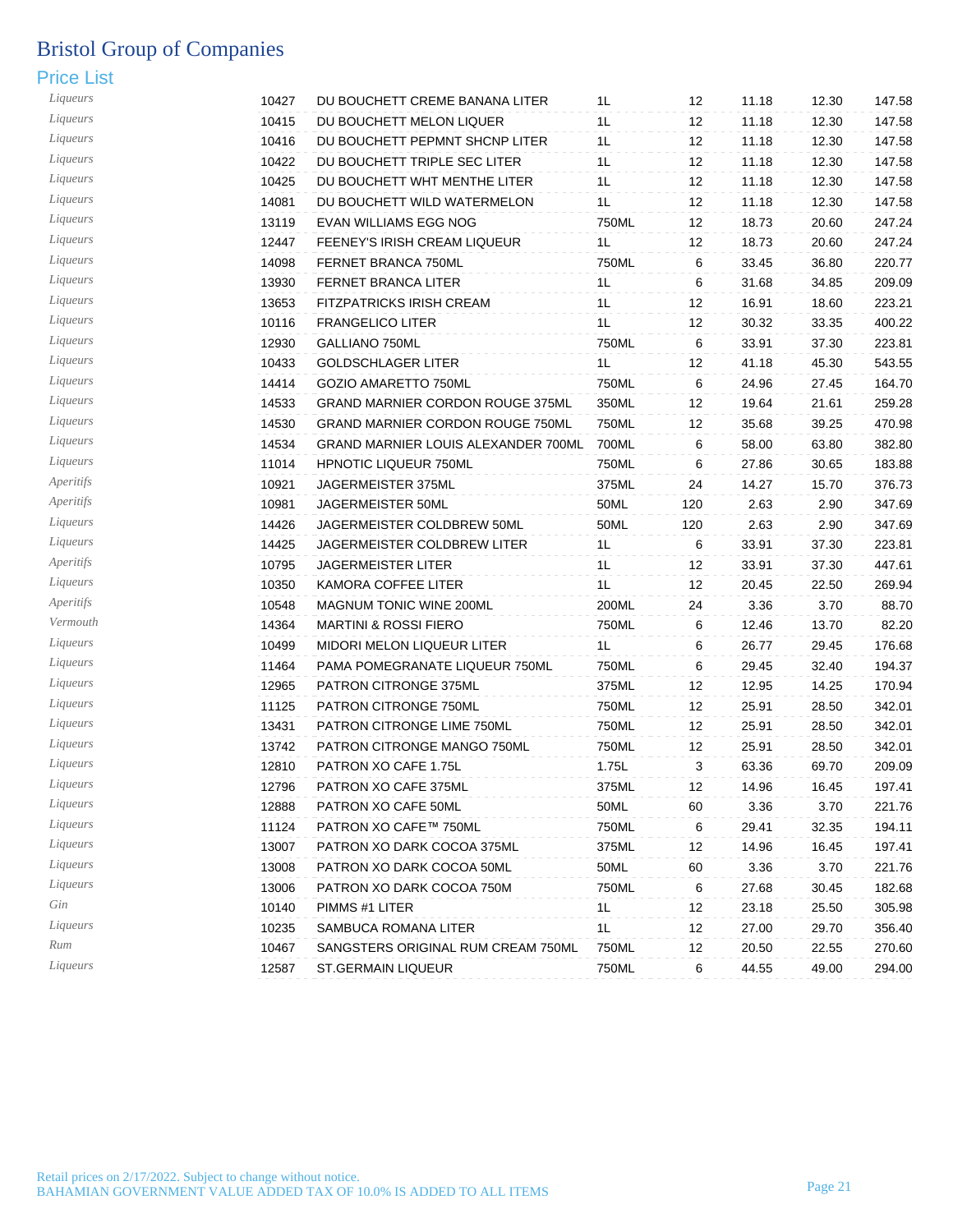|               |       | <b>Beer</b>                                                       |                |        |            |             |             |
|---------------|-------|-------------------------------------------------------------------|----------------|--------|------------|-------------|-------------|
|               |       | <b>Beer</b>                                                       |                |        |            |             |             |
|               | Item  | <b>Description</b>                                                | <b>Size</b>    | Per CS | EA ex. VAT | EA inc. VAT | CS inc. VAT |
| Import        | 12688 | AMSTERDAM MARINER BEER CAN                                        | 330ML          | 24     | 1.79       | 1.96        | 47.15       |
| Import        | 13496 | ANGRY ORCHARD APPLE BTLS                                          | 12OZ           | 24     | 2.42       | 2.66        | 63.84       |
| Import        | 14106 | ANGRY ORCHARD ROSE CIDER                                          | 12OZ           | 24     | 2.42       | 2.66        | 63.84       |
| Import        | 14537 | ASAHI SUPER DRY 330ML BOTTLES                                     | 330ML          | 24     | 2.23       | 2.45        | 58.93       |
| Import        | 13874 | <b>BUD LIGHT BOTTLES</b>                                          | 355ML          | 24     | 2.47       | 2.71        | 65.07       |
| Import        | 13875 | <b>BUD LIGHT CANS</b>                                             | 355ML          | 24     | 2.47       | 2.71        | 65.07       |
| Import        | 13871 | <b>BUDWEISER BEER BOTTLES</b>                                     | 355ML          | 24     | 2.47       | 2.71        | 65.07       |
| Import        | 13873 | <b>BUDWEISER BEER CANS</b>                                        | 355ML          | 24     | 2.47       | 2.71        | 65.07       |
| Import        | 12690 | GROLSCH BEER 450ML SWINGTOP                                       | 450ML          | 20     | 3.07       | 3.38        | 67.52       |
| Import        | 12650 | <b>GROLSCH BEER BOTTLES</b>                                       | 330ML          | 24     | 2.07       | 2.27        | 54.51       |
| Import        | 12689 | <b>GROLSCH BEER CAN 330ML</b>                                     | 330ML          | 24     | 2.07       | 2.27        | 54.51       |
| Import        | 11026 | GUINNESS DRAUGHT CANS 440ML                                       | 440ML          | 24     | 3.42       | 3.76        | 90.36       |
| Domestic      | 10176 | <b>GUINNESS STOUT BOTTLES</b>                                     | 12OZ           | 24     | 2.90       | 3.19        | 64.82       |
| Domestic      | 10177 | <b>HEINEKEN BOTTLES</b>                                           | 12OZ           | 24     | 2.68       | 2.95        | 58.93       |
| Domestic      | 12422 | <b>HIGH ROCK BEER BOTTLES</b>                                     | 330ML          | 24     | 1.93       | 2.12        | 50.95       |
| Domestic      | 10179 | <b>KALIK BOTTLES</b>                                              | 355ML          | 24     | 2.32       | 2.55        | 53.04       |
| Domestic      | 14467 | KALIK CRANBERRY RADLER                                            | 355ML          | 24     | 2.32       | 2.55        | 53.04       |
| Domestic      | 14195 | <b>KALIK LIGHT BOTTLES</b>                                        | 355ML          | 24     | 2.32       | 2.55        | 53.04       |
| Domestic      | 14540 | KALIK RADLER GRAPEFRUIT                                           | 355ML          | 24     | 2.32       | 2.55        | 53.04       |
| Domestic      | 14588 | KALIK RADLER GUAVA                                                | 355ML          | 24     | 2.32       | 2.55        | 53.04       |
| Domestic      | 14389 | KALIK RADLER MANGO                                                | 355ML          | 24     | 2.32       | 2.55        | 53.04       |
| Import        | 13877 | O'DOULS N/A BOTTLES                                               | 355ML          | 24     | 1.45       | 1.60        | 38.30       |
| Import        | 14536 | PERONI BEER 330ML BOTTLES                                         | 330ML          | 24     | 2.23       | 2.45        | 58.93       |
| Domestic      | 13852 | PIRATE REPUBLIC BELGIAN ALE CA                                    | 12OZ           | 24     | 2.79       | 3.07        | 73.66       |
| Domestic      | 13821 | PIRATE REPUBLIC KOLSCH CANS                                       | 12OZ           | 24     | 2.79       | 3.07        | 73.66       |
| Domestic      | 14437 | PIRATE REPUBLIC TAKE NO QUARTER IPA                               | 473ML          | 24     | 3.58       | 3.94        | 94.53       |
| Domestic      | 14517 | PIRATES ISLAND PIRATE ALE                                         | 12OZ           | 24     | 2.79       | 3.07        | 73.66       |
| Domestic      | 13850 | PIRATES REPUBLIC BLACK BEER CA                                    | 12OZ           | 24     | 2.79       | 3.07        | 73.66       |
| Domestic      | 13937 | PIRATES REPUBLIC PILSNER CAN                                      | 12OZ           | 24     | 2.79       | 3.07        | 73.66       |
| Import        | 13547 | ROYAL EXTRA STOUT 275ML                                           | 275ML          | 24     | 1.86       | 2.05        | 49.11       |
| Import        | 11486 | SAMUEL ADAMS BOSTON LAGER                                         | 12OZ           | 24     | 2.23       | 2.45        | 58.93       |
| <i>Import</i> | 11488 | SAMUEL ADAMS LIGHT BEER                                           | 12OZ           | 24     | 2.23       | 2.45        | 58.93       |
| Import        | 14541 | SAMUEL ADAMS WICKED EASY                                          | 12OZ           | 24     | 2.23       | 2.45        | 58.93       |
| Domestic      | 10173 | SANDS BEER BOTTLES                                                |                | 24     | 1.93       |             | 50.95       |
| Import        | 14649 | STAG BEER 275ML                                                   | 330ML<br>275ML |        | 1.79       | 2.12        |             |
| Import        |       |                                                                   |                | 24     |            | 1.96        | 47.15       |
| Import        | 14278 | TRULY HARD SELTZER GRAPEFRUIT                                     | 12OZ           | 24     | 2.23       | 2.45        | 58.93       |
| Import        | 14542 | TRULY HARD SELTZER LEMON TEA MIXED                                | 12OZ           | 24     | 2.23       | 2.45        | 58.93       |
| <i>Import</i> | 14459 | TRULY HARD SELTZER LEMONADE VP                                    | 12OZ           | 24     | 2.23       | 2.45        | 58.93       |
| <i>Import</i> | 14277 | TRULY HARD SELTZER LIME                                           | 12OZ           | 24     | 2.23       | 2.45        | 58.93       |
|               | 14343 | TRULY HARD SELTZER PINEAPPLE<br>TRULY HARD SELTZER WATERMELON AND | 12OZ           | 24     | 2.23       | 2.45        | 58.93       |
| <i>Import</i> | 14419 | <b>IZIVA/L</b>                                                    | 12OZ           | 24     | 2.23       | 2.45        | 58.93       |
| Import        | 14275 | TRULY HARD SELTZER WILD BERRY                                     | 12OZ           | 24     | 2.23       | 2.45        | 58.93       |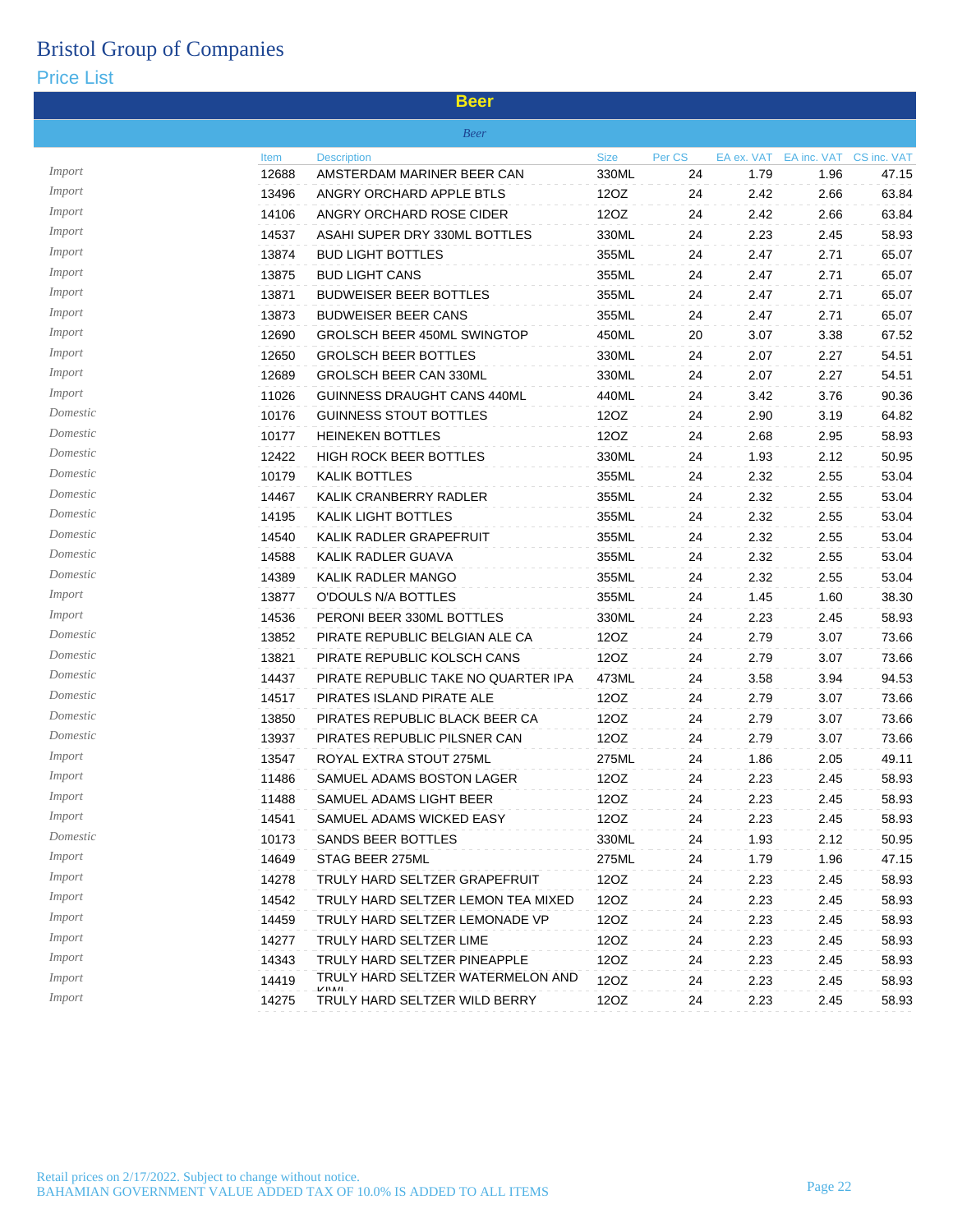#### Price List

#### **Non-alcoholic** *Soft Drinks and Mixers* Item Description Size Per CS EA ex. VAT EA inc. VAT CS inc. VAT US inc. VAT *Regular* 10537 BARITTS GINGER BEER CANS 12OZ 24 0.85 0.94 22.44 *Regular* 10244 BARQS ROOT BEER 12OZ 24 0.85 0.94 22.44 *Fruit* 10551 BLUEBIRD APPLE JUICE 11OZ 11OZ 24 1.12 1.23 29.44 *Fruit* 10555 BLUEBIRD CRAN COCKTAIL 11OZ 11OZ 24 1.56 1.72 41.18 *Fruit* 10556 BLUEBIRD CRAN COCKTAIL 46OZ 46OZ 12 5.58 6.14 73.66 *Fruit* 10550 BLUEBIRD FRUIT PUNCH 11OZ 11OZ 24 1.17 1.29 30.94 *Fruit* 10553 BLUEBIRD GRAPEFRUIT 11OZ 11OZ 24 1.16 1.28 30.62 *Fruit* 10554 BLUEBIRD GRAPEFRUIT 46OZ 46OZ 12 4.46 4.91 58.92 *Fruit* 10245 BLUEBIRD ORANGE JUICE 11OZ 11OZ 24 1.25 1.38 33.00 *Fruit* 10549 BLUEBIRD ORANGE JUICE 46OZ 46OZ 12 4.78 5.25 63.05 *Fruit* 10552 BLUEBIRD PINEAPPLE 11OZ 11OZ 24 1.34 1.47 35.36 *Fruit* 10278 BLUEBIRD PINEAPPLE 46OZ 46OZ 12 4.69 5.16 61.88 *Fruit* 10733 BLUEBIRD PINK GRPFRT 11OZ 11OZ 24 1.16 1.28 30.62 *Regular* 10152 COCA COLA CANS 12OZ 24 0.85 0.94 22.44 *Diet* 10154 COKE ZERO 12OZ 24 0.85 0.94 22.44 *Diet* 10153 DIET COKE CANS 12OZ 24 0.85 0.94 22.44 *Regular* 10155 FANTA GRAPE CANS 12OZ 24 0.85 0.94 22.44 *Regular* 10156 FANTA ORANGE CANS 12OZ 24 0.85 0.94 22.44 *Regular* 10157 GOOMBAY PUNCH CANS 12OZ 24 0.85 0.94 22.44 *Fruit* 10985 ISLAND QUEEN COCONUT 11OZ 11OZ 24 1.30 1.43 34.21 *Fruit* 14128 ISLAND QUEEN COCONUT WATER 16.9 OZ 16.9OZ 24 1.56 1.72 41.25 *Regular* 14388 QMIXERS ELDERFLOWER 6.7oz BOTTLES 6.7OZ 24 1.78 1.96 47.04 *Regular* 14387 QMIXERS GRAPEFRUIT 6.7oz BOTTLES 6.7OZ 24 1.78 1.96 47.04 *Regular* 14385 QMIXERS INDIAN TONIC WATER 6.7oz 6.7OZ 24 1.78 1.96 47.04 *Regular* 14386 QMIXERS KOLA 6.7oz BOTTLES 6.7OZ 24 1.78 1.96 47.04 *Energy Drink* 12163 RED BULL 12 OZ 12OZ 24 2.77 3.04 73.08 *Energy Drink* 14700 RED BULL 4 PACK 8OZ 24 2.23 2.45 58.87 *Energy Drink* 10847 RED BULL ENERGY DRINK 8.3OZ 8OZ 24 2.23 2.45 58.87 *Energy Drink* 11034 RED BULL SUGAR FREE 8OZ 24 2.23 2.45 58.87 *Energy Drink* 14624 RED BULL YELLOW EDITION 8OZ 24 2.23 2.45 58.87 *Sparkling* 14156 SAN PELLEGRINO BLOOD ORG CAN 330ML 24 1.88 2.06 49.50 *Sparkling* 14196 SAN PELLEGRINO GRAPEFRUIT CAN 330ML 24 1.88 2.06 49.50 *Sparkling* 14289 SAN PELLEGRINO LEMON AND MINT 330ML 24 1.75 1.93 46.20 *Sparkling* 13371 SAN PELLEGRINO ORG CAN 330ML 330ML 24 1.88 2.06 49.50 *Regular* 10298 SCHWEPPS CLUB SODA CANS 12OZ 24 0.85 0.94 22.44 *Regular* 10162 SCHWEPPS GINGERALE CANS 12OZ 24 0.85 0.94 22.44 *Regular* 13722 SCHWEPPS GRAPEFRUIT 12OZ 24 0.85 0.94 22.44 *Regular* 10163 SCHWEPPS TONIC CANS 12OZ 24 0.85 0.94 22.44 *Regular* 10166 SPRITE CANS 12OZ 24 0.85 0.94 22.44 *Non-Alcoholic* 10994 TREE RIPE GRENADINE 1L 12 8.17 8.99 107.84 *Non-Alcoholic* 11002 TREE RIPE SWEET SOUR MIX LITER 1L 12 8.17 8.99 107.84 *Malta* 14401 VITAMALT 12OZ 24 1.56 1.72 41.25 *Non-Alcoholic* 14308 ZING ZANG BLOODY MARY MIX 32oz. 32OZ 12 8.88 9.77 117.22 *Non-Alcoholic* 14312 ZING ZANG BLOODY MARY MIX 8 oz. 8OZ 24 3.57 3.93 64.57 *Non-Alcoholic* 14310 ZING ZANG MARGARITA MIX 32oz. 32OZ 12 8.88 9.77 117.22 *Non-Alcoholic* 14596 ZING ZANG MARGARITA MIX 8 oz 8OZ 24 3.57 3.93 94.27 *Non-Alcoholic* 14309 ZING ZANG PINA COLADA MIX 32oz 32OZ 6 8.88 9.77 58.61 *Non-Alcoholic* 14311 ZING ZANG STRAWBERRY DAQ MIX 32oz. 32OZ 6 8.88 9.77 58.61

*Water*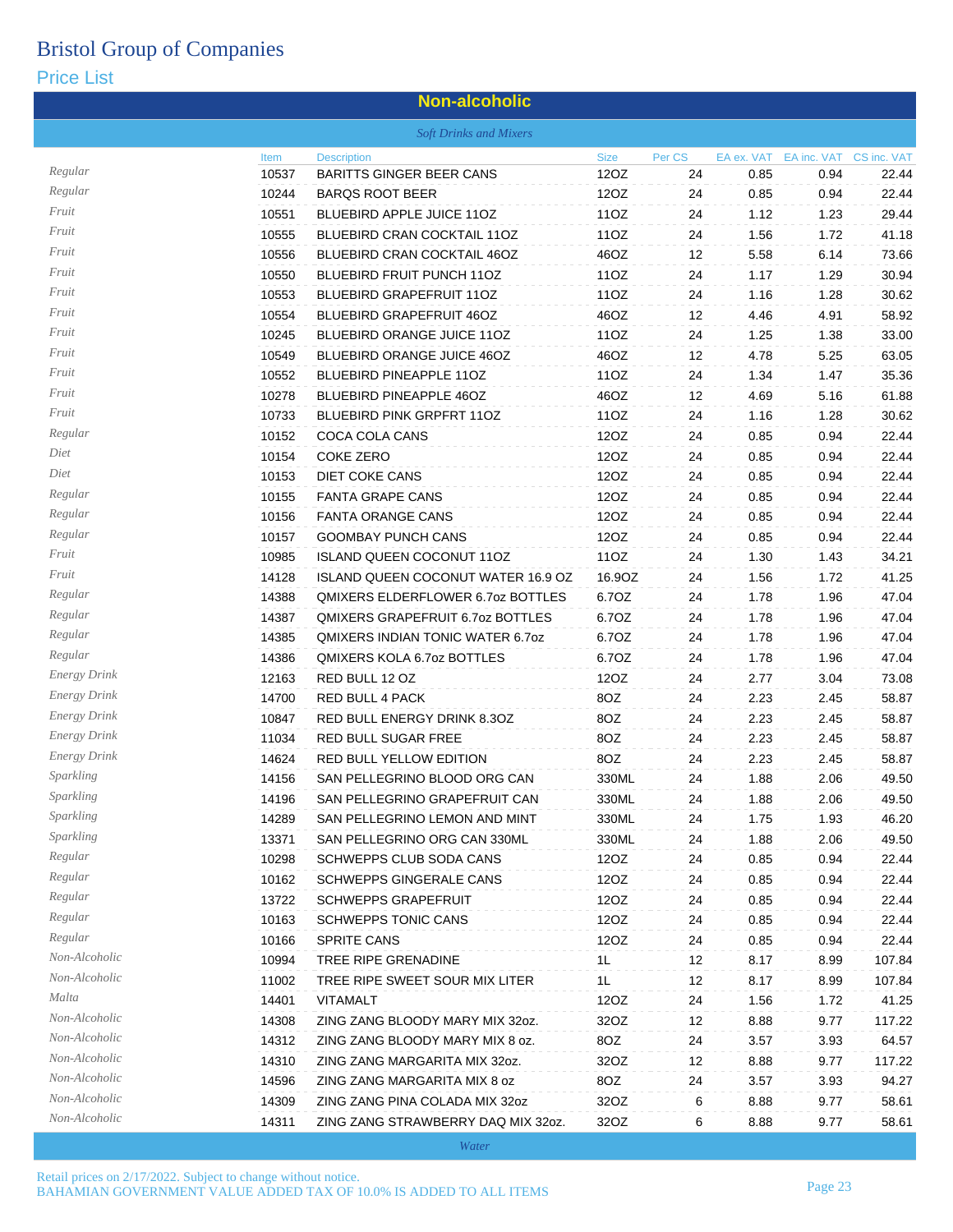|           | Item  | <b>Description</b>                      | <b>Size</b> | Per CS | EA ex. VAT | EA inc. VAT CS inc. VAT |       |
|-----------|-------|-----------------------------------------|-------------|--------|------------|-------------------------|-------|
| Still     | 12973 | ACQUA PANNA WATER 750ML GLASS           | 750ML       | 15     | 3.93       | 4.32                    | 64.85 |
| Still     | 10955 | AQUAPURE WATER 1.5L 12PK                | 1.5L        | 12     | 1.88       | 2.07                    | 24.75 |
| Still     | 14652 | <b>ESSENTIA WATER 1.5L</b>              | 1.5L        | 12     | 3.71       | 4.08                    | 48.97 |
| Still     | 14651 | <b>ESSENTIA WATER 200Z</b>              | 20OZ        | 24     | 1.88       | 2.06                    | 49.50 |
| Still     | 14650 | <b>ESSENTIA WATER LITER</b>             | 1L          | 12     | 3.13       | 3.44                    | 41.25 |
| Still     | 11067 | FIJI WATER 1.5L                         | 1.5L        | 12     | 4.64       | 5.10                    | 61.25 |
| Still     | 13047 | FIJI WATER 330ML                        | 330ML       | 36     | 2.23       | 2.45                    | 88.31 |
| Still     | 10982 | FIJI WATER 500ML                        | 500ML       | 24     | 2.46       | 2.71                    | 64.94 |
| Still     | 10983 | <b>FIJI WATER LITER</b>                 | 1L          | 12     | 4.33       | 4.76                    | 57.16 |
| Sparkling | 14335 | <b>LACROIX SPARKLING APRICOT</b>        | 12OZ        | 24     | 1.05       | 1.16                    | 27.72 |
| Sparkling | 14010 | <b>LACROIX SPARKLING BERRY</b>          | 12OZ        | 24     | 1.05       | 1.16                    | 27.72 |
| Sparkling | 14131 | LACROIX SPARKLING CRAN-RASPBER          | 12OZ        | 24     | 1.05       | 1.16                    | 27.72 |
| Sparkling | 13993 | LACROIX SPARKLING GRAPEFRUIT            | 12OZ        | 24     | 1.05       | 1.16                    | 27.72 |
| Sparkling | 14641 | LACROIX SPARKLING GUAVA                 | 12OZ        | 24     | 1.05       | 1.16                    | 27.72 |
| Sparkling | 14349 | LACROIX SPARKLING HIBISCUS              | 12OZ        | 24     | 1.05       | 1.16                    | 27.72 |
| Sparkling | 14262 | LACROIX SPARKLING KEY LIME              | 12OZ        | 24     | 1.05       | 1.16                    | 27.72 |
| Sparkling | 13994 | <b>LACROIX SPARKLING LEMON</b>          | 12OZ        | 24     | 1.05       | 1.16                    | 27.72 |
| Sparkling | 13992 | <b>LACROIX SPARKLING LIME</b>           | 12OZ        | 24     | 1.05       | 1.16                    | 27.72 |
| Sparkling | 14287 | LACROIX SPARKLING MANGO                 | 12OZ        | 24     | 1.05       | 1.16                    | 27.72 |
| Sparkling | 13995 | LACROIX SPARKLING ORANGE                | 12OZ        | 24     | 1.05       | 1.16                    | 27.72 |
| Sparkling | 14176 | LACROIX SPARKLING PEACH PEAR            | 12OZ        | 24     | 1.05       | 1.16                    | 27.72 |
| Sparkling | 13996 | <b>LACROIX SPARKLING PURE</b>           | 12OZ        | 24     | 1.05       | 1.16                    | 27.72 |
| Sparkling | 13991 | LACROIX SPARKLING TANGERINE             | 12OZ        | 24     | 1.05       | 1.16                    | 27.72 |
| Sparkling | 14440 | LACROIX SPARKLING WATERMELON            | 12OZ        | 24     | 1.05       | 1.16                    | 27.72 |
| Sparkling | 13335 | PERRIER SPARK CAN 250ML                 | 250ML       | 35     | 1.65       | 1.82                    | 63.53 |
| Sparkling | 12909 | PERRIER WATER 11OZ                      | 11OZ        | 24     | 2.14       | 2.36                    | 56.58 |
| Sparkling | 10307 | PERRIER WATER 25OZ                      | 25OZ        | 12     | 4.02       | 4.42                    | 53.06 |
| Sparkling | 10148 | PERRIER WATER 6.5OZ                     | 6.5OZ       | 24     | 1.88       | 2.06                    | 49.50 |
| Sparkling | 14662 | SAN PELLEG ESSENZA LEMON 330ML          | 330ML       | 24     | 2.01       | 2.21                    | 53.06 |
| Sparkling | 14663 | SAN PELLEG ESSENZA PINK GRAPEFR         | 330ML       | 24     | 2.01       | 2.21                    | 53.06 |
| Sparkling | 14661 | SAN PELLEG ESSENZA TANG & WILD STRAW    | 330ML       | 24     | 2.01       | 2.21                    | 53.06 |
| Sparkling | 14660 | 220M<br>SAN PELLEG SPARK SLIM CAN 330ML | 330ML       | 24     | 2.01       | 2.21                    | 53.06 |
| Sparkling | 10877 | SAN PELLEGRINO WATER 15/750ML           | 750ML       | 15     | 4.02       | 4.42                    | 66.33 |
| Sparkling | 10873 | <b>SAN PELLEGRINO WATER 250ML</b>       | 250ML       | 24     | 2.01       | 2.21                    | 53.06 |
|           |       |                                         |             |        |            |                         |       |